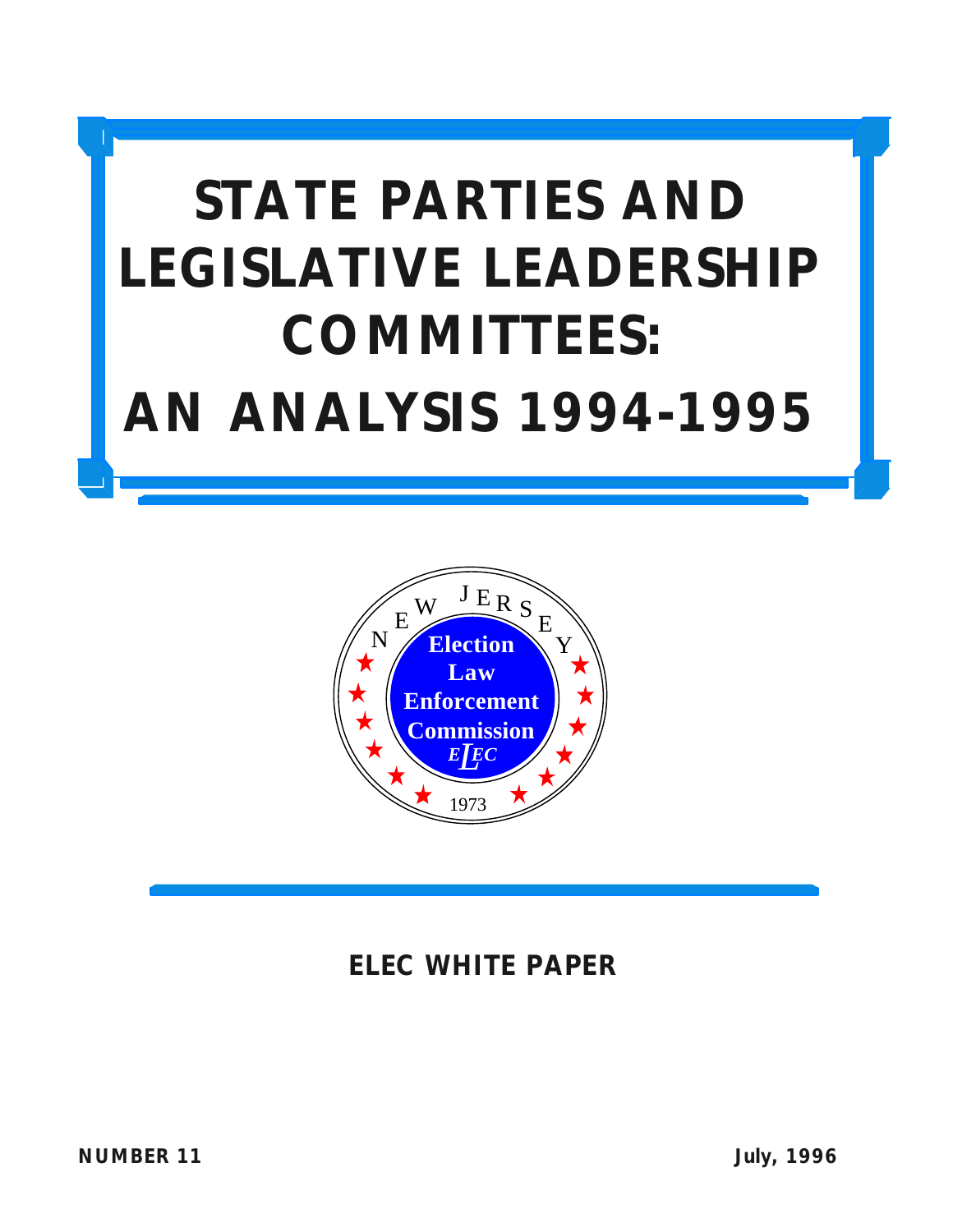

#### *State of New Jersey*

#### **ELECTION LAW ENFORCEMENT COMMISSION**

**RALPH V. MARTIN Chair**

> **DAVID LINETT Vice Chair**

**PAULA A. FRANZESE Commissioner**

**WILLIAM H. ELDRIDGE Commissioner**

Respond to: CN - 185 Trenton, New Jersey 08625-0185

(609) 292-8700

**FREDERICK M. HERRMANN, Ph.D. Executive Director**

> **JEFFREY M. BRINDLE Deputy Director**

**GREGORY E. NAGY Legal Director**

**JAMES P. WYSE Counsel**

#### Acknowledgment

This White Paper is the eleventh in a series of highly regarded analyses that date back to 1988. The Commission would like to cite the staff persons who produced this important study.

Deputy Director Jeffrey M. Brindle wrote this report. His more than ten years experience in the field of governmental ethics is readily apparent throughout the detailed analysis. Systems Administrator Carolyn Neiman was responsible for the retrieval of data used in the paper and for a thorough computer analysis of that data. ELEC's Research Assistant, Steven Kimmelman, provided needed research, while Legal Director Gregory E. Nagy served as proofreader. Executive Secretary Elbia Zeppetelli did her usual outstanding job of word processing and applying ELEC's recently acquired desktop publishing technology.

The general editor of the White Paper Series, Executive Director Frederick M. Herrmann, once again served in that capacity. For further reading about the role of campaign financing in New Jersey's and the country's political systems, the Commission suggests referring to the revised edition of the COGEL Campaign Financing and Lobbying Bibliography compiled by him and published by the Council on Governmental Ethics Laws and ELEC.

The goal of this analysis is to contribute substantive research for the ongoing debate on improving the way our State regulates the impact of money on the political process. Although the paper is suggestive, it is not primarily concerned with taking a position on any of the issues raised but is designed to present empirical data for promoting and educating discussion.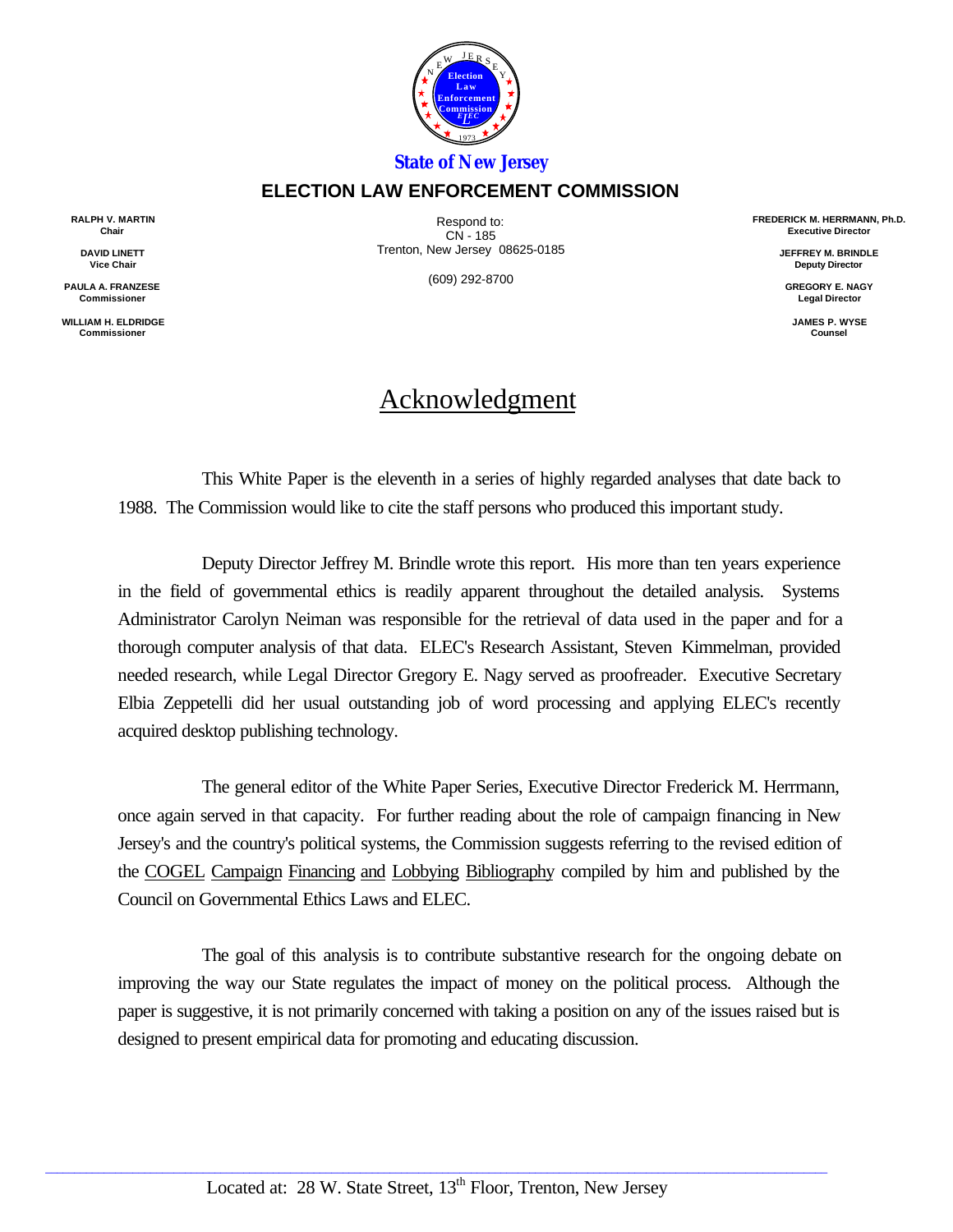| TABLE OF CONTENTS  |          |
|--------------------|----------|
|                    | Page No. |
|                    |          |
| <b>CHAPTER I</b>   |          |
|                    |          |
| <b>CHAPTER II</b>  |          |
|                    |          |
| <b>CHAPTER III</b> |          |
|                    |          |
| <b>CHAPTER IV</b>  |          |
|                    |          |
| <b>CHAPTER V</b>   |          |
|                    |          |
| <b>CHAPTER VI</b>  |          |
|                    |          |
| <b>CHAPTER VII</b> |          |
|                    |          |

**Election**

Y E

NEW JERS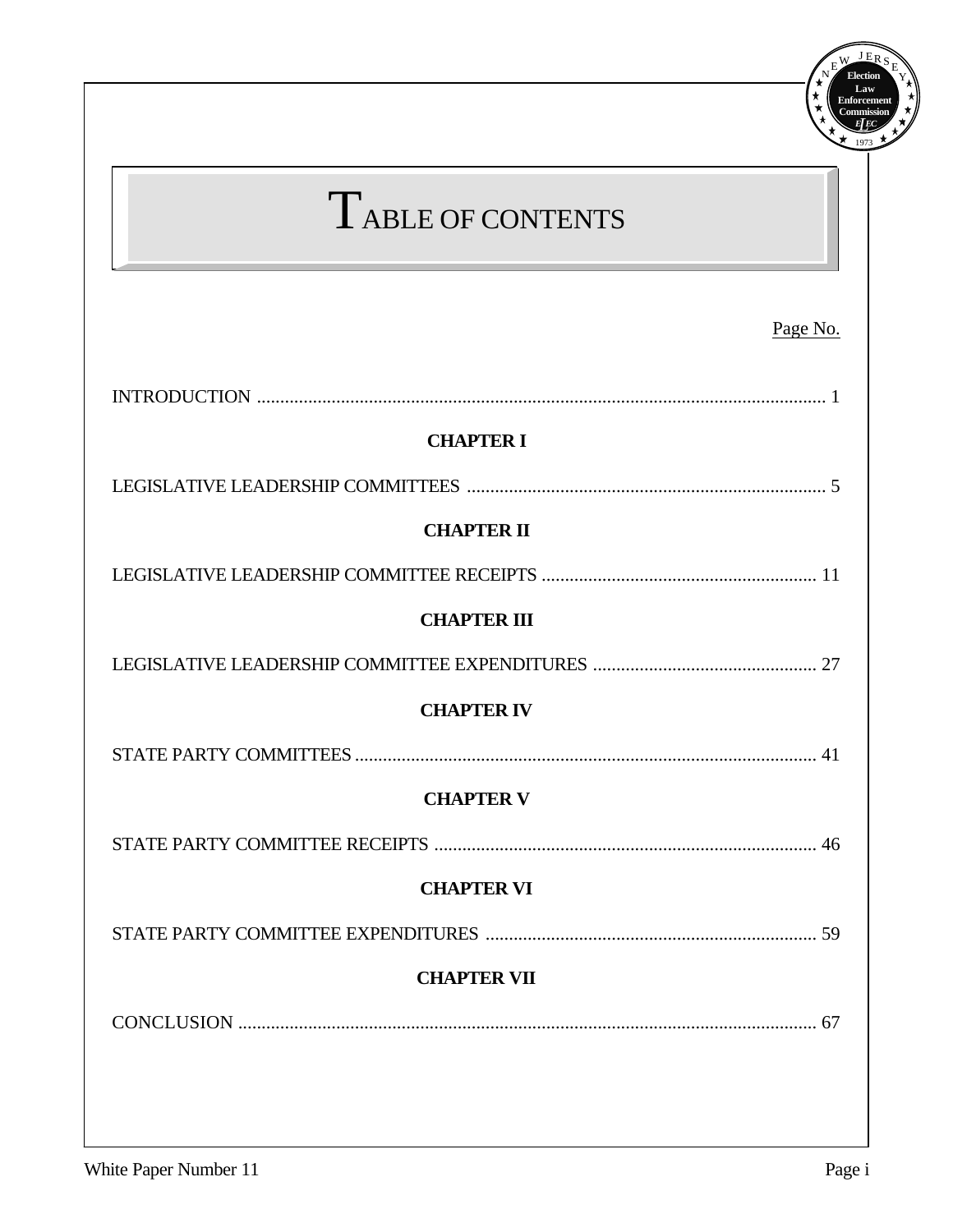

## TABLE OF AUTHORITIES

| Figure No.<br>Page No.                                                               |
|--------------------------------------------------------------------------------------|
|                                                                                      |
| Proportion of Overall Leadership Receipts by Party and Committee 1994-1995  14<br>2. |
| 3.                                                                                   |
| 4.                                                                                   |
| 5.                                                                                   |
| 6.                                                                                   |
| Proportion of Contributions to Legislative Leadership Committees<br>7.               |
| Overall Spending Pattern of Legislative Leadership Committees 1994-1995  29<br>8.    |
| 9.                                                                                   |
|                                                                                      |
|                                                                                      |
|                                                                                      |
|                                                                                      |
|                                                                                      |
| 15. Distribution of Ranges of Contributions to State Party Committees 1994-1995  58  |
| 16. 1994-1995 Expenditures Republican State Committee and Democratic                 |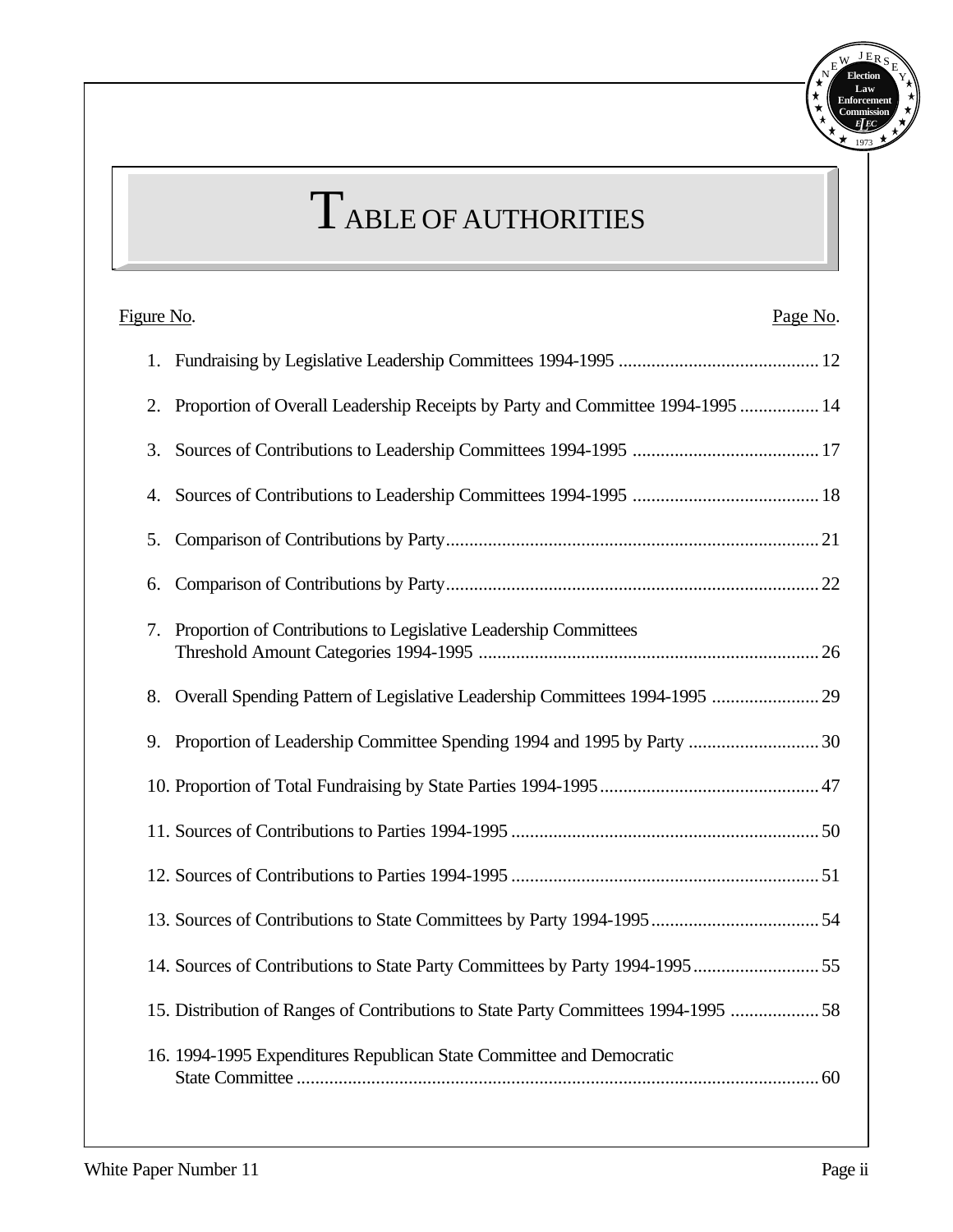

# TABLE OF AUTHORITIES (CONTINUED)

| Table No.<br>Page No.                                                                |
|--------------------------------------------------------------------------------------|
| 1. Contributions to Leadership Committees by Contributor Type 1994-1994 16           |
|                                                                                      |
|                                                                                      |
| 4. Average Contribution by Contributor Type to Legislative Leadership Commitees  24  |
|                                                                                      |
|                                                                                      |
|                                                                                      |
|                                                                                      |
|                                                                                      |
|                                                                                      |
|                                                                                      |
|                                                                                      |
| 13. Average Contribution by Contributor Type to State Party Committees 1994-1995  56 |
|                                                                                      |
|                                                                                      |
| 16. Democratic State Committee/Republican State Committee Spending 1994-1995  63     |
|                                                                                      |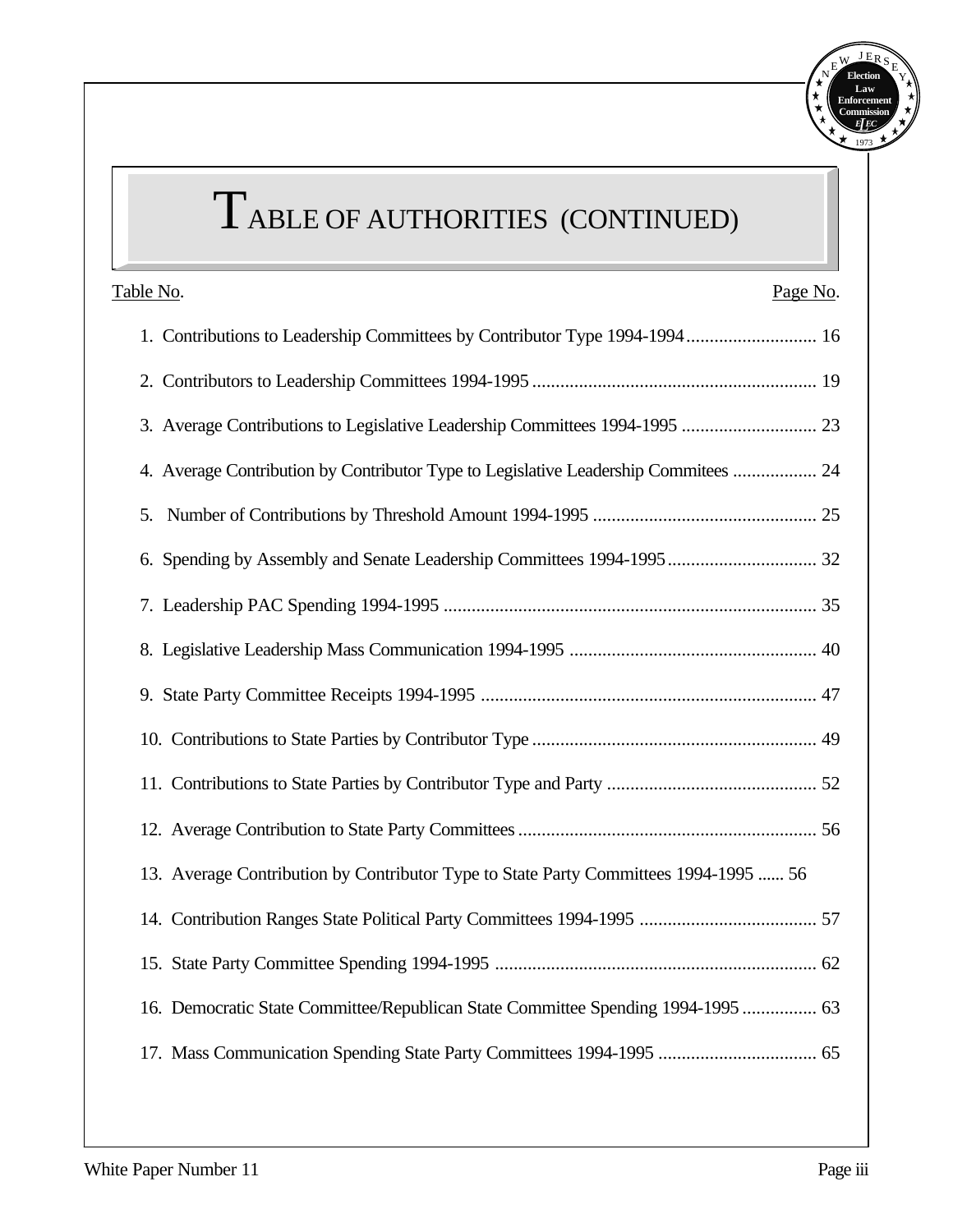

## **INTRODUCTION**

When the debate over whether or not to enact the current campaign act reached a fever pitch in early 1993, opinions varied as to its potential for curing many of the perceived ills of a campaign system that had become more and more candidate-centered and money-driven.

An editorial appearing in the Star-Ledger (Newark) on February 26, 1993, however, captured what seemed to be the prevailing mood in Trenton and in many media outlets throughout the State. It began by stating: "Opponents of the new campaign contributions bill presented by the Legislature to Governor Jim Florio call the document a "sham" and seriously flawed. The legislative majority that adopted it maintains it is a compromise that would improve state law. Oddly enough, this is one of those rare situations in which both sides may be right."<sup>1</sup>

Though urging legislators to get behind the revised measure and push it to enactment, the Times (Trenton) did so haltingly, as it stated "The bill, while it has many commendable provisions, still isn't as good as it could be."<sup>2</sup>

The other newspaper in Trenton, the Trentonian, in an editorial entitled, "Bad Reform Worse than No Reform," actually came down on the side of opposing the measure if adequate funding for the Election Law Enforcement Commission (ELEC) was not included and if "multiple fundraising committees" and "corporate and union contributions were not banned."<sup>3</sup>

For the most part, however, the media and publicly-spirited individuals applauded, if not enthusiastically, the campaign reform law as a step in the right direction. The Press of Atlantic City, though pointing out what it believed to be certain weaknesses in the bill, nevertheless said: "But here's why the bill deserves to become law anyway: It's a start."<sup>4</sup>

Ed McCool, then Executive Director of Common Cause New Jersey, echoed these sentiments by stating that the bill's pros outweigh its cons. He said "as inadequate as it is, this seems to be the best the system is going to deliver.<sup>75</sup> And Senator Peter Inverso (R-Mercer), a co-sponsor of the bill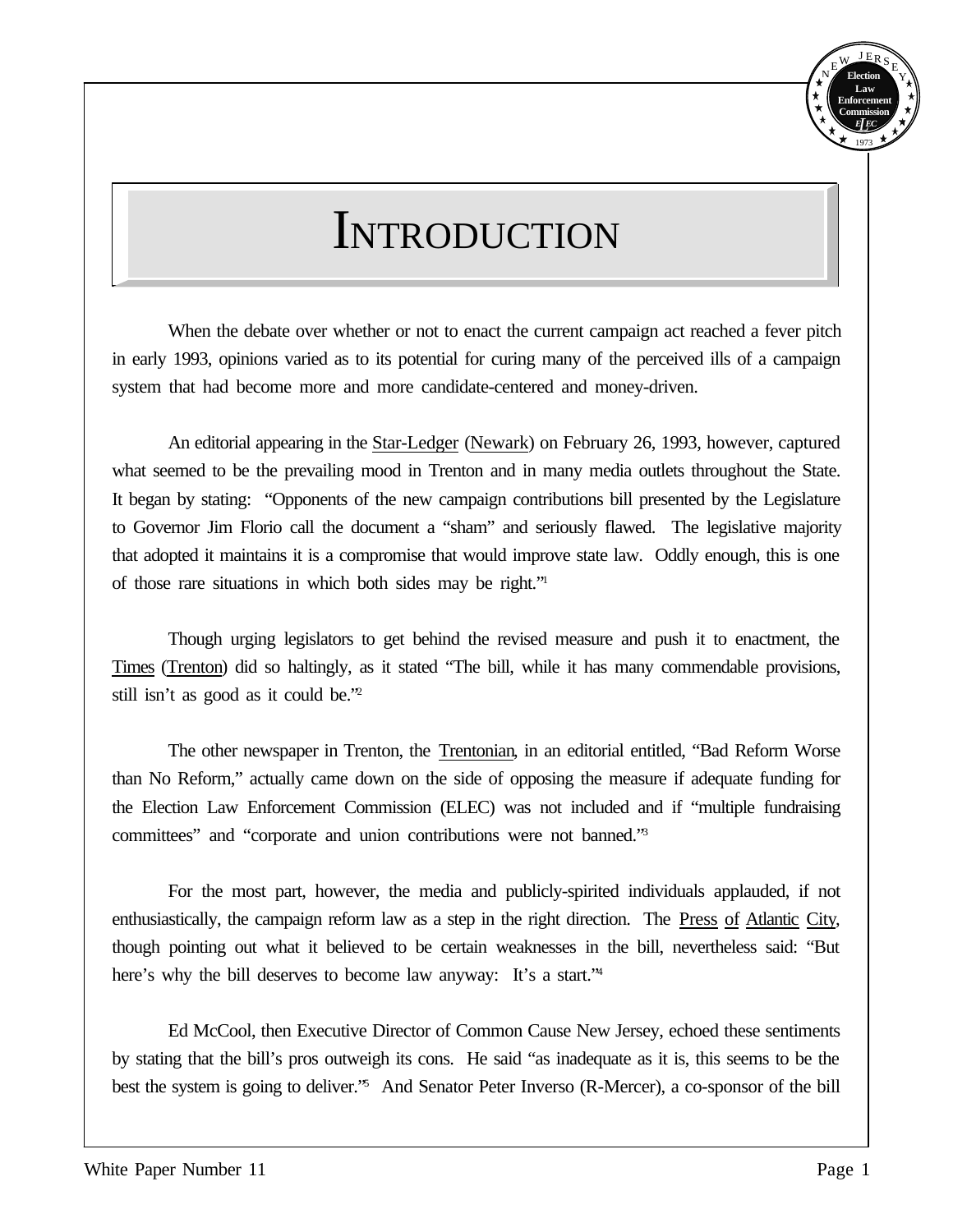

and an individual who was instrumental in restoring \$300,000 to ELEC's budget to help it enforce the law, noted that it "is just the beginning."<sup>6</sup>

The goal of reforming the State's campaign financing law that had been in effect since 1973 gained impetus with the establishment of the Ad Hoc Commission on Legislative Ethics and Campaign Finance, popularly known as the Rosenthal Commission after Alan Rosenthal, its Chairman.

To be sure, the Election Law Enforcement Commission had analyzed campaign finance and lobbying issues for years in its white papers and gubernatorial public financing reports. These studies often contained recommendations for reforming the lobbying and campaign financing laws, a number of which eventually became law. Moreover, research completed by ELEC in response to inquiries by the Rosenthal Commission, was helpful to this Ad Hoc Commission in its effort to formulate recommendations for reform. Despite ELEC's contributions to the process of reform, though, the real engine for modifying campaign and lobbying laws got revved up following the completion of the work done by the Rosenthal Commission.

In the area of campaign finance, the Rosenthal Commission offered numerous recommendations. It recommended contribution limits, increases in various thresholds and limits, employer identification for individual contributors, guidelines for the use of campaign funds, and PAC registration. These recommendations, in particular the recommended scheme of contribution limits, would effectively strengthen political parties and legislative leadership committees, at the time informally known as leadership committees. The Rosenthal Commission recommendations sanctioned these committees, which would number four. Eventually, these committees would be established statutorily in the new law.

About political parties the Rosenthal Commission said:

In selecting the \$25,000 limit, the Commission seeks to strike a balance between strengthening a political party's ability to support its candidates, especially challengers, and its goal of limiting the influence over the party of any one donor or group of donors. The Commission believes that the role of the party in legislative elections should be strengthened and that increased party unity, and centralization is desirable.7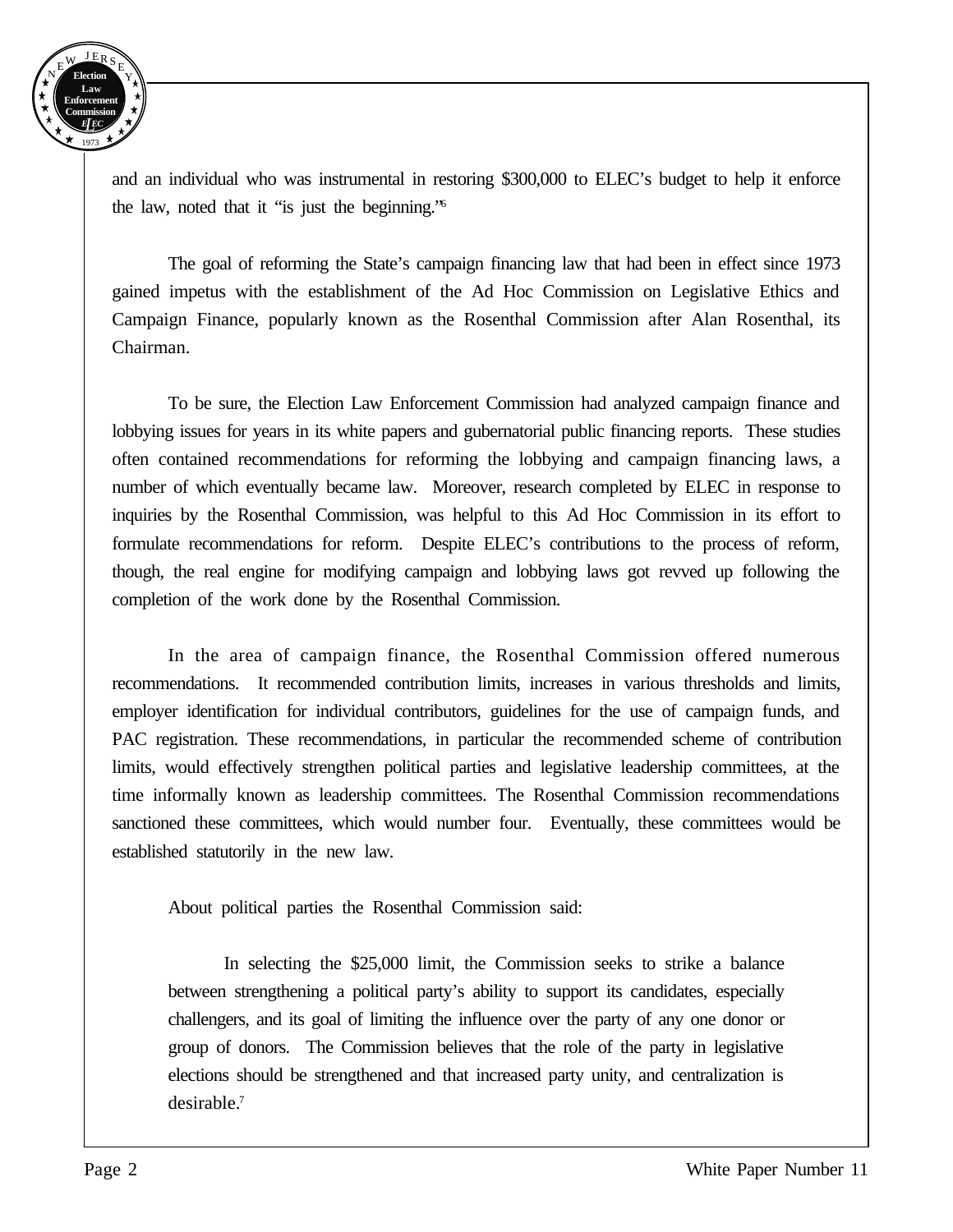

Similarly, the Ad Hoc Commission said of the legislative leadership committees:

By making this recommendation the Commission recognizes and sanctions the existence of the so-called legislative leadership committees . . . . The Commission believes that there should be only four such committees: One for the majority party and one for the minority party in each House. The Commission makes this recommendation with the hope of ending the proliferation of this type of committee while at the same time strengthening the ability of party leaders in the Legislature to help elect or re-elect party candidates.<sup>8</sup>

Political party committees and legislative leadership committees have provoked much discussion within the political community since campaign reform became a reality in 1993. As a matter of fact, the treatment of these entities envisioned under the reforms was the subject of discussion, and a bit of controversy, even before the law was enacted.

The Rosenthal report maintained that political parties, which represent a broad spectrum of individuals and interests, should be strengthened. Despite this endorsement of political parties, concerns have been expressed about soft money issues, the interrelationship between the State parties and their national counterparts, especially with regard to the transfer and uses of money, and about the contribution limit levels. Legislative leadership committees have aroused interest and concern as well. Senator William Schluter (R-23rd District), more recently joined by Senator Gordon MacInnes (D-25th District) and Senate Minority Leader John Lynch (D-17th District), has long expressed concerns about legislative leadership committees. He envisions these committees collecting and spending large sums of money from special interests, which ostensibly would have enormous influence over the setting of the legislative agenda. ELEC, itself, in a letter urging then Governor Florio to veto conditionally the reform measure on his desk had expressed reservations about leadership committees, especially in regards to their apparent ability to endow legislative leaders with fund raising ability way out of proportion to other members. Other groups and individuals, such as New Jersey PIRG, have raised concerns about the impact of these committees, and the contributions flowing into them, over the electoral and governmental processes.

In a word, the roles played by political parties and legislative leadership committees under the new campaign law are of substantial interest to observers of the electoral process in New Jersey. It is for this reason that the performance of the state political parties and legislative leadership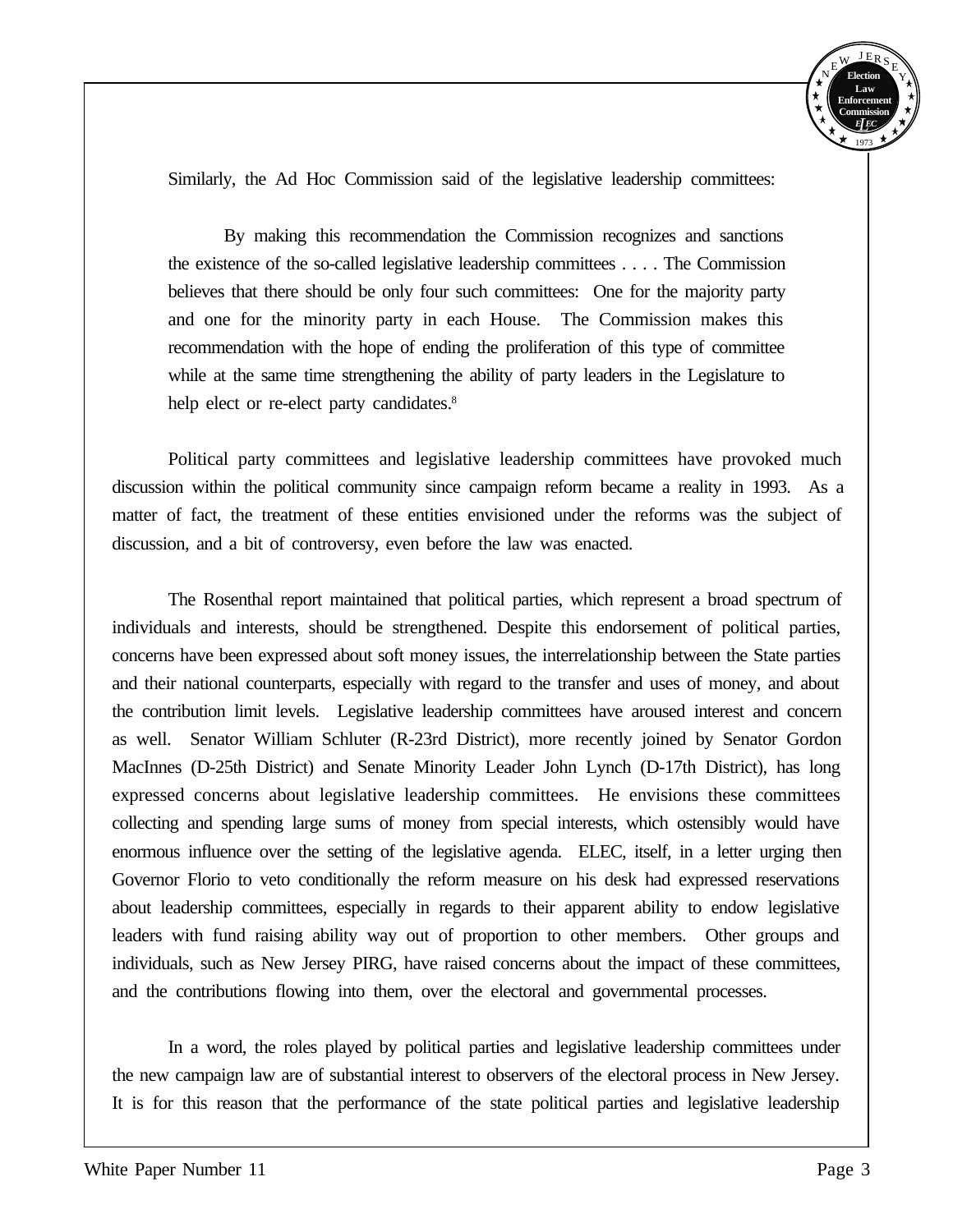

committees since the enactment of the new Campaign Act will be the subject of this white paper. The paper will analyze contribution activity as well as the expenditure activity of the legislative leadership committees and state political parties during 1994 and 1995. It is hoped that through this analysis, the public will be provided with a fully accurate picture of the role of these entities in our electoral system. By undertaking this study of these important organizations, it is hoped that the public will obtain a thorough understanding of these entities and a sense of whether or not further reforms relative to these party and leadership committees are required.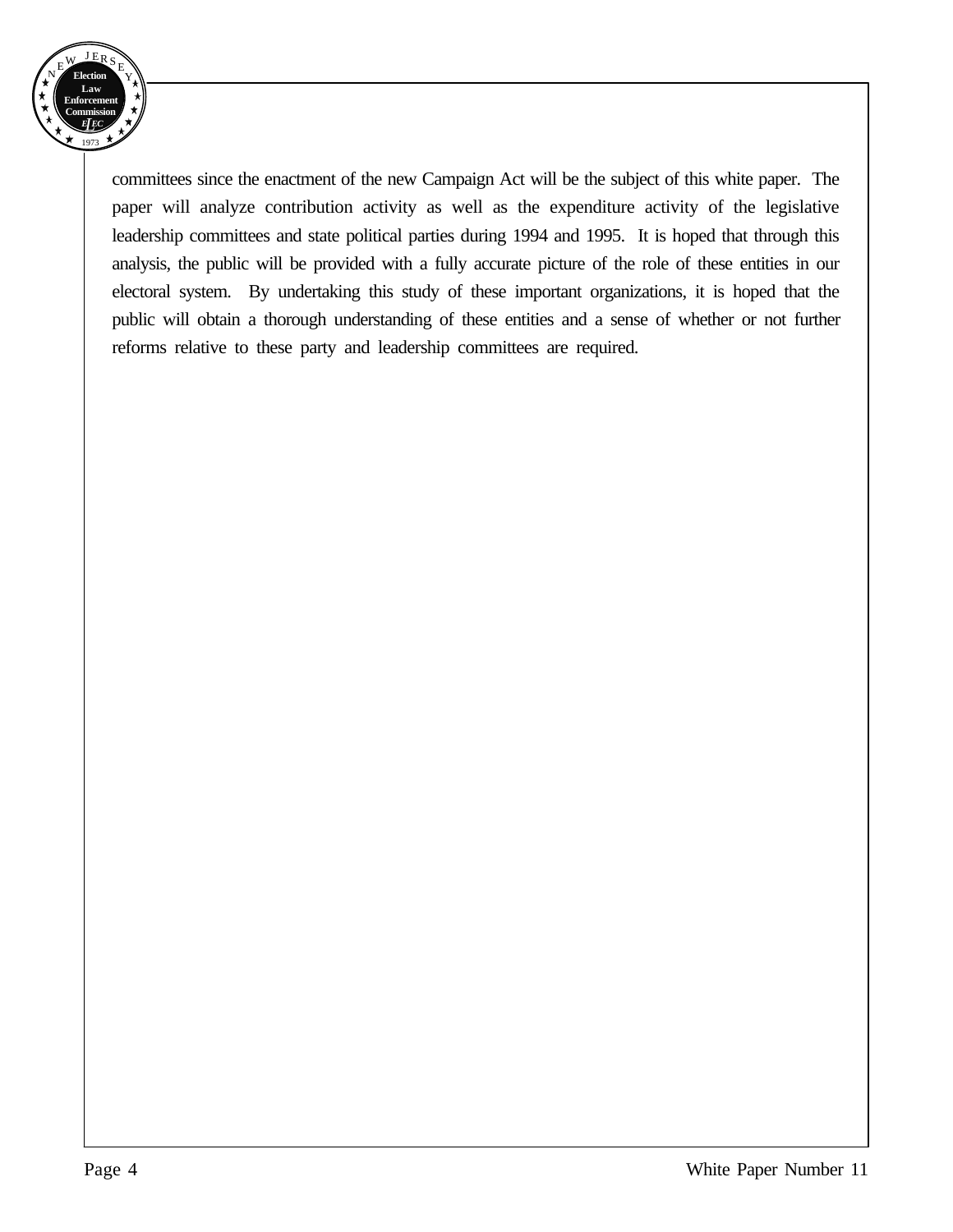#### **Election Law Enforcement Commission** *E EC L* 1973 N E  $J E<sub>D</sub>$ Y E

## CHAPTER I

## LEGISLATIVE LEADERSHIP COMMITTEES

Legislative leadership committees have operated since at least the mid 1980's. They became an official part of the statutory framework, however, when the new campaign finance law was enacted in 1993.

As legally recognized entities, these committees grew out of recommendations made by the Ad Hoc Commission on Legislative Ethics and Campaign Finance in October, 1992. The Rosenthal reforms, named after Eagleton Institute of Politics professor Alan Rosenthal, the Chairman, described legislative leadership committees in the following manner:

These are basically continuing political committees controlled by the legislative leadership and caucus of each party in each House which raise money during election and non-election years to allow party leaders in each House to help elect or re-elect party candidates to the Legislature.<sup>9</sup>

The new campaign law became effective on April 7, 1993. It incorporated most of the suggested reforms of the Rosenthal Commission. Included among these reforms was one identifying legislative leadership committees as statutorily recognized committees within the campaign system.

The thinking behind providing a legal foundation for these committees was to "allow the committees to concentrate their financial resources in ways they deemed best, be it by providing funds to challengers or by shoring up the re-election bid of an incumbent facing a tough race."<sup>10</sup>

Under the Campaign Act, legislative leadership committees are established by the Senate President, the Speaker of the Assembly, and the Minority leaders of the Senate and Assembly. These committees are separate and apart from committees controlled by the respective leaders as candidates. Thus, while all other officeholders throughout government in New Jersey are restricted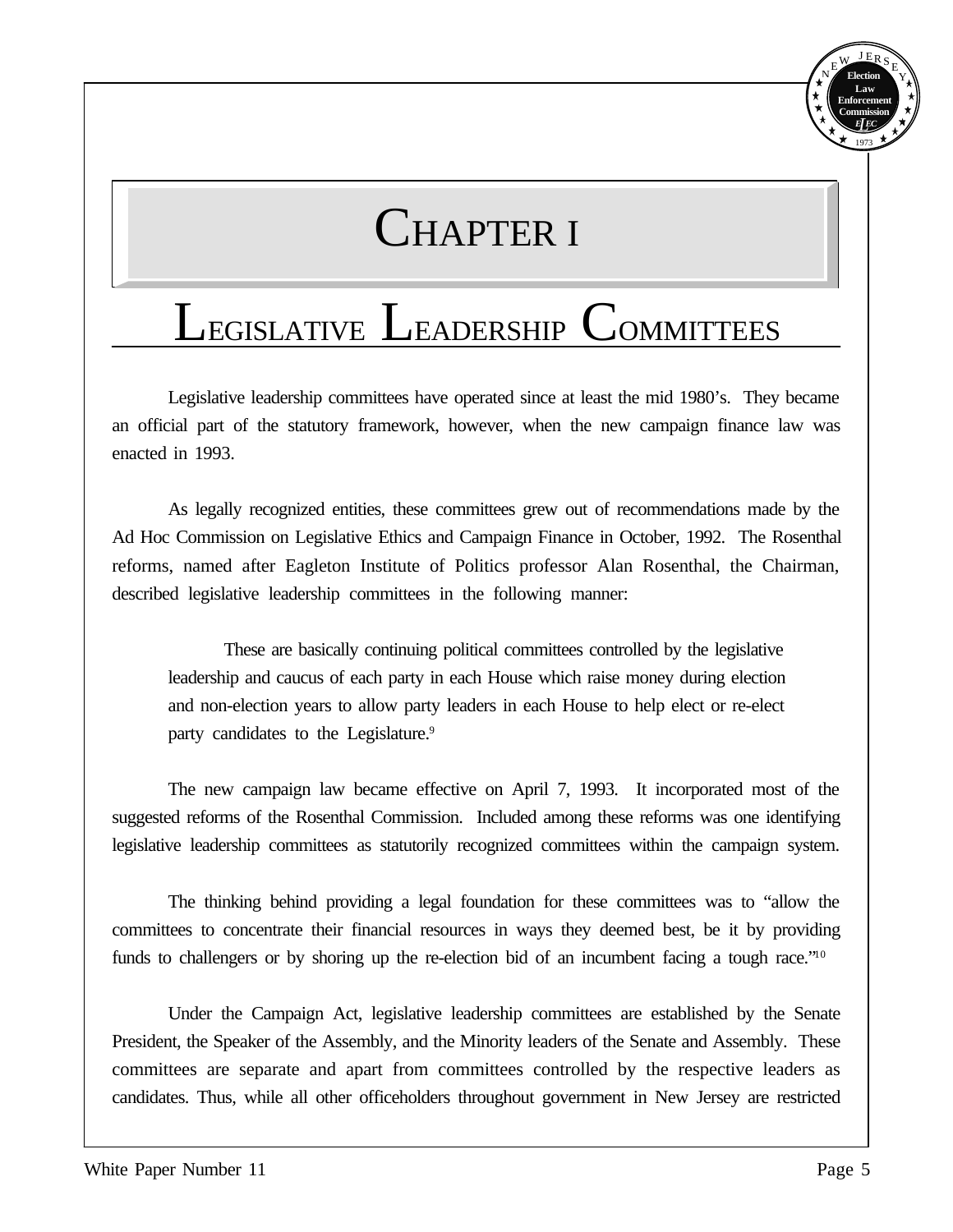

to a candidate and/or joint candidates committee, these legislative leaders are permitted to control legislative leadership committees as well.

The law permits only four leadership committees to be established, one for each party in each House of the Legislature. These committees are required to register with the Commission and are required to disclose their financial activity on a quarterly basis.

Though legislative leadership committees in one form or other predated the new law, as noted above they are a totally new category of filer. Previously, these committees were categorized as either political committees or continuing political committees. Campaign '89, a Democratic political committee, and Assembly Republican Majority (A.R.M.), a Republican continuing political committee, for example, were forerunners of the legislative leadership committees.

Legislative leadership committees now gain official status after undergoing a registration process. They must file the names of the treasurer and bank depository with ELEC prior to receiving any contributions. The committees must provide the names and addresses of the chairperson, vice chairperson, and all other members of the committee to the Commission. Information about the committee and its goals is also required to be disclosed to ELEC as part of the registration process.

Once the legislative leadership committee has been organized and is functioning, it is, like a candidate committee, subject to guidelines as to how it spends its money. For example, legislative leadership committees may pay for campaign-- related activities, can make direct contributions to candidates, can pay administrative costs, can make contributions to charity, can reimburse contributors, and can pay the ordinary and necessary expenses of those holding public office. Personal use of leadership committee funds is prohibited.

The new campaign law instituted a complicated scheme of contribution limitations, which do bear upon legislative leadership committees but to a lesser degree than other entities. In general, legislative leadership committees are subject to limitations on contributions they receive but not on contributions they make. Except for political party committees, which can transfer an unlimited amount of money to the leadership committees, all contributors are restricted to giving \$25,000 per year to these committees. Legislative leadership committees, however, are unrestricted in terms of how much money they can contribute to candidates and other committees, including political party committees and special interest PACs.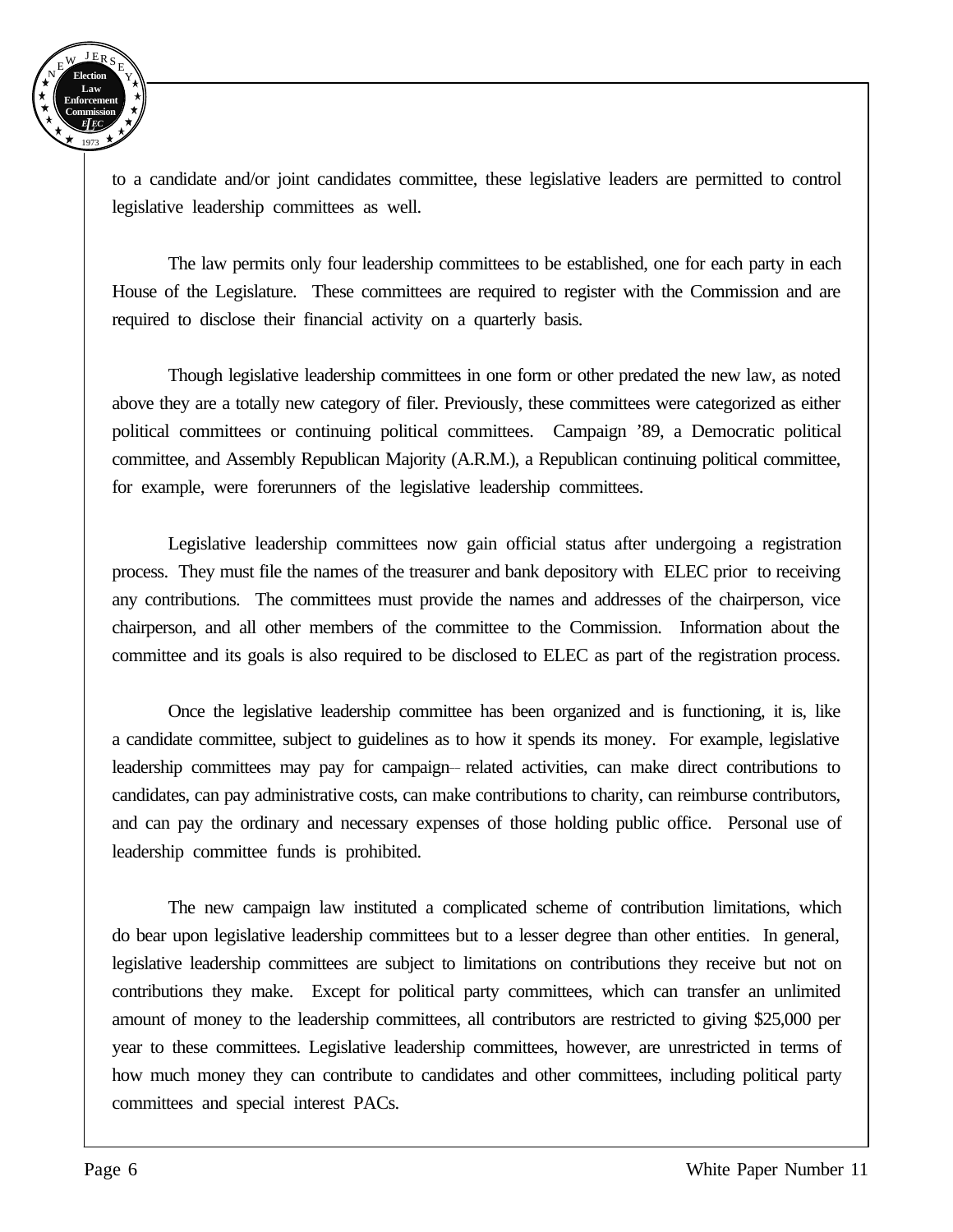

Under the statute, the respective legislative leaders may control these committees as well as their own personal candidate and/or joint candidates committee. All other elected officials and candidates are limited to one candidate and/or joint candidates committees per office sought. A member of the General Assembly, for example, who does not hold any other elected office is restricted to controlling a candidate and/or joint candidates committee.

Needless to say, legislative leadership committees, which should not be equated with special interest or personal PACs but should, instead, be identified as a party entity, have not enjoyed universal approval. Opposition has centered around the argument that the legislative leadership committees serve only to enhance the position of the special interests and the legislative leaders who control these committees. State Senator Bill Schluter, whose opposition to legislative leadership committees dates to before the new law was enacted, said in testimony before the Election Law Enforcement Commission, "In New Jersey legislative leaders have total control over the legislative agenda. In my opinion, this gives them greater powers than even the political parties to raise funds from special interests who have very vital concerns on that legislative agenda."11 And State Senator Gordon MacInnes added in testimony before the Commission: "However, I would like to concentrate on what I believe to be the primary infection in our campaign finance system, and that's the open invitation that is extended to special interests to purchase influence in the legislative agenda by contributing \$25,000 annually to the PAC's of the Senate President and Assembly Speaker."<sup>12</sup>

Because special interests are able to contribute as much as \$25,000 per year to these committees, many believe that they are able to control the legislative agenda. Thus, the leadership committees have become for them a vehicle for the special interests to gain greater influence over the political process than they had been before. At the same time, these same observers believe the powers of the legislative leaders are significantly enhanced because they are not only in control of their own candidate committees, but are now able to raise additional sums of money through these legislative leadership committees. This fundraising process added to the powers inherent in their official positions, make these leaders even more formidable. Thus, influence over the legislative process is further concentrated into the hands of the few at the expense of individual legislators.

Reform\_\_minded individuals are also concerned that competition for dollars between powerful legislative leaders and the political party committees will erode further the strength of the political parties. Moreover, they are worried that the high contribution limits combined with the ability of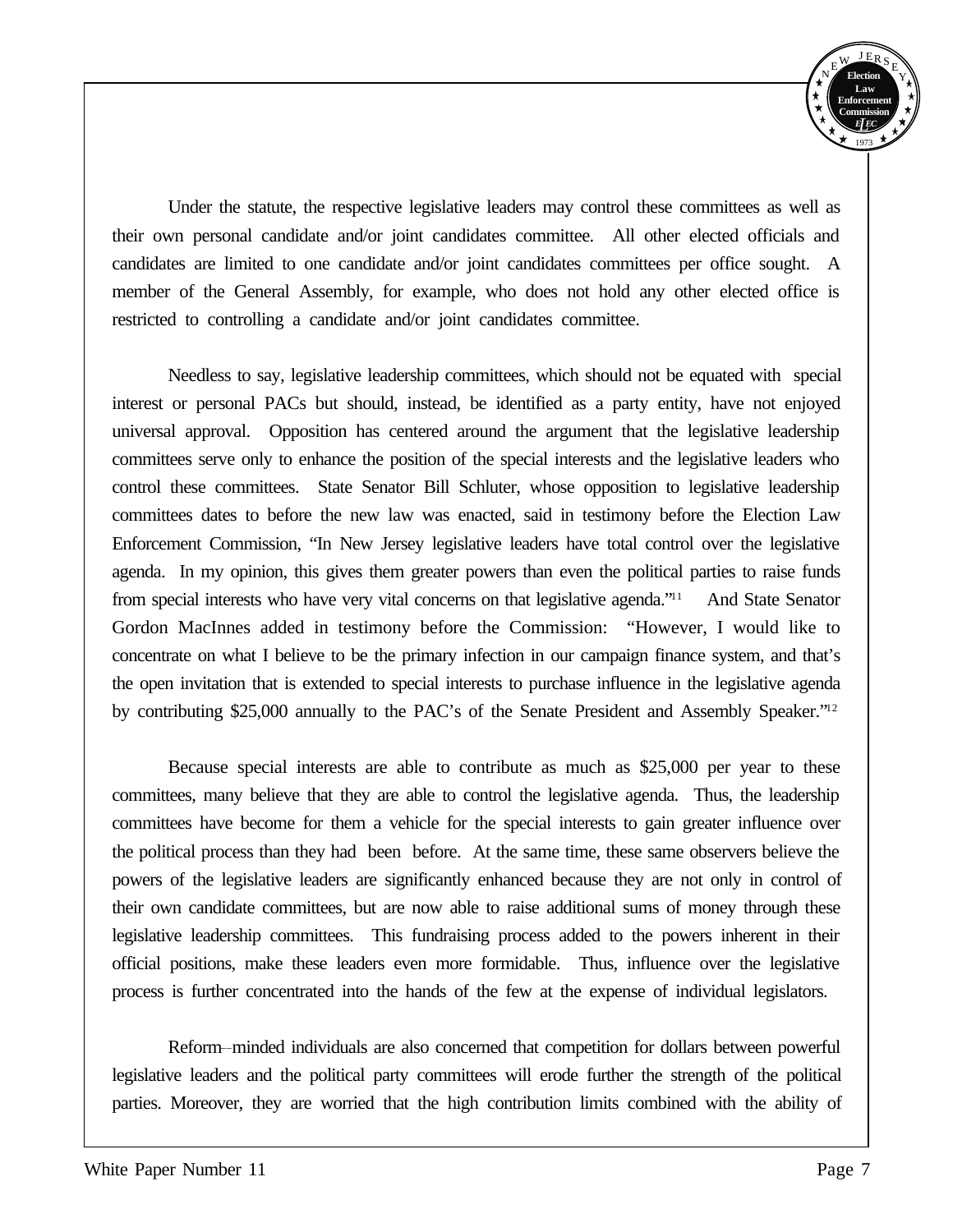

legislative leaders to raise large sums of money from parochial interests creates the perception, if not the reality, that this money is inhibiting legislative solutions to pressing problems. Finally, there is concern that these committees, controlled by leadership, stifle the development of future legislative leaders.

Everyone is not against legislative leadership committees, however. The members of the Rosenthal Commission were not. Eagleton professor Steven Salmore, testifying before the Election Law Enforcement Commission added his support of these committees as well. Suggesting that parties are important in the Legislature for the purposes of Majority or Minority cohesion, professor Salmore raised the constitutional issue of separation of powers. He stated: "There's also a question of separation of powers. Right now, the state parties can give huge amounts of money. Are we to say the Legislature should be only dependent on Governor for running their campaign. I think it's important to have it within the Legislature."<sup>13</sup>

The position in favor of these committees is buoyed by the separation of powers, checks and balances argument. This issue goes to the heart of government effectiveness as well.

In New Jersey, the office of Governor is a very powerful office. The Governor is New Jersey's only statewide elected public official. Unlike some other states, New Jersey does not elect a Lieutenant Governor, a Treasurer, or an Attorney General, for example. Only the Governor is elected by all the voters of the state. Accordingly, he or she has enormous powers, including the power of appointment and dismissal. Not only does the Governor nominate the Attorney General and Treasurer, but all other cabinet members as well. Moreover, the Governor makes hundreds of other nominations and appointments to the executive branch of government. Concomitant with this power to appoint is the power to initiate investigations into the conduct of public officials and the power to dismiss officials for "cause." The Governor has substantial veto power, including the conditional veto and the line-item-veto power over the state budget. The conditional veto power permits the Governor to veto a portion of a bill rather than the entire bill. The line-item-veto power over the budget allows the Governor to "red line" certain budget items. This power allows the Governor to eliminate parts of the budget without jeopardizing the entire budget.

As the only Statewide elected official, the Governor's powers reach beyond those enumerated in the Constitution. Personal popularity and skill at leadership enhance the already significant constitutional powers enjoyed by the Governor. So too does the role the Governor plays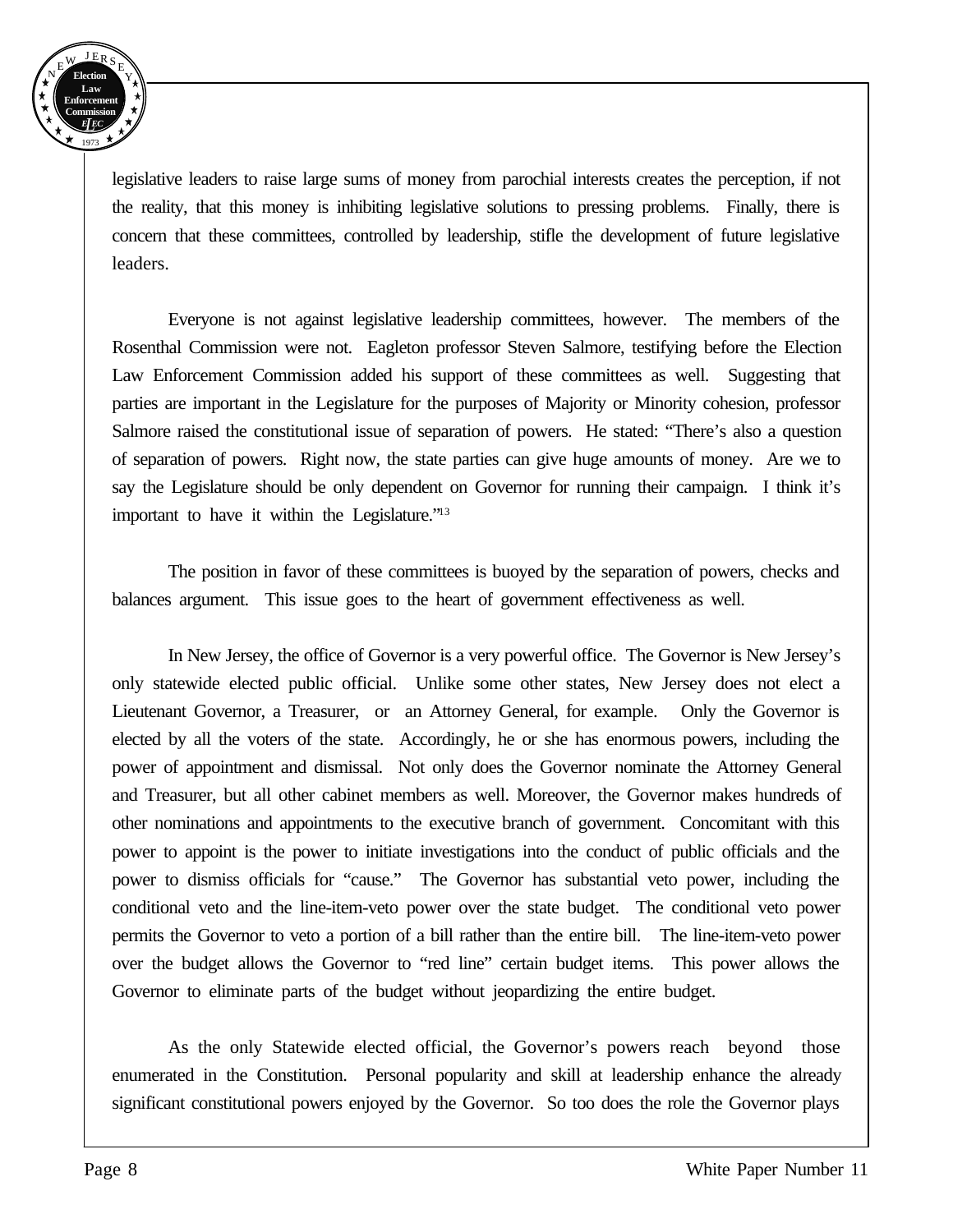

as de facto leader of his or her state political party. The Governor, though not holding an official position in the State political party, by tradition names the State chair of his or her political party and has influence over its affairs. Incidentally, so does the nominee for Governor of the party out of power informally select the party chair of that political party.

It is in the context of the Governor as party leader that proponents of legislative leadership committees say these committees are particularly important. In other words, to offset the power of the Governor over his or her political party, to offset the influence thereby over legislative campaigns, and to protect the separation of powers doctrine, these legislative leadership committees are important.

As the de facto head of the party, a Governor influences how large sums of money are expended. In legislative election years, therefore, the Governor has input into the level of funding of races for Senate and Assembly. Determinations as to which districts are targeted and which candidates benefit from party spending can often be traced back to the Governor's Office. More often than not, substantial sums of money from the State party benefit the candidate. In the case of the Governor's party, those candidates who are victorious might indeed owe a debt of gratitude to the State party and thereby the de facto head of the party, the Governor.

When this scenario is placed in the context of an electoral process that is more and more dependent upon money, with campaigns increasingly candidate-centered, it is understandable that some would suggest that legislative leadership committees are beneficial to the process, especially with regard to maintaining a balance of power between the Executive and Legislative branches. Without leadership committees, the doctrine of separation of powers and the concept of checks and balances would be weakened because the State party, influenced by the Governor, would be the only source of huge political party funds. In effect, a Governor would have even more influence over the legislative process than may already exist. What is more, besides being subjected to more gubernatorial influence, the legislative process, conceivably, would be considerably less subject to discipline and cohesion in the absence of these committees.

Therefore, it is argued, leadership committees enhance the governmental process by bolstering the concepts of separation of powers and checks and balances, by offsetting the power of the Governor, and by bringing greater cohesion and discipline to the respective legislative parties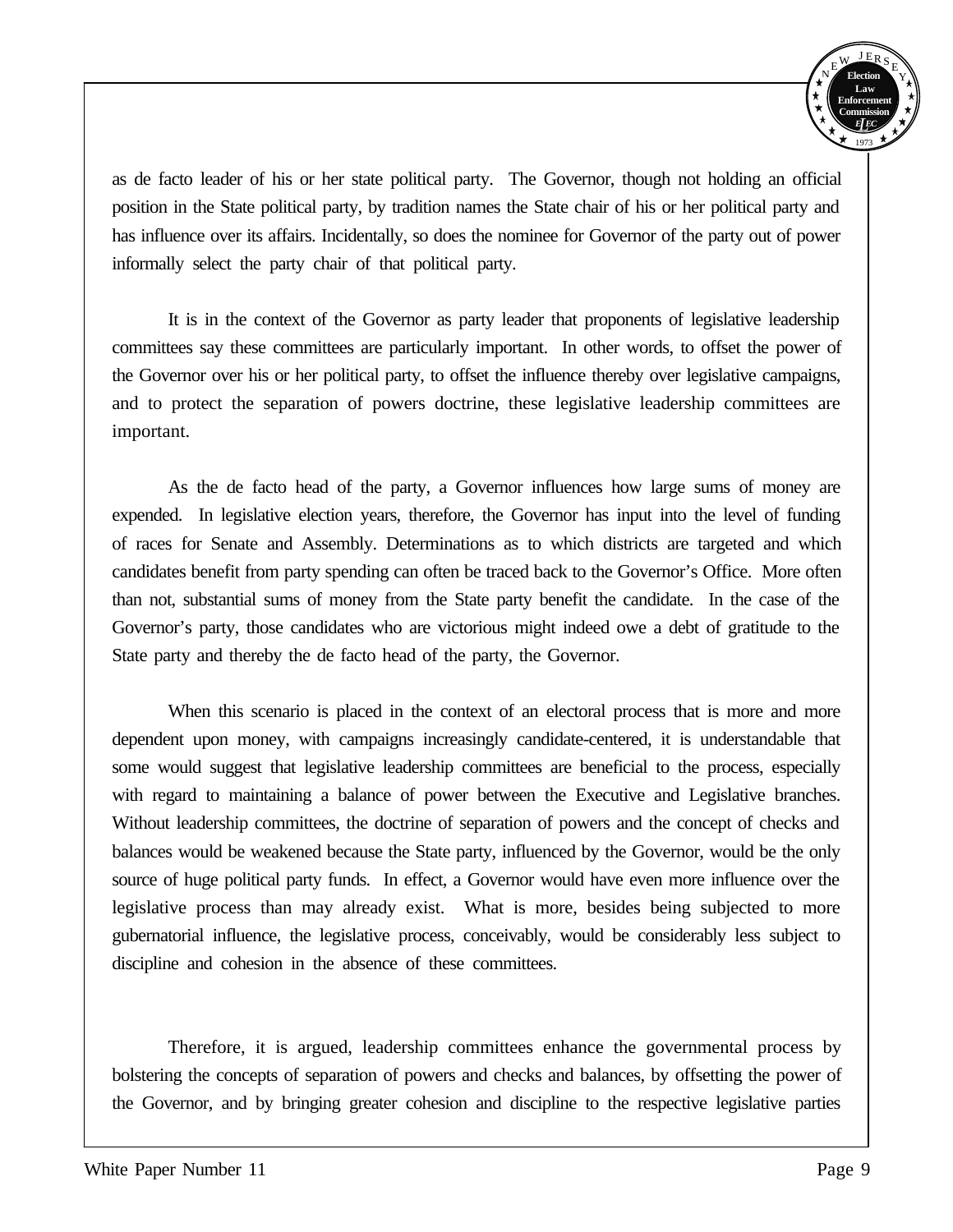

within the State Senate and Assembly. In this way, proponents argue, greater legislative effectiveness and efficiency should be the result.

Finally, to counter the charge that with the establishment of leadership committees the special interest PACs gained even greater influence over the process than they had before, proponents of these committees maintain that the special interest groups are not unanimous in their points of view and are often in competition with each other. While certain groups may lobby to ease environmental regulations, other groups will lobby to strengthen them. Similarly, the interests of optometrists often clash with ophthalmologists and those of physicians with chiropractors. In a word, supporters of leadership committees believe that the suggestion that special interests have gained control over the process is dubious. They base their opinion on the competition that exists between interests.

Obviously, there is much controversy with regard to the issue of legislative leadership committees as they are defined in New Jersey law. Reasonable arguments have been advanced on both sides. The chapters on legislative leadership committees explore the role of these committees in the process and attempt to address the issues that have been raised. As the result of this empirical analysis, recommendations will be made vis-a-vis the legislative leadership committees and their future place in the campaign system.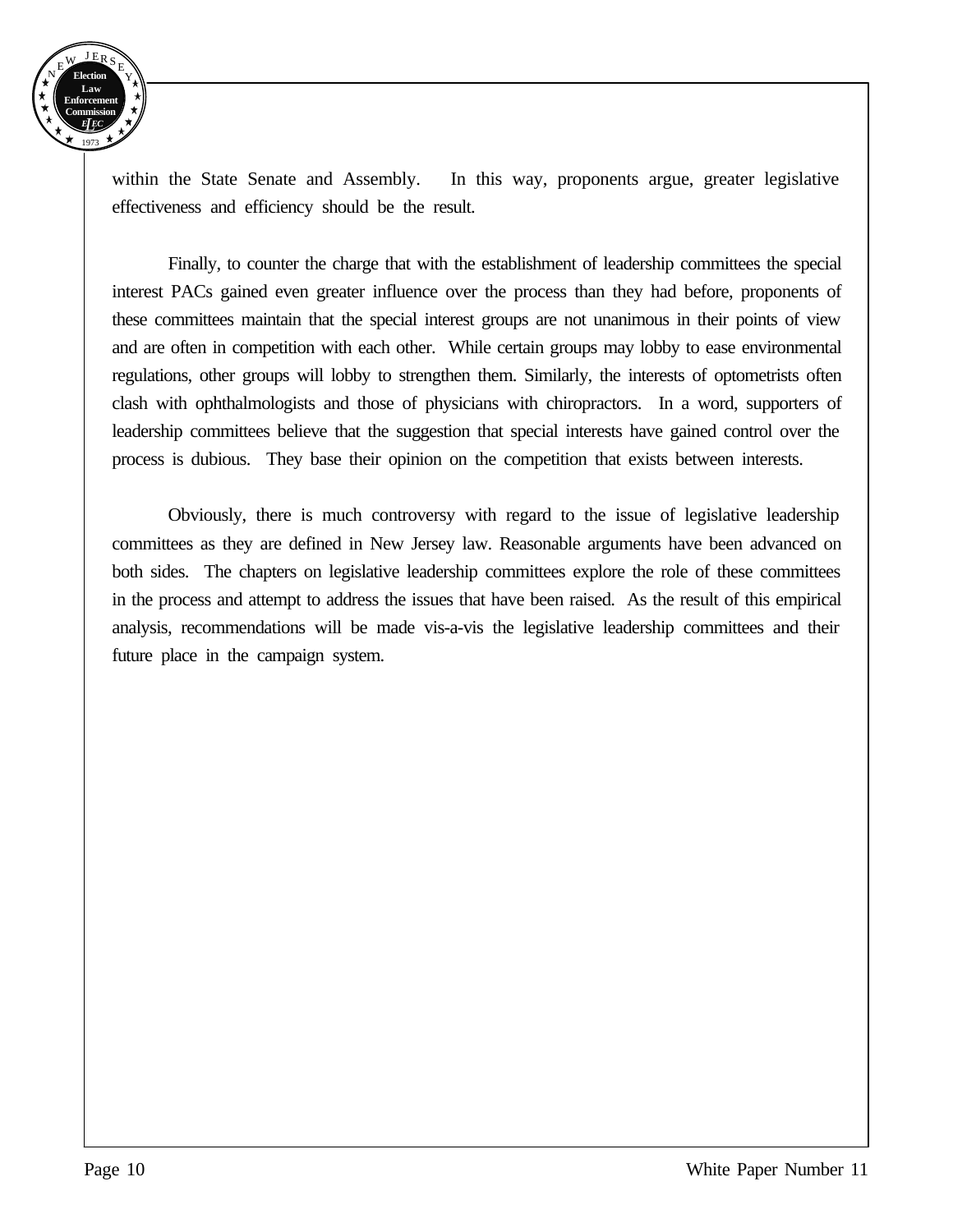## CHAPTER II

## LEGISLATIVE LEADERSHIP COMMITTEE RECEIPTS

When the Rosenthal Commission proposed that legislative leadership committees be formally established and sanctioned statutorily, its intention was for these committees to "raise" money during election years and non-election years to allow party leaders in each House to help elect or reelect party candidates to the Legislature.<sup>"14</sup> To that end, the four legislative leadership Committees: the Doria Democratic Leadership Fund; the Senate Democratic Majority Committee; the Assembly Republican Majority Committee; and the Senate President's Committee have been successful. Not only were they able to raise sufficient funds to aid their parties' candidates, but, as will be shown in the following chapter, they have substantially used this funding base for this stated purpose as well.

This chapter will concentrate on the fundraising side of the leadership committee study. It will provide analysis of who is contributing to them and in what amounts. It will provide data that will be useful in determining whether or not the current contribution limit to these committees of \$25,000 a year is appropriate and whether or not a more suitable level should be established. The data will help to balance the twin goals of contribution limits that are high enough to meet constitutional standards, permit fundraising, and facilitate message communication, yet low enough to prevent even the appearance of undue influence.

#### **Overall Fundraising**

The four legislative leadership committees, during 1994 and 1995, raised a total of \$6.7 million. About two-thirds of that money, \$4.4 million, was raised in 1995, the year the Assembly was up for election. A considerable amount of money was raised by these committees in the off-year 1994, however. All told, approximately \$2.3 million was raised in 1994. The majority of 1994 fundraising was accomplished by the Senate President's Committee.

**Election Law Enforcement Commission** *E EC L* 1973

Y E

 $J E<sub>D</sub>$ 

N E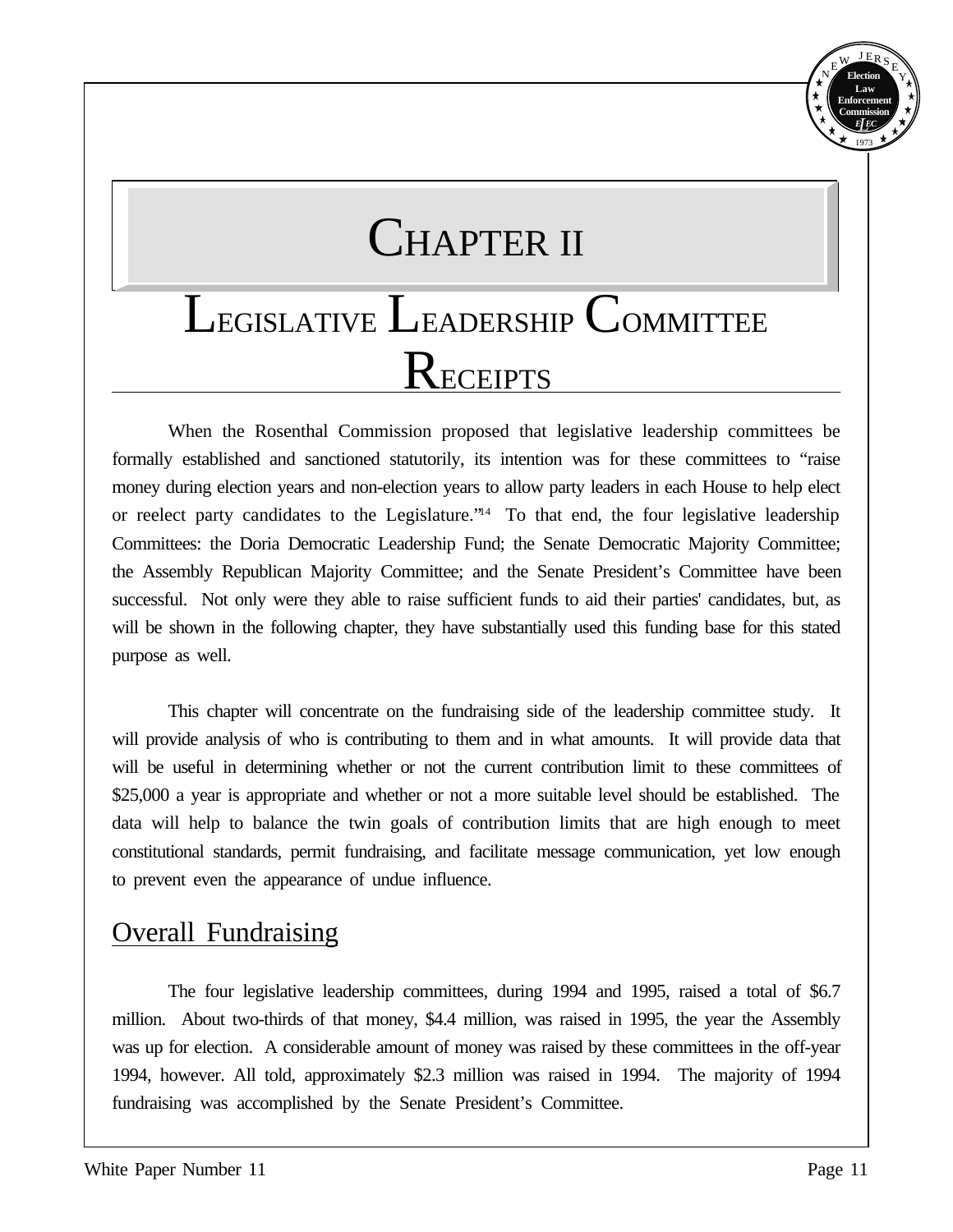**Election Law Enforcement Commission** *E EC L* 1973 N  $E^{\mathbf{W}}$  $JE_R$ Y E

> Figure 1 below shows fundraising totals of the four legislative leadership committees in 1994 and 1995.

#### Figure 1

#### Fundraising by Legislative Leadership Committees 1994-1995



Source Data: New Jersey Election Law Enforcement Commission

As noted above, fundraising activity generally intensified in 1995, the year of the Assembly election. Yet, there was also a considerable amount of activity that occurred in 1994 as well. The Assembly Republican Majority, the leadership committee that will be shown to have centralized legislative campaign efforts and presented itself as a model of a legislative party committee, raised the most amount of money overall, but especially in 1995. During the two-year period under study, the Assembly Republican Majority Committee raised \$2.3 million. A total of \$1.9 million was raised by this committee in 1995, or about 83 percent of all the funds it raised during the two-year cycle. Stated another way, the Assembly Republican Majority greatly intensified its fund raising efforts in the year of the Assembly election, raising almost four times as much as in 1994, when it raised a little over \$450,000.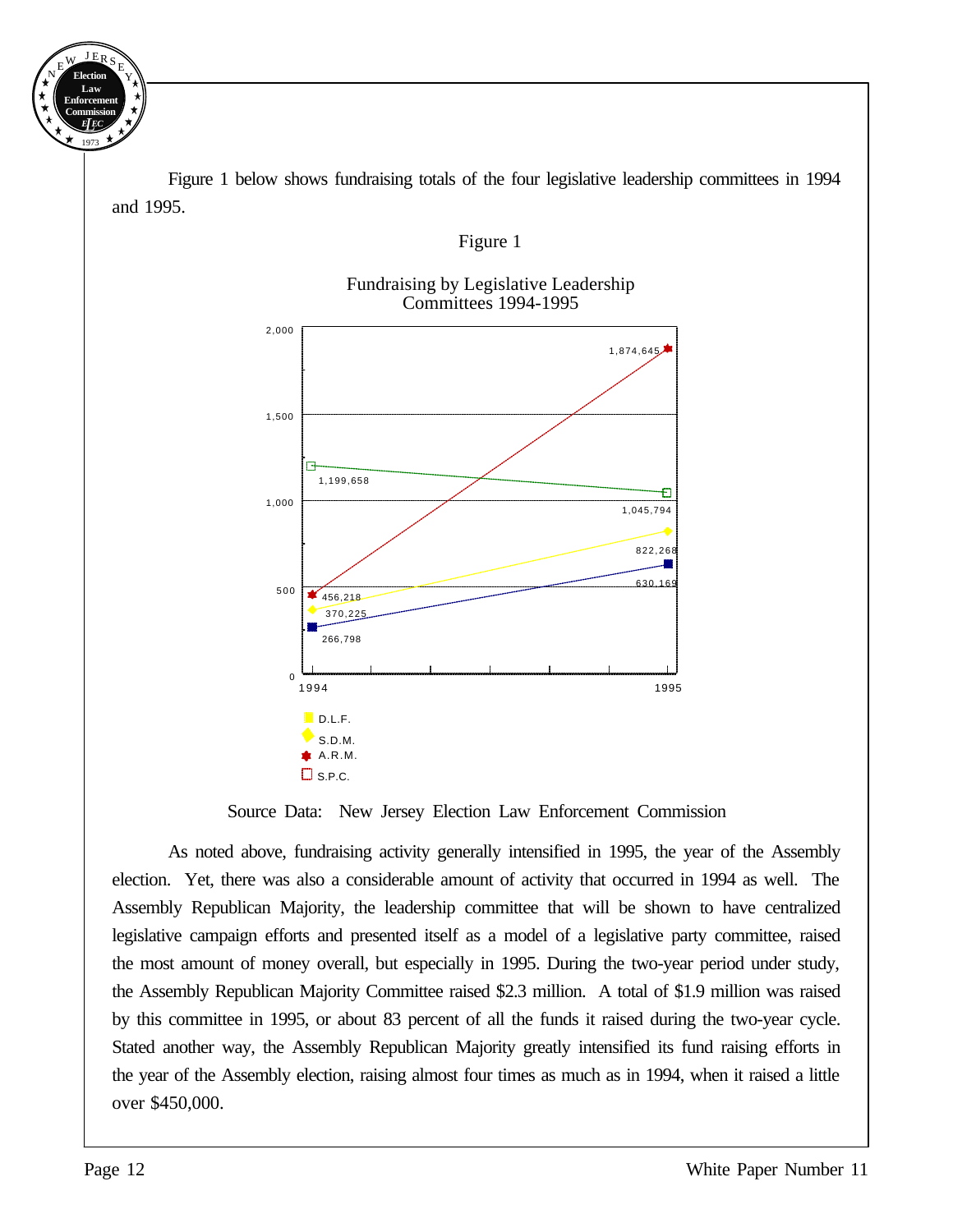

This fundraising pattern of intensified fundraising in the year of the Assembly election, 1995, held for Assembly Republican Majority's Democratic counterpart, the Doria Democratic Leadership Fund, but at reduced levels. Overall, the Doria Democratic Leadership Fund raised about \$900,000 during 1994-1995, with about \$630,000 of it, or 70 percent being raised in 1995. Since the Doria Democratic Leadership Fund raised a little over a quarter of a million dollars in 1994, fundraising by this committee intensified by about 136 percent in 1995.

Though there was no State Senate election in 1995, the Senate Democratic Majority Committee, followed the same fundraising pattern. Raising a total of \$1.2 million during 1994 and 1995, most of its money was raised in 1995. Slightly over \$820,000 was raised by the Senate Democratic Majority Committee in 1995, or two-thirds of all the money it raised. Thus, the Senate Democratic Majority Committee also intensified its fundraising activity in the year of the Assembly election, raising 122 percent, more money than it did in 1994, when it raised about \$370,000.

Only the Senate President's Committee, the Senate Democratic Committee's counterpart, defied the pattern described above. It actually raised more money in the off-year 1994 than it did in 1995, though by a slight amount. Overall, during the two-year cycle under study, the Senate President's Committee raised about \$2.2 million, 55 percent of it, \$1.2 million, being raised in 1994. It raised slightly over \$1 million in 1995. Thus, in the case of the Senate Republican Leadership Committee, fundraising trailed off slightly in the Assembly election year.

The findings outlined above present no real surprises. All and all, the four legislative leadership committees are raising substantial amounts of money with intensified fundraising activity occurring in the year of the election. Even though the State Senate was not up for election in 1995, the leadership committees in the Senate, nevertheless, undertook serious fundraising efforts that were successful.

#### Republicans Outraise Democrats

As shown above, the data indicates that Republican leadership committees by a wide margin outraised the Democratic committees. This result is predictable in that the Republican party is currently in control of both houses of the State Legislature as well as the Governorship. What is interesting is that Republican proceeds for the two-year period were about evenly split between the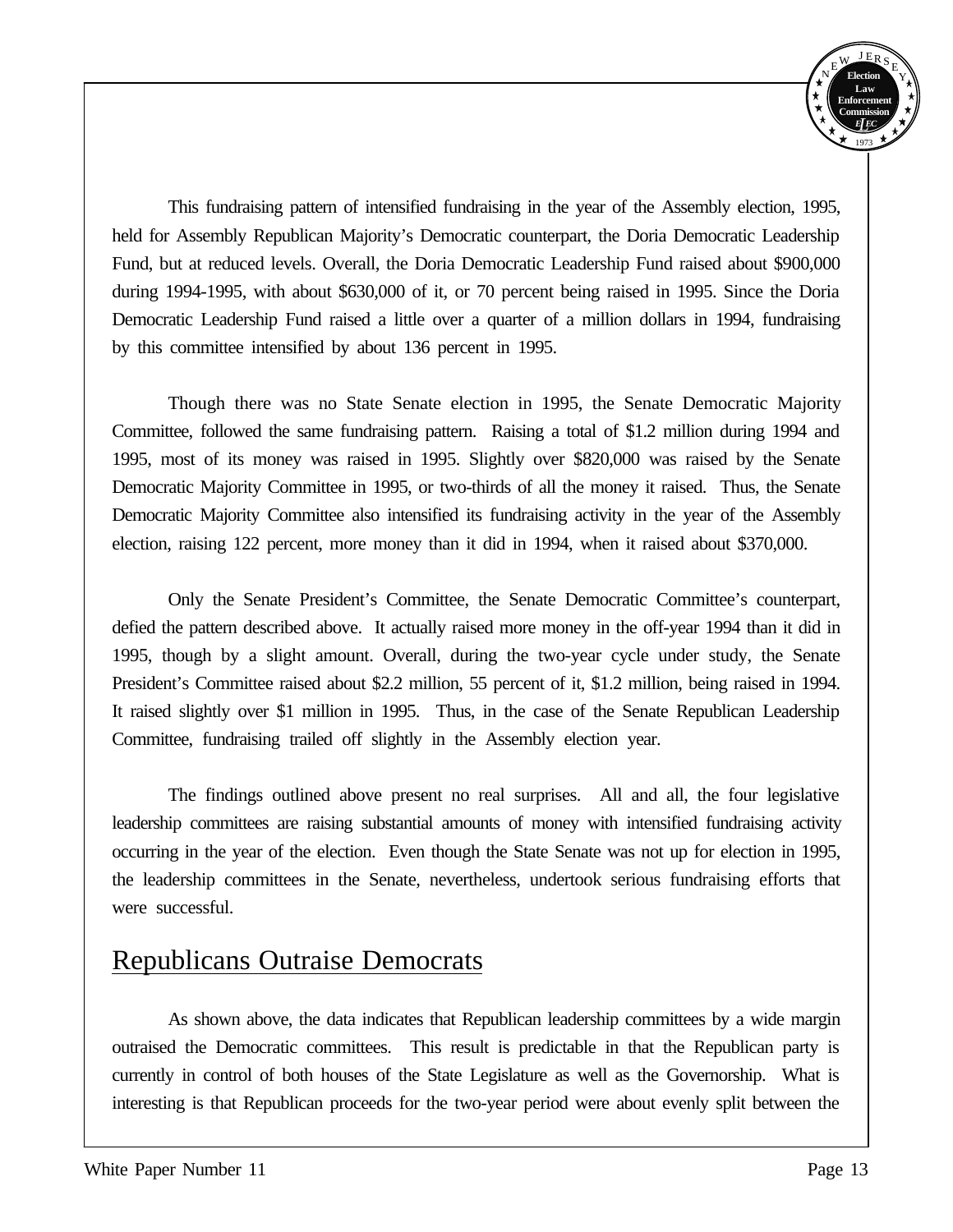

Assembly Republican Majority, which was intricately involved in Assembly elections, and the Senate President's Committee, which did not have a Senate election to contest. Of further interest is that the Senate Democratic Majority Committee with no Senate election, even raised more money than the Doria Democratic Leadership Committee during this period.

Figure 2 below shows the distribution of fundraising activity among the four legislative leadership committees in 1994 and 1995.





Source Data: New Jersey Election Law Enforcement Commission

The Republican legislative leadership committees realized about 69 percent of the total funds raised by all four leadership committees. By raising about \$4.6 million together, the Assembly Republican Majority Committee and the Senate President's Committee outraised their Democratic counterparts by 119 percent. The Doria Democratic Leadership Fund and the Senate Democratic Majority Committee raised \$2.1 million, about 31 percent, or slightly less than one-third of all monies.

The difference in fundraising activity between the Assembly leadership committees, which had Assembly elections to contest, was even more striking. The Assembly Republican Majority Committee, which accounted for 35 percent of all fundraising by these committees, outraised the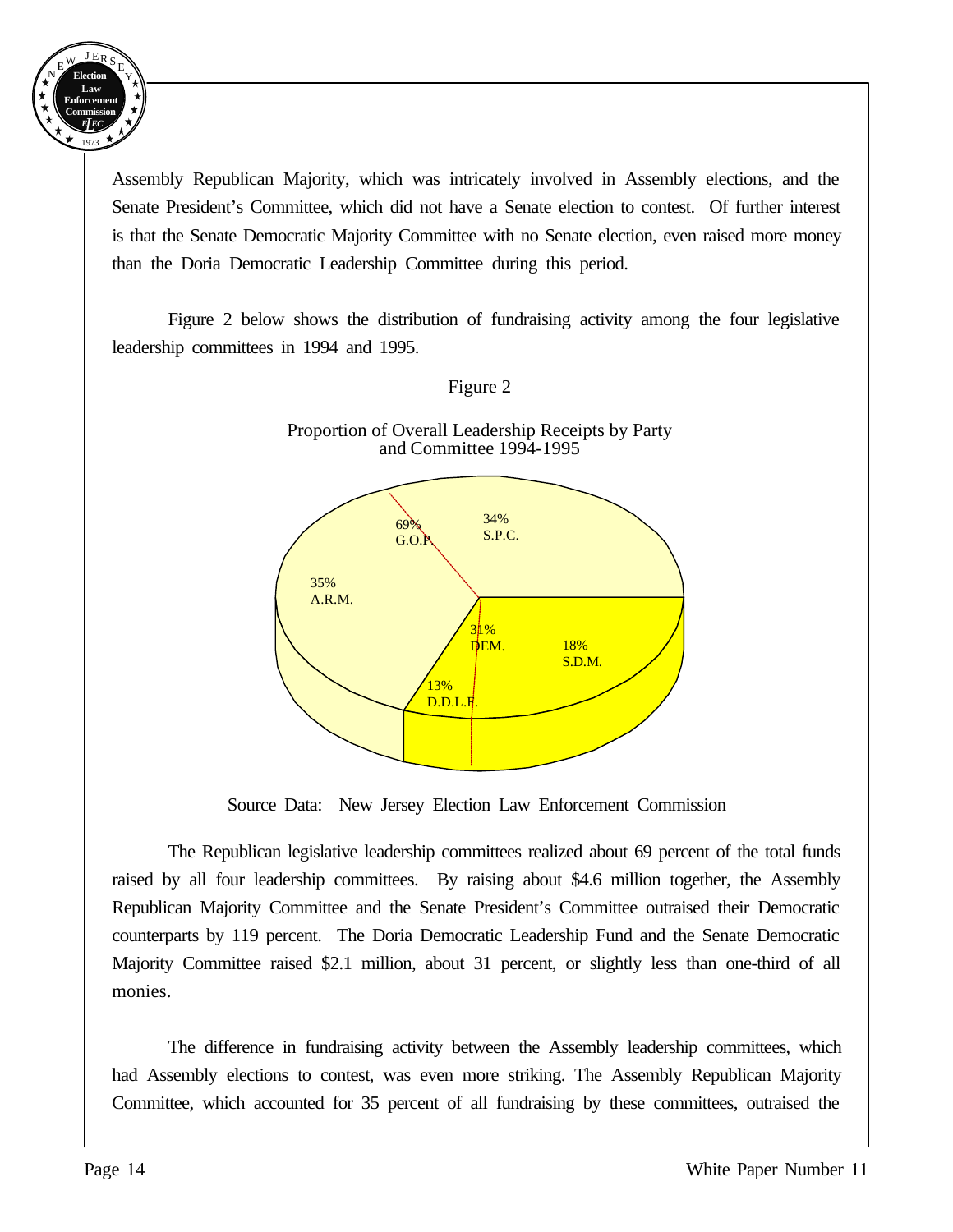

Doria Democratic Leadership Committee by 155 percent, \$2.3 million to \$900,000. In contrast to the Assembly Republican Majority, whose fundraising accounted for the highest percentage of the total fundraising, the Doria Committee, realizing 13 percent of total fundraising activity, owned the smallest proportion of total fundraising.

The fundraising gap between the Senate leadership committees was less severe, yet significant. During 1994 and 1995, the Senate President's Committee raised about \$2.3 million, or 91 percent more than the Senate Democratic Majority Committee. Claiming an almost equal proportion of funds raised as the Assembly Republican Majority, the Senate President's Committee accounted for 34 percent of all funds raised. The Senate Democratic Majority Committee raised \$1.2 million, accounting for 18 percent of total leadership committee revenues.

### Senate Leadership Committees Lead Fundraising

When looking at the financial activity of the leadership committees from the perspective of Senate vs. Assembly committees, the Senate leadership committees raised slightly more than their Assembly counterparts. The Senate President's Committee and the Senate Democratic Majority Committee together raised \$3.4 million, or six percent more than the Assembly committees, which raised \$3.2 million. During this two-year period 1994-1995, the Senate leadership committees raised 51 percent of total funds to 49 percent by the Assembly committees. Though the race for funds during this two-year span between the Senate and Assembly committees was virtually a dead heat, these figures do indicate that the Senate committees, even in off years in terms of State Senate elections, continue to raise funds quite successfully. It seems probable that this fundraising by Senate leadership committees will intensify as State Senate elections draw closer and that they will be important players in the election of 1997.

### Who's Giving to the Leadership Committees

The above sections demonstrate that the legislative leadership committees are raising substantial sums of money. The ensuing sections will discuss the sources of these funds.

Through the painstaking process of coding each contribution and then calculating amounts in each contributor category, the study identifies the sources of leadership committee funding.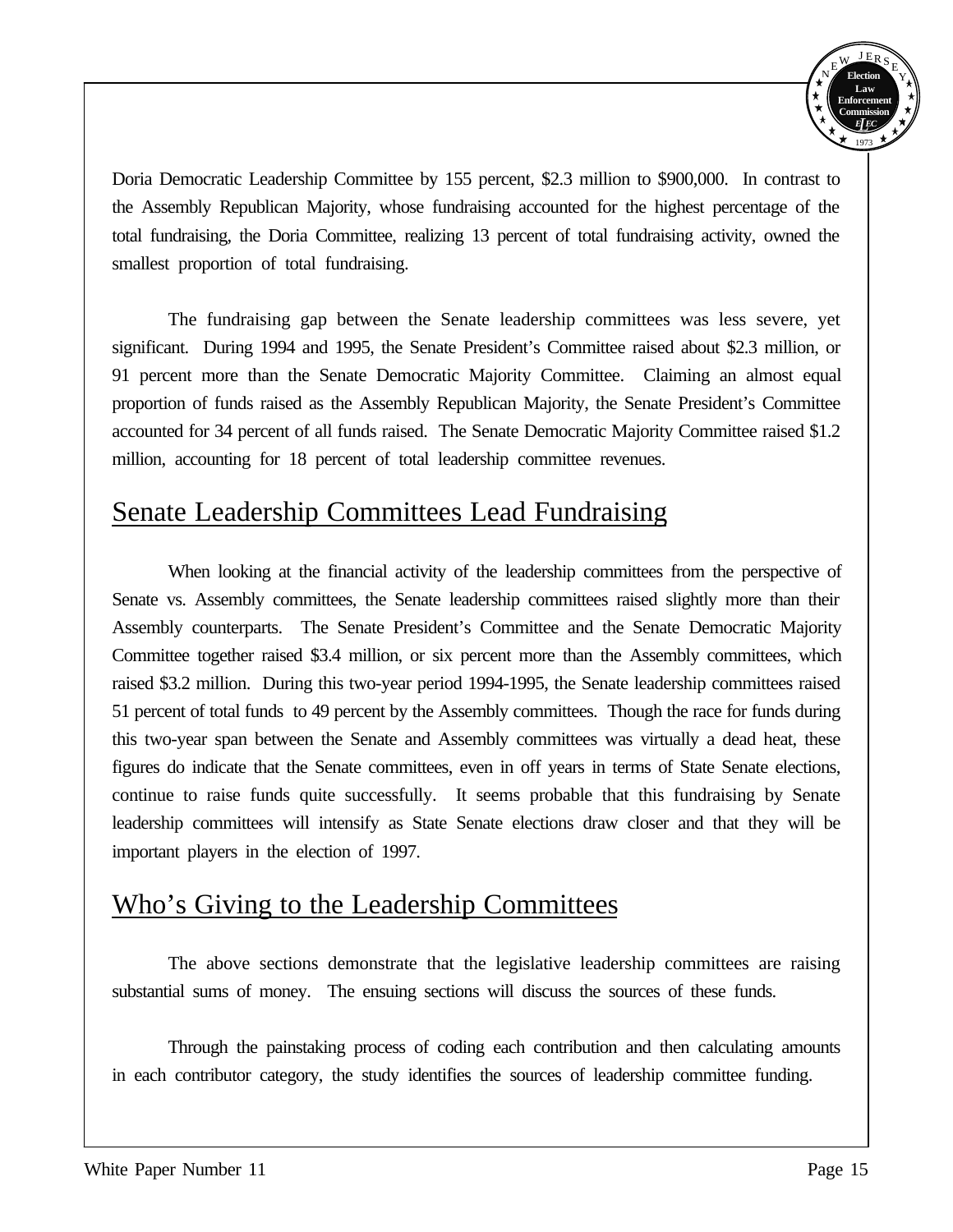

There are several categories of contributors identified in the study. They are: individuals, businesses/corporations, business/corporate PACs, professional/trade association PACs, unions, union PACs, ideological PACs, political parties, other candidates, political committees, and legislative leadership committees. As will be shown, the leadership committees attempted quite successfully to tap many sources of funding.

| Table 1                                                    |               |            |  |  |
|------------------------------------------------------------|---------------|------------|--|--|
| Contributions to Leadership Committees by Contributor Type | 1994-1995     |            |  |  |
| <b>Type</b>                                                | Amount        | % of Total |  |  |
| Individuals                                                | \$<br>901,941 | 14%        |  |  |
| Businesses/corporations                                    | 2,971,468     | 45%        |  |  |
| Business/corporate PACs                                    | 777,150       | 12%        |  |  |
| Professional/trade PACs                                    | 538,550       | 8%         |  |  |
| Unions                                                     | 149,725       | 2%         |  |  |
| Union PACs                                                 | 247,975       | 4%         |  |  |
| Ideological PACs                                           | 25,350        |            |  |  |
| Parties                                                    | 366,516       | 5%         |  |  |
| Candidates                                                 | 452,018       | 7%         |  |  |
| Political committees                                       | 81,050        | 1%         |  |  |
| Legislative leadership                                     | 83,585        | 1%         |  |  |
| Miscellaneous                                              | 70,447        | 1%         |  |  |
| <b>TOTAL</b>                                               | \$6,665,775   | 100%       |  |  |

Table 2 depicts the amounts contributed by each contributor type during 1994 and 1995.

Source Data: New Jersey Election Law Enforcement Commission

As the table indicates, businesses and corporations gave the most money to the leadership committees during 1994 and 1995. At close to \$3 million, these contributors made about 45 percent of all contributions to the legislative leadership PACs during this period.

The next largest category of contributor, though a distant second, was individuals. Individuals gave about \$900,000, or about 14 percent of all contributions to these committees.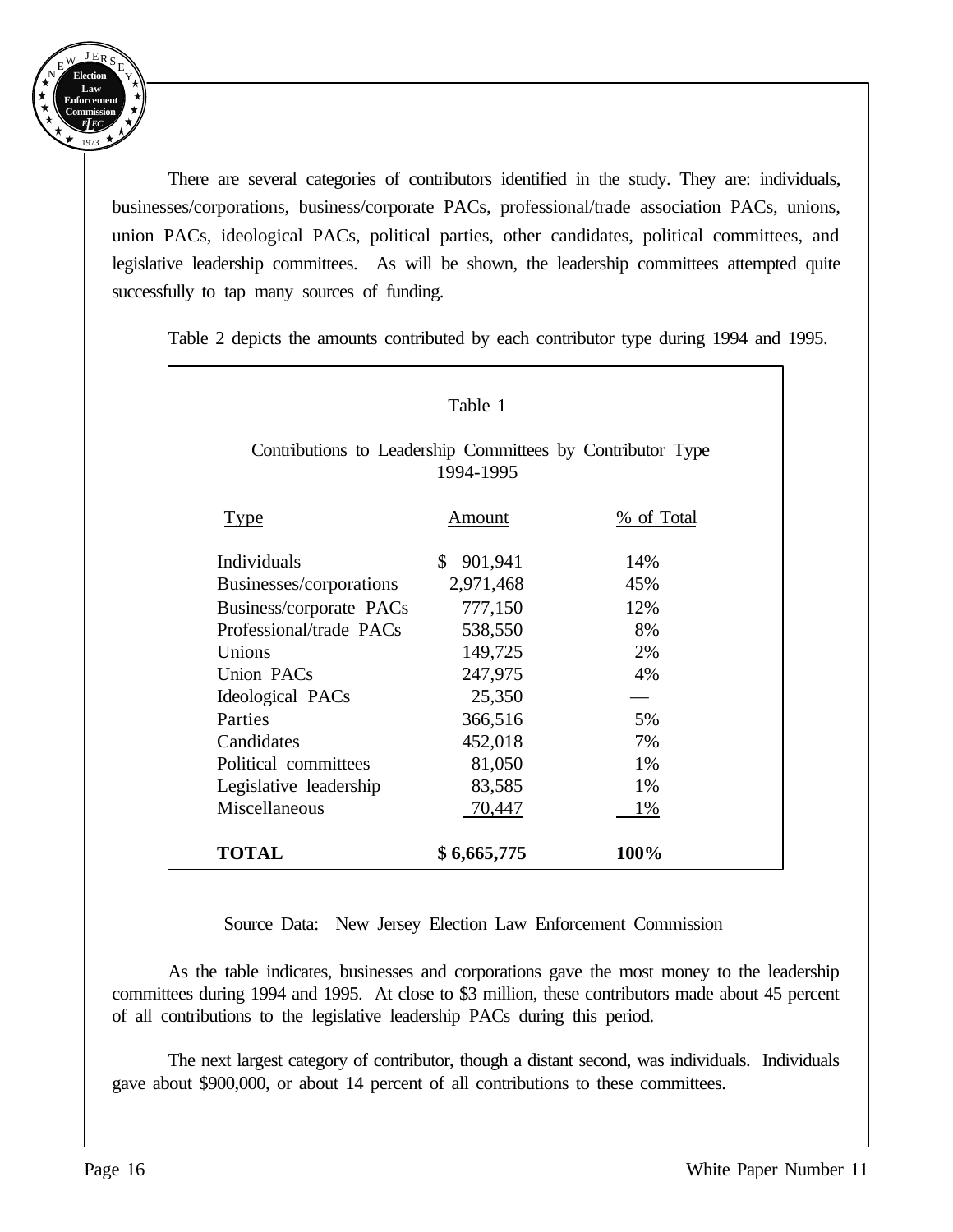

Following individual contributors were corporate and business PACs at almost \$800,000. These PACs made 12 percent of all contributions. Professional and trade associations contributed almost \$550,000, approximately eight percent of all contributions to leadership committees. Candidates and political party committees followed. Candidates, through their campaign committees, provided almost \$450,000 of leadership committee funding, or seven percent. Political party committees, making almost \$370,000 in contributions, accounted for five percent of total contributions to legislative leadership committees.

Union PACs and unions contributed four percent and two percent of total contributions respectively. Union PACs gave \$250,000 and unions \$150,000. Political committees at slightly more than \$80,000, and other legislative leadership committees at \$85,000, made up one percent of the leadership PAC funding each. Finally, miscellaneous receipts like interest from banks, etc., accounted for an additional one percent of almost \$80,000 and ideological PACs at about \$25,000 accounted for less than one percent of leadership funding.

The graph below shows a broader distribution of the categories of contributors making contributions to the legislative leadership committees in 1994 and 1995.



Figure 3

Source Data: New Jersey Election Law Enforcement Commission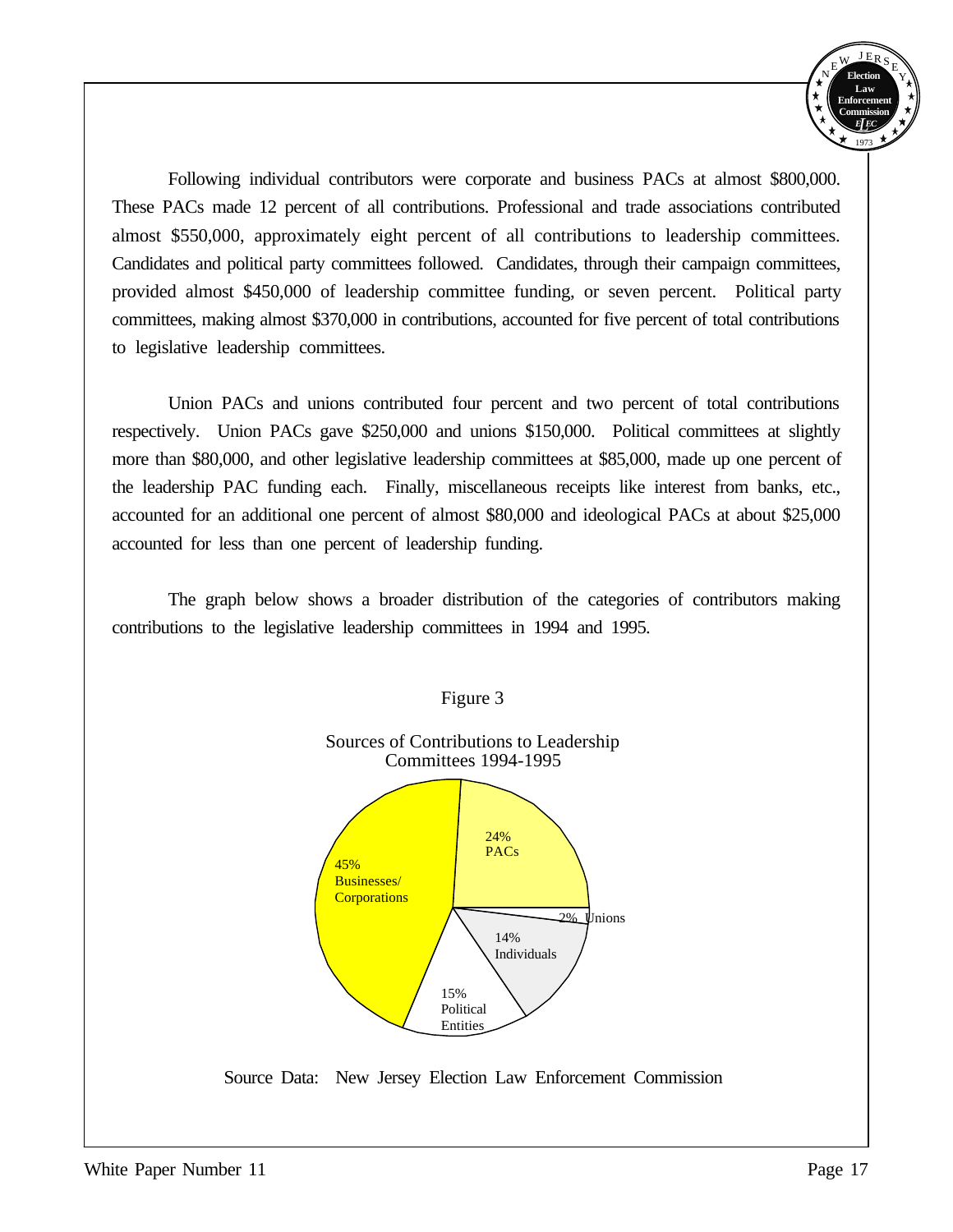

As shown in Figure 3, businesses and corporations made 45 percent of all contributions, special interest PACs made 24 percent of all contributions, individuals 14 percent, unions two percent, and political-oriented entities, 15 percent.

Finally, the graph below provides a further perspective of from where contributions to leadership committees derived.





Source Data: New Jersey Election Law Enforcement Commission

From the perspective provided by the figure 4 above, it is clear that business interests constituted the vast majority of contributions to the legislative leadership committees. Business interests, including businesses, corporations, business/corporate PACs, and professional/trade association PACs involved 65 percent of all contributions to these committees. Even if professional/ trade association PACs are excluded, (which involve realtors and architects), business interests still reach 57 percent of all contributions. Politically oriented groups make up 14 percent of contributions under this configuration, individuals, 14 percent, and unions including individual unions and union PACs, six percent.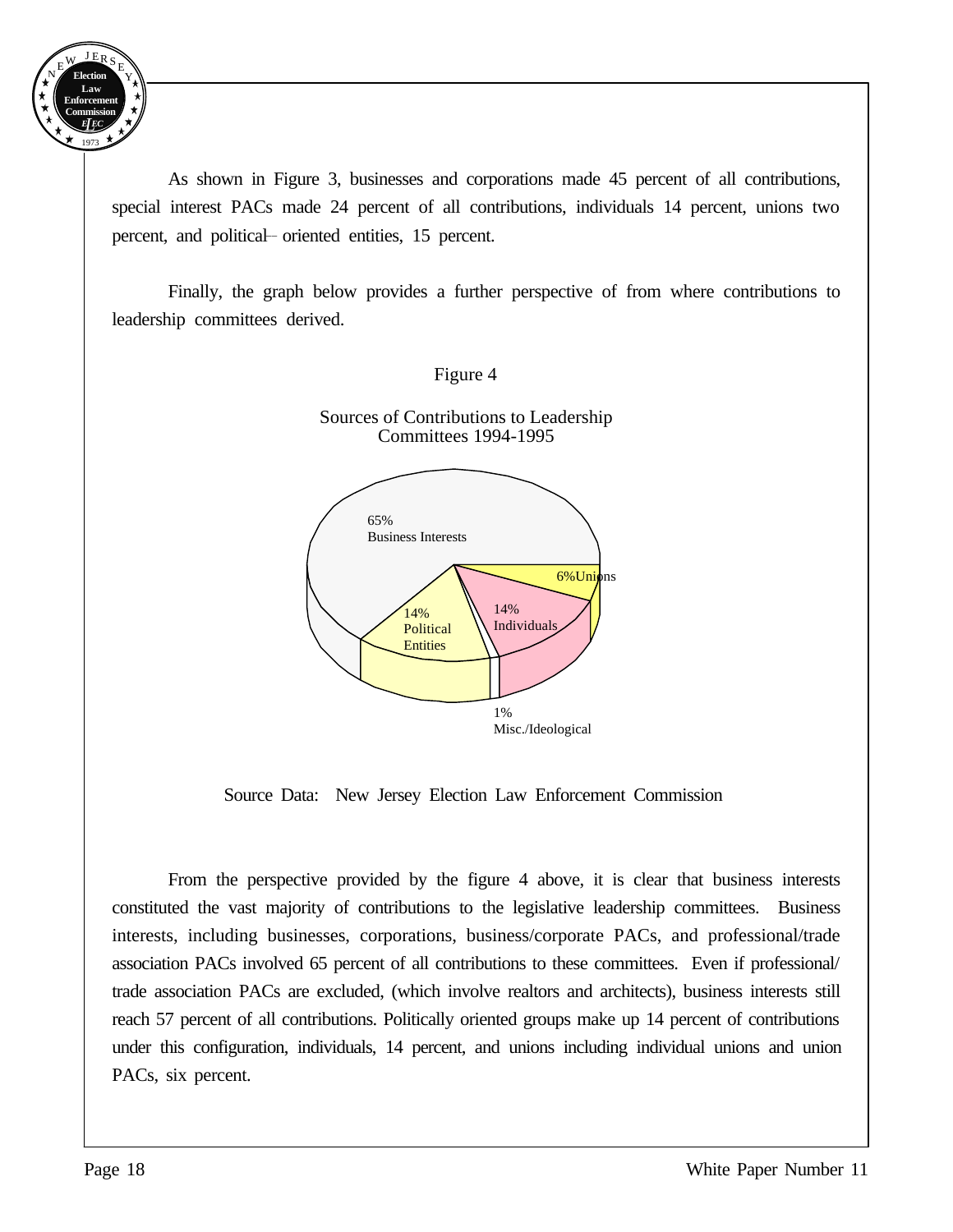

### Comparing Sources of Contributions to Leadership Committees by Party

The Democratic legislative leadership committees, the Doria Democratic Leadership Committee and the Senate Democratic Majority Committee, together raised almost \$2.1 million between 1994 and 1995. The two Republican committees, Assembly Republican Majority and Senate President's Committee collectively raised \$4.6 million. Table 2 provides a breakdown of the source of leadership committee receipts. It also shows the percentage of their receipts represented by each category of contributor.

|                                                 | Table 2   |                |            |                |
|-------------------------------------------------|-----------|----------------|------------|----------------|
| Contributors to Leadership Committees 1994-1995 |           |                |            |                |
|                                                 | Democrat  |                | Republican |                |
|                                                 | Amount    | Percent        | Amount     | Percent        |
| Individuals                                     | \$250,025 | 12             | \$651,916  | 14             |
| Businesses/corporations                         | 1,089,020 | 52             | 1,882,440  | 41             |
| Business/corporate PACs                         | 183,600   | 9              | 593,550    | 13             |
| Professional/trade PACs                         | 169,225   | 8              | 369,325    | 8              |
| Unions                                          | 48,050    | 2              | 101,675    | $\overline{2}$ |
| Union PACs                                      | 133,250   | 6              | 114,725    | 3              |
| Ideological PACs                                | 20,850    | $\mathbf{1}$   | 4,500      |                |
| Parties                                         | 8,100     |                | 358,416    | 8              |
| Candidates                                      | 107,540   | $\mathfrak{S}$ | 344,478    | 8              |
| Political committees                            | 49,300    | $\overline{2}$ | 31,750     | $\mathbf{1}$   |
| Legislative leadership                          |           |                | 83,585     | $\overline{2}$ |
| Miscellaneous                                   | 30,500    | 2              | 39,947     |                |
| <b>TOTAL</b>                                    | 2,089,460 | 99%            | 4,576,315  | 101%           |

Percentages do not equal 100% due to rounding

Source Data: New Jersey Election Law Enforcement Commission

As shown in the table above, though the Republican leadership committees raised substantially more money than did the Democratic leadership committees, the distribution of the sources of the contributions was quite similar.

For example, the Democratic committees raised 12 percent of their funds, approximately \$250,000, from individuals. Republican committees raised over \$650,000, or 14 percent of their funds, from individual contributors.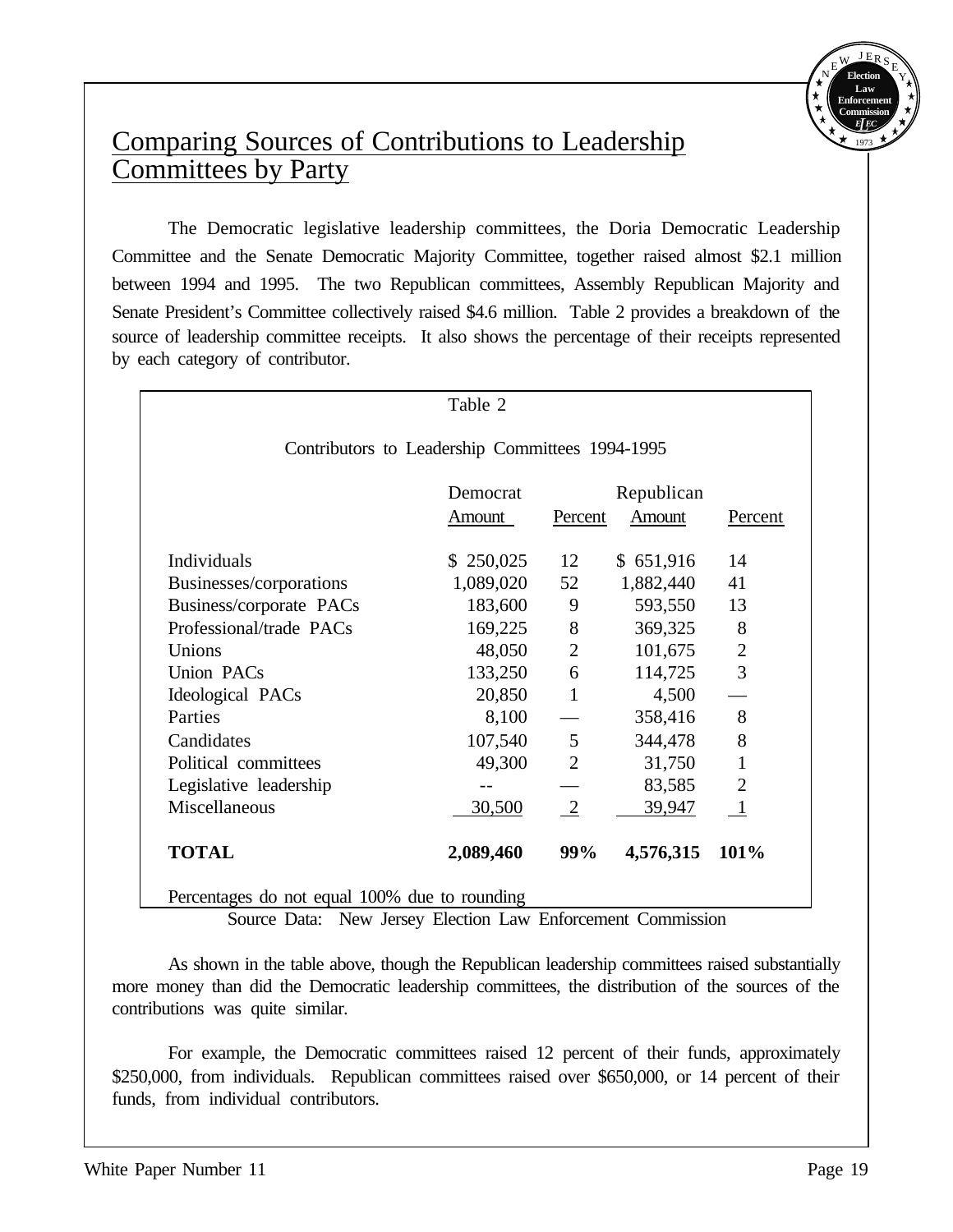

Businesses and corporations accounted for the largest proportion of contributions to both the Democratic leadership committees and the Republican leadership committees. These contributors accounted for 52 percent of all contributions to the Doria Democratic Leadership Committee and the Senate Democratic Majority Committee and 41 percent of total contributions made to the Assembly Republican Majority Committee and the Senate President's Committee. They contributed almost \$1.1 million to the Democratic committees and \$1.9 million to the Republican ones.

Business and corporate PACs contributed over \$180,000 to the Democratic committees, nine percent of all contributions, and professional and trade association PACs gave about \$170,000, or eight percent of contributions to the Democratic committees. Business and corporate PACs gave close to \$600,000 to the Republican committees, 13 percent of all their contributions, and professional and trade association PACs gave an additional \$370,000 to these committees, or eight percent of their funds.

Unions and union PACs actually gave more in real dollars to Republicans than they did to Democrats, though in terms of percentage of their total receipts the Democratic leadership committees fared better. Unions gave approximately \$50,000 to Democratic leadership committees, or two percent of their receipts, and union PACs gave a little more than \$130,000, or six percent of their receipts. To the Republican leadership committees, unions gave a little over \$100,000, making two percent of all contributions to these committees. Union PACs gave the Republicans approximately \$115,000, or three percent of GOP contributions.

While political party committees provided very minimal funding, just under one percent, or about \$8,000 to the Democratic leadership committees, political parties provided eight percent of total Republican leadership committee receipts, almost \$360,000. Candidates and political committees also provided funding to the leadership committees. Candidates provided almost \$110,000 to the Democrats, five percent of democratic receipts, and close to \$350,000 to the Republicans, eight percent of total Republican contributions. Political committees made two percent and under one percent of contributions to the Democrats and Republicans respectively, about \$50,000 and \$30,000.

Contributions from one leadership committee to another were solely the domain of the Republicans. A total of slightly more than \$80,000 was contributed by leadership PACs, two percent of receipts.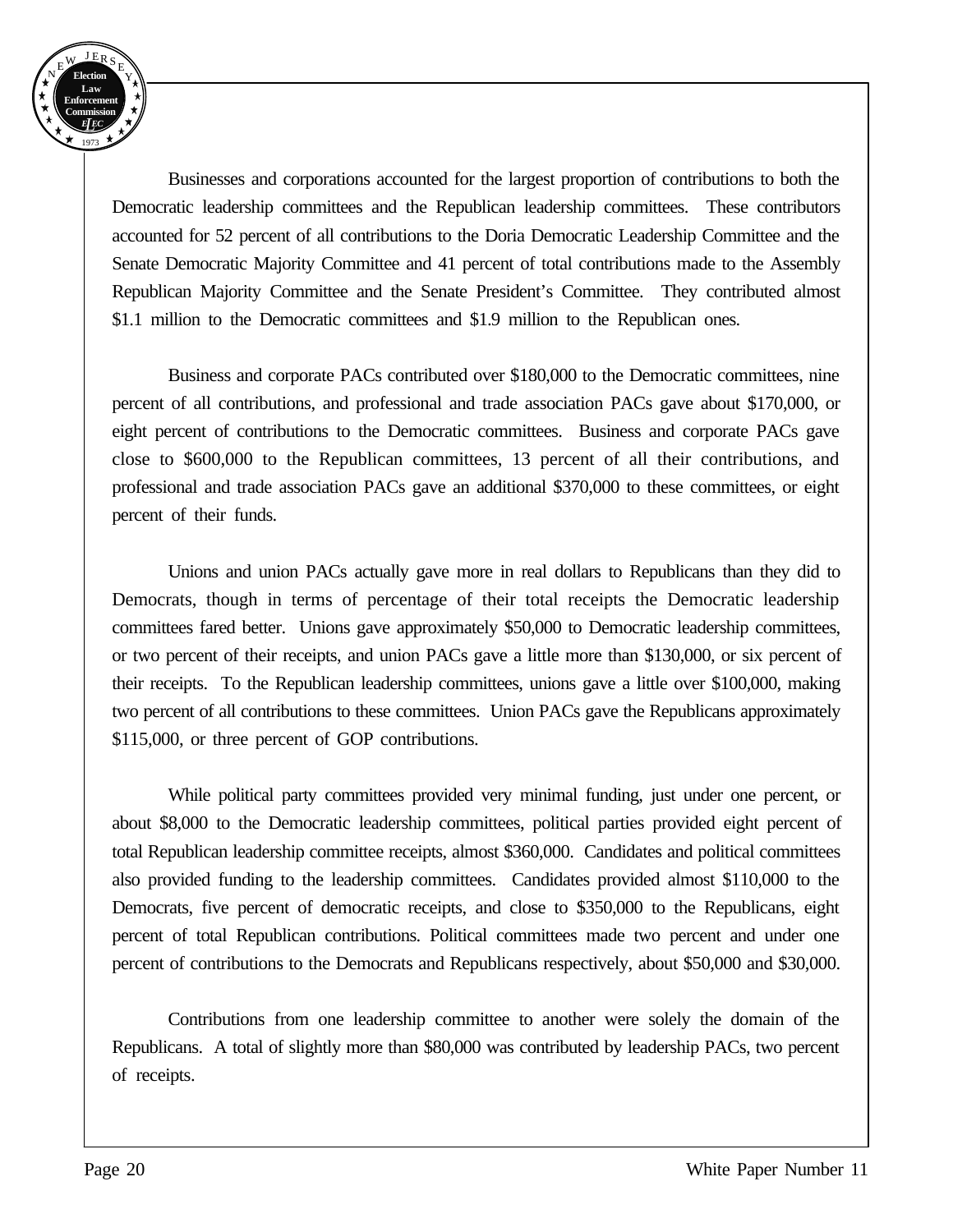

Finally, ideological PACs and miscellaneous entities accounted for the remaining funds. Ideological PACs gave what amounted to one percent of Democratic leadership committee receipts, \$20,000, and under one percent of Republican receipts, \$4,500. Miscellaneous receipts accounted for two percent of Democratic receipts, about \$30,000, and one percent of Republican funding, about \$40,000.

Below are graphs which depict the sources of funding to the Democratic and Republican leadership committees using the same broader categories of contributors as presented earlier when funding totals were combined.



Source Data: New Jersey Election Law Enforcement Commission

Figure 5 shows that among the Democratic leadership committees, businesses and corporations made 52 percent of all contributions, individuals 12 percent, PACs 24 percent, political entities 8 percent, and unions two percent. Miscellaneous receipts accounted for two percent of Democratic leadership committee receipts. Republican leadership committees garnered 41 percent of their receipts from businesses and corporations, 14 percent from individuals, 24 percent from PACs, 18 percent from political organizations, and two percent from unions. Miscellaneous entities accounted for one percent of Republican receipts.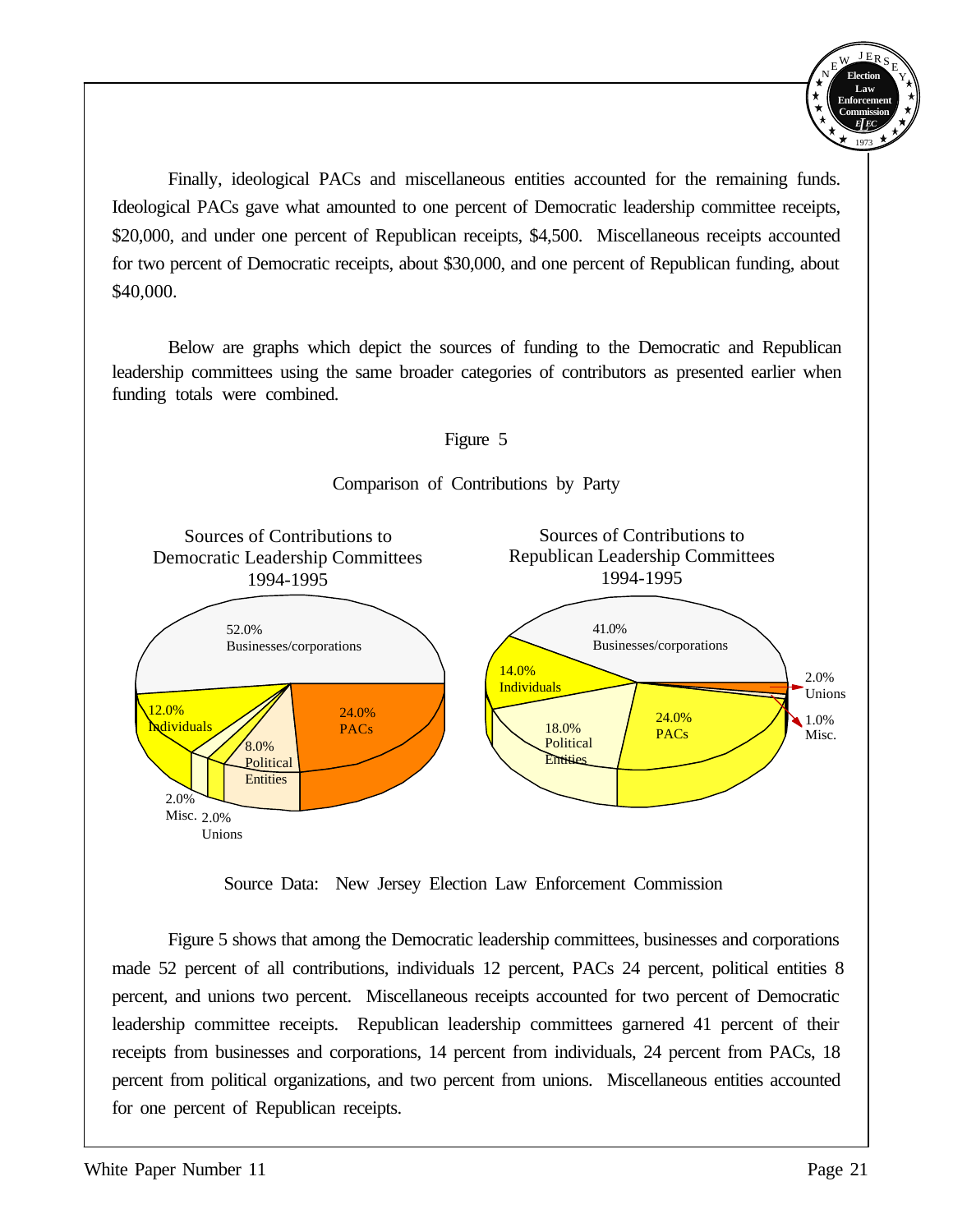

From the slightly different perspective as depicted in Figure 4 earlier, Figure 6 shows a further breakdown of the sources of leadership committee receipts to both parties.





Source Data: New Jersey Election Law Enforcement Commission

From the perspective presented immediately above, Democratic leadership committees are shown to have received a greater proportion of their receipts (actual dollar amounts, of course, were greater for the Republicans) from business interests and from union interests than did Republican leadership committees. They received 69 percent of their funds from business interests and eight percent of their funds from unions. Republicans, on the other hand, received 62 percent of their receipts from business interests and five percent from unions.

Republicans did better among the political party committees and other political oriented organizations than the Democrats, however. A total of 18 percent of Republican leadership committee receipts derived from political organizations like the parties compared with eight percent for the Democrats.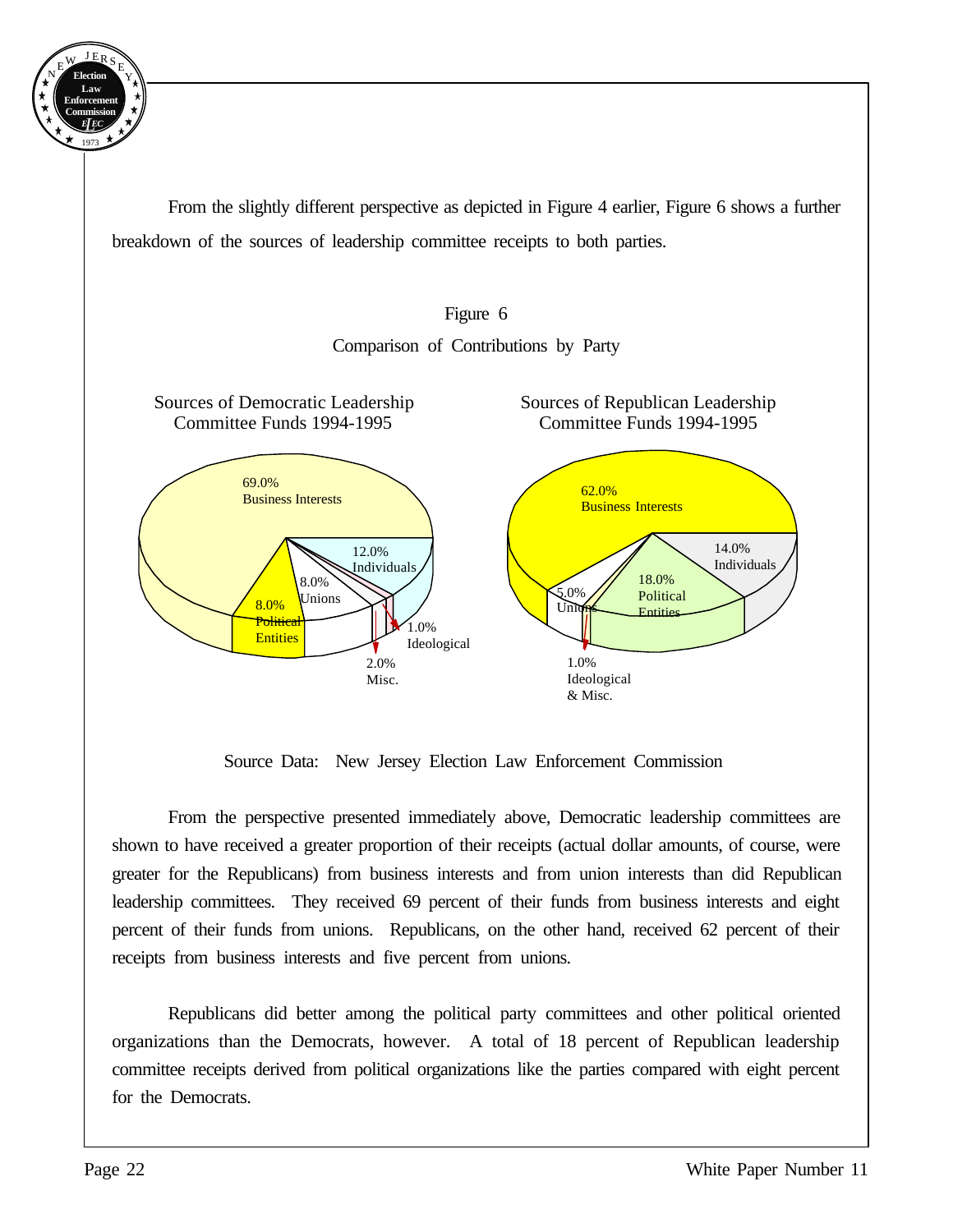

Finally, individuals constituted 12 percent of Democratic receipts and 14 percent of Republican ones. Contributions from ideological groups made up one percent of Democratic contributions and less than one percent of Republican contributions. Miscellaneous receipts accounted for two percent and one percent of Democratic and Republican receipts respectively.

#### Overall Average Contributions

Regarding the question of at what level should contribution limits be set vis-a-vis legislative leadership committees, data involving average amounts contributed to these committees is important. Table 3 depicts the average contribution made to each of the legislative leadership committees during the two year span 1994-1995. It shows the average contribution made to the Democratic committees collectively versus the average contribution made to the Republican committees collectively. Finally, it depicts the overall average contribution for all committees combined.

| Table 3                                                                 |         |
|-------------------------------------------------------------------------|---------|
| Average Contributions to Legislative Leadership Committees<br>1994-1995 |         |
| Committee                                                               | Average |
| Doria Democratic Leadership Fund                                        | \$ 875  |
| Senate Democratic Majority Committee                                    | \$1,552 |
| <b>Democratic Average</b>                                               | \$1,214 |
| Assembly Republican Majority Committee                                  | \$2,300 |
| Senate President's Committee                                            | \$2,284 |
| <b>Republican Average</b>                                               | \$2,292 |
| <b>OVERALL AVERAGE</b>                                                  | \$1,753 |

Source Data: New Jersey Election Law Enforcement Commission

The overall average contribution made to the four legislative leadership committees was \$1,753. As expected, the average contribution made to the Democratic leadership committees was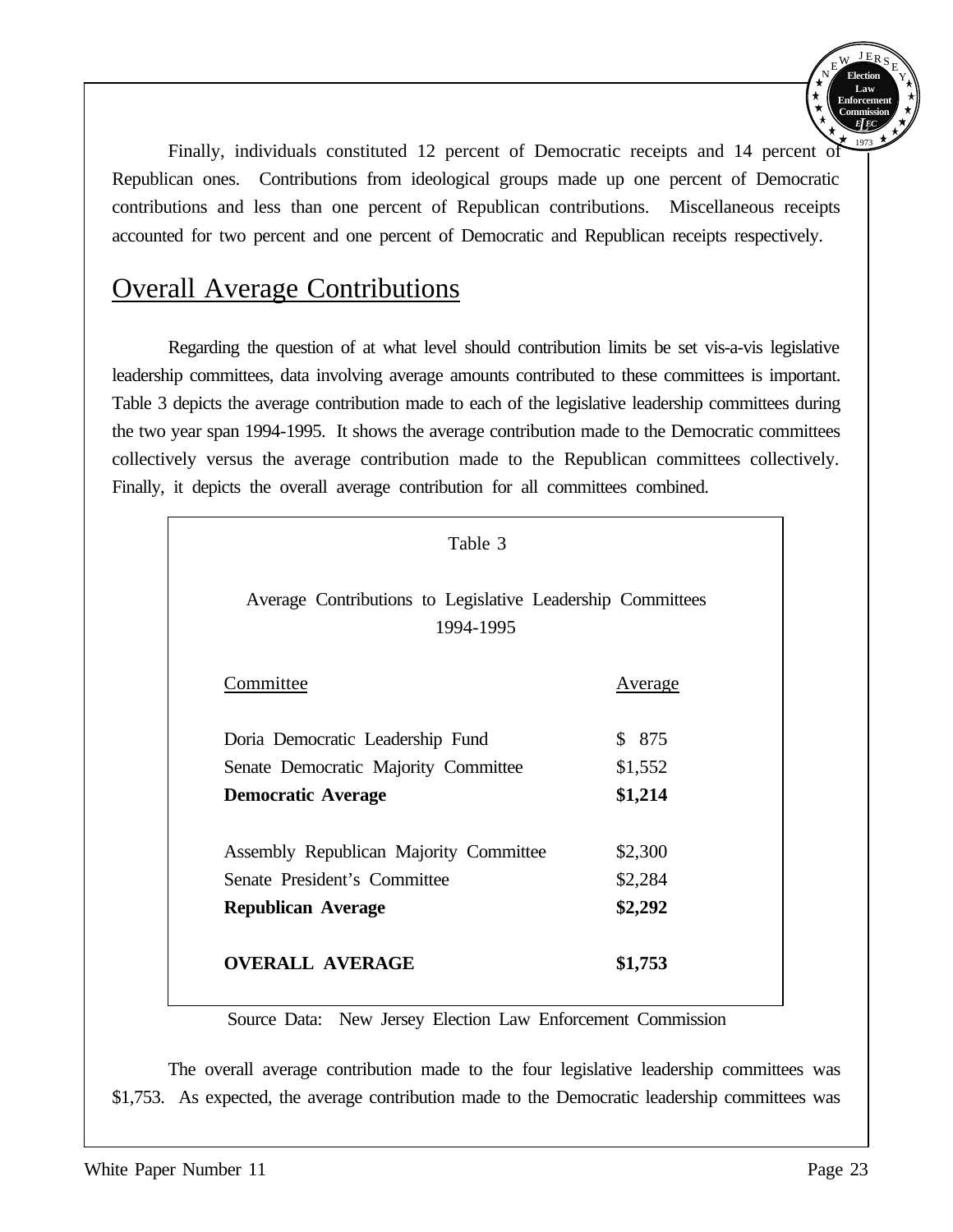

smaller than the average contribution made to the Republican committees. The average contribution to the Democratic legislative leadership committees was \$1,214 compared with \$2,292, which was the average contribution made to the Republican committees during this period.

The Doria Democratic Leadership Fund received contributions averaging \$875 and the Senate Democratic Majority Committee received contributions averaging \$1,552. The Assembly Republican Majority Committee received the highest average contribution, \$2,300, while the Senate President's Committee received contributions averaging \$2,284.

### Average Contributions by Contributor Type

Table 4 below provides the average contribution made to the legislative leadership committees by each category of contributor identified in this study. Except for the party-affiliated entities, the political parties, and the leadership committees, which made few but large contributions, the average contribution for each of the remaining contributor types is under \$3,200.

| Average Contribution by Contributor Type to Legislative Leadership Committees |         |
|-------------------------------------------------------------------------------|---------|
| <b>Type</b>                                                                   | Amount  |
| Individuals                                                                   | \$1,078 |
| Businesses/corporations                                                       | 1,814   |
| Business/corporate PACs                                                       | 1,551   |
| Professional/trade asso. PACs                                                 | 2,017   |
| Ideological PACs                                                              | 2,816   |
| <b>Union PACs</b>                                                             | 3,138   |
| Unions                                                                        | 1,527   |
| Political parties                                                             | 26,179  |
| Leadership committees                                                         | 9,287   |
| Candidates                                                                    | 2,064   |
| Miscellaneous (interest)                                                      | 838     |
| Political committees                                                          | 2,383   |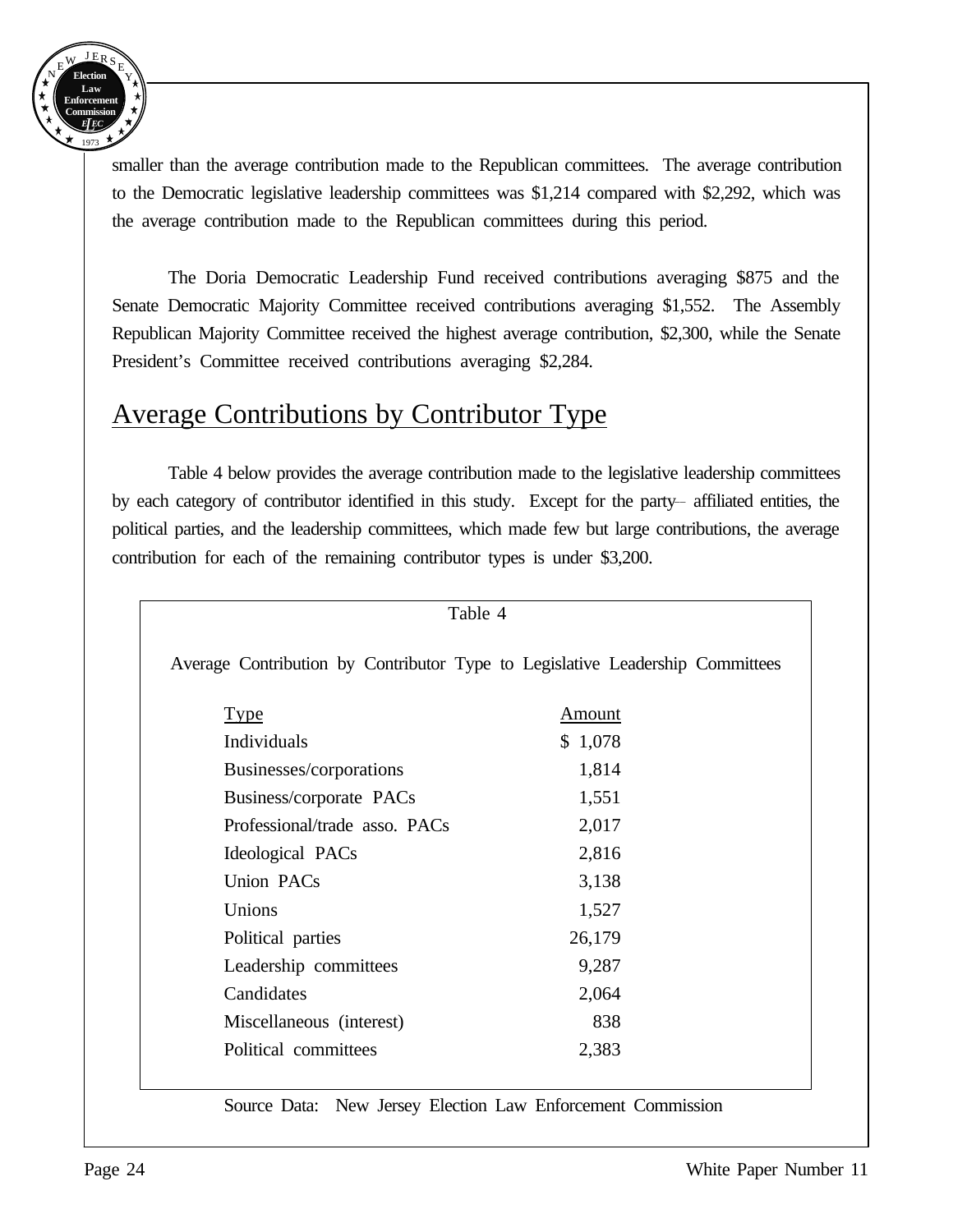

The political party committees made few contributions. However, the contributions that were made were made in large denominations. The political parties averaged \$26,179 per contribution. Likewise, the number of contributions made by the leadership committees to each other were few and far between, but in large amounts. Leadership committee contributions averaged \$9,287.

Aside from the party-- affiliated contributors, the contributor type making the highest average contribution to these committees was union PACs. Union PACs averaged \$3,138 per contribution, ideological PACs were next. They made relatively few contributions in number. However, their average contribution was \$2,816. Political committees contributed an average of \$2,383 and professional/trade association PACs contributed an average of \$2,017 per contribution. Candidates contributed from their committees an average of \$2,064 per contribution.

The remaining contributor types averaged under \$2,000 per contribution. Businesses and corporations averaged \$1,814 per contribution, business and corporate PACs \$1,551, unions \$1,527, and individuals \$1,078.

#### Number of Contributions at Certain Threshold Levels

Table 5 below depicts the number of contributions whose amounts reached certain threshold levels. Just as the data on average contribution amounts will assist in determining appropriate contribution levels for these committees, the information provided below will be of valuable assistance as well.

|              |              |         | Table 5    |                                                       |                |    |
|--------------|--------------|---------|------------|-------------------------------------------------------|----------------|----|
|              |              |         |            | Number of Contributions by Threshold Amount 1994-1995 |                |    |
|              |              | $Up$ to |            |                                                       |                |    |
|              | <b>TOTAL</b> | \$5,000 |            | $$5,001+ $10,001+ $15,001+ $20,001+$                  |                |    |
|              |              |         |            |                                                       |                |    |
| Democratic   | 1,790        | 1,735   | 36         | 13                                                    | $\overline{2}$ | 4  |
| Republican   | 1,993        | 1,858   | 81         | 27                                                    | 10             | 17 |
| <b>TOTAL</b> | 3,783        | 3,593   | <b>117</b> | 40                                                    | 12             | 21 |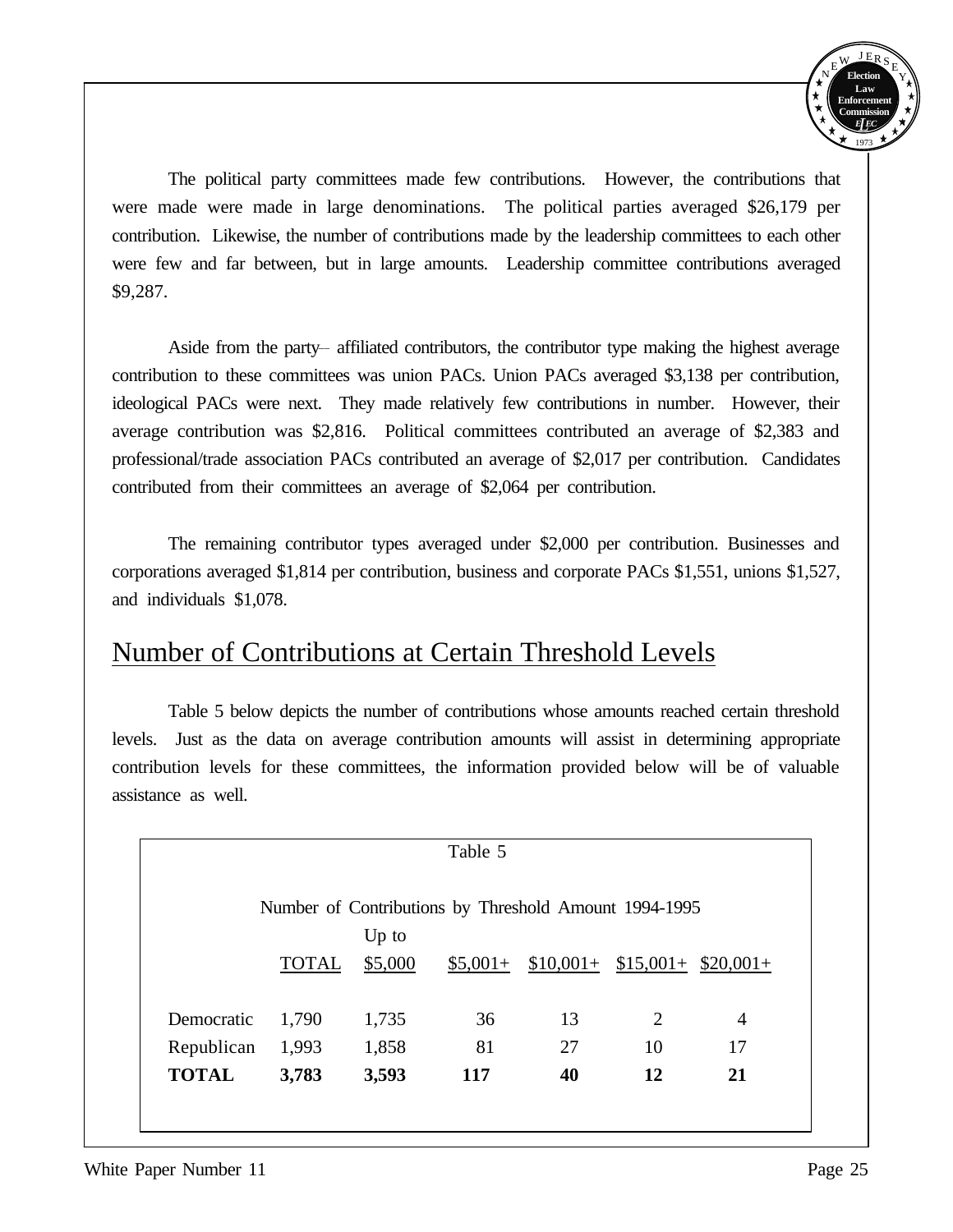

Source Data: New Jersey Election Law Enforcement Commission

Viewing this data from another perspective, Figure 7 shows the proportion of legislative

Figure 7

Proportion of Contributions to Legislative Leadership Committees Threshold Amount Categories 1994-1995



leadership committee contributions falling into each threshold category.

Source Data: New Jersey Election Law Enforcement Commission

The data presented above demonstrate clearly that the vast amount of contributions fall in the category of \$5,000 and under. About 95 percent of all contributions to leadership committees fall into this range. According to the data, three percent of all contributions fall into the range of between \$5,001 and \$10,000. An additional one percent of contributions fall between \$10,001 and \$15,000. Finally, contributions above \$15,000 equate to about one percent of all contributions.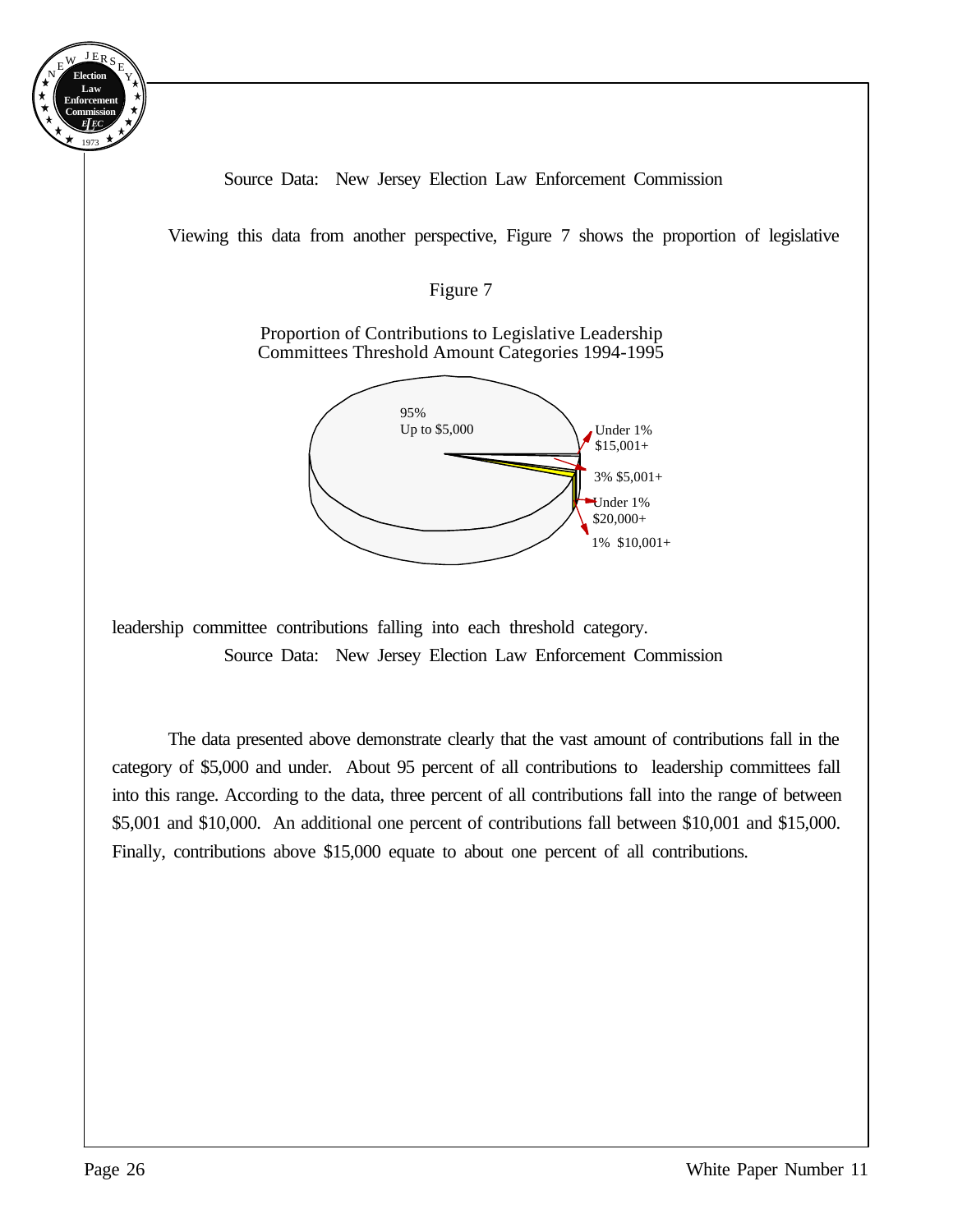#### **Election Law Enforcement Commission** *E EC L* 1973 N E  $J E<sub>E</sub>$ Y E

## CHAPTER III

## LEGISLATIVE LEADERSHIP COMMITTEE Expenditures

In February, 1994, the Commission charted a new course in publishing White Paper Number Nine: Legislative Candidates: How They Spend their Money. As noted in the introduction to that study: "For the first time in the White Paper Series, campaign spending by legislative candidates is analyzed and systematically reviewed to provide a glimpse of how campaign contributions are utilized by Senate and Assembly candidates in New Jersey."<sup>15</sup>

This chapter on legislative leadership committees will build upon the earlier ground breaking analysis of legislative candidate expenditure activity. Just as the earlier study provided a glimpse of the campaign strategies employed by modern day campaigns for Senate and Assembly, this analysis of how legislative leadership committees have spent their money will be suggestive of the role played by these committees in the campaign process, especially with regard to legislative elections.

As emphasized in the earlier work, it should be pointed out that this exploration into the expenditure activity of these committees has not been an easy task. Categorizing the expenditures made by these committees was, to say the least, difficult. At times, information provided by these committees vis-a-vis their expenditures was accurate and complete. In these instances there was no difficulty in categorizing them. At other times, however, descriptions of expenditures were vague and indefinite. It was in these instances where categorization was difficult and left to the best judgement of the experienced coders who undertook this painstaking task. Thus, the Commission makes no claim that the expenditure analysis contained in this chapter is exact in every respect. It does, however, express full confidence that the chapter presents a general picture of how these newly fashioned leadership committees have spent their money during 1994-95.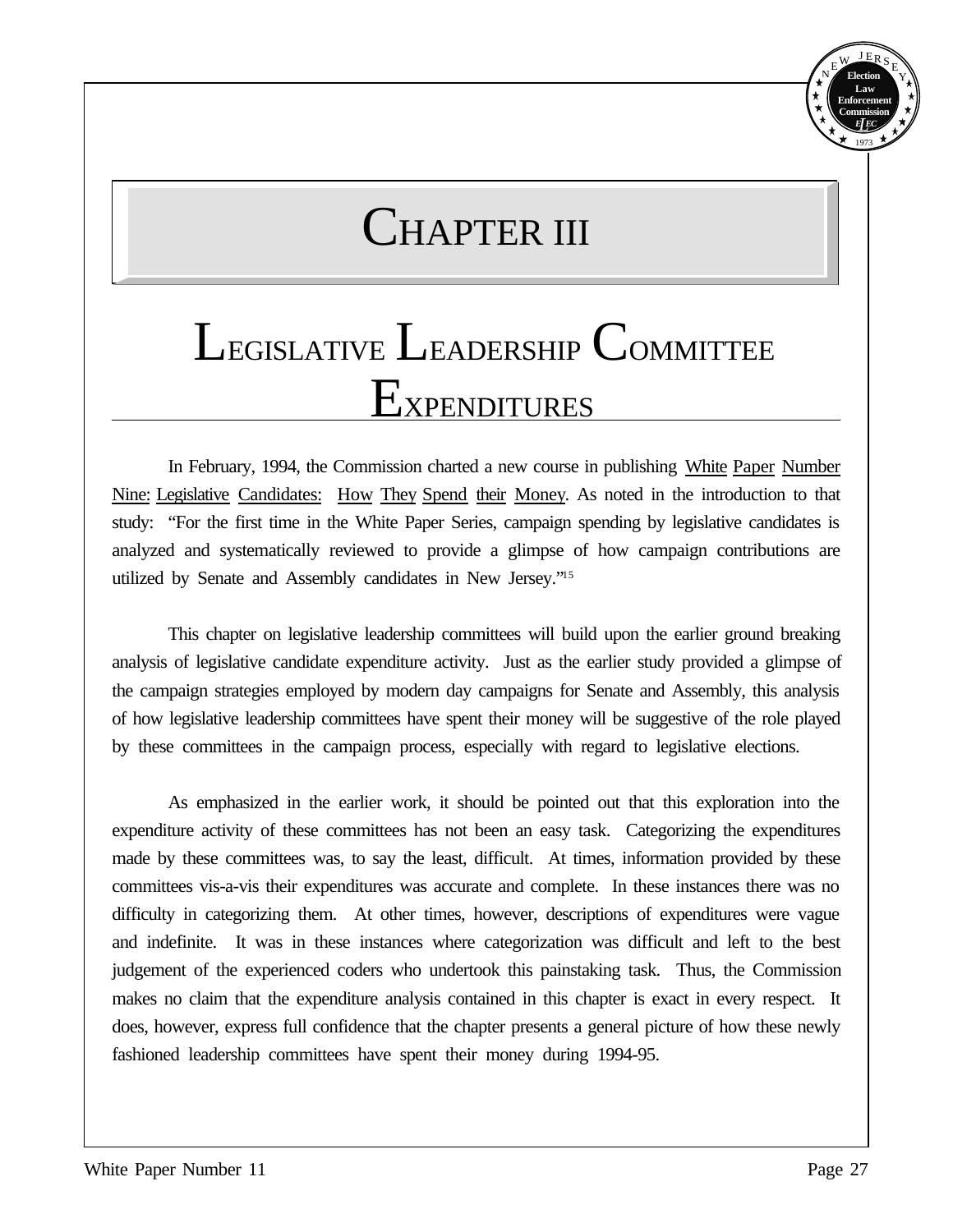

The expenditure activity highlighted in this chapter occurred in 1994 and 1995, the years following the enactment of the new campaign law in 1993. The Campaign Act of 1993 formally established these committees. Of course, only the Assembly was up for election in these years, so it is not absolutely clear as to how these committees, especially the Senate leadership committees, may perform in a Senate election year. However, it is not expected that the patterns disclosed in this chapter would change very much, only, perhaps, the amount of money expended by committees of the upper house. Nor is it expected that as the future unfolds, at least the foreseeable future, that spending strategies of these leadership committees will change very much. In a word, this chapter seeks to provide the public with an overview of how campaign money is spent by the legislative leadership committees, and thereby with a glimpse into their role in the electoral process.

### Levels of Legislative Leadership Committee Spending

The four legislative leadership committees: the Doria Democratic Leadership Fund, the Senate Democratic Majority Committee, the Assembly Republican Majority Committee, and the Senate President's Committee spent a combined total of \$5.2 million during 1994 and 1995. Not surprisingly, the bulk of that amount was spent in 1995, the Assembly election year, when these committees spent \$3.8 million, or 73 percent of all expenditures. Equally unsurprising, a large percentage of spending occurred in the third and fourth quarters of 1995, the time period immediately prior to and including the legislative general election. For the period including July through September, 1995, legislative leadership committees spent approximately \$750,000, 14 percent of total spending for the two-year period. During October through December of that year, these committees spent \$2.3 million, or 44 percent of total spending. Figure 8 depicts the overall spending pattern of legislative leadership committees during the two-year period, demonstrating that increased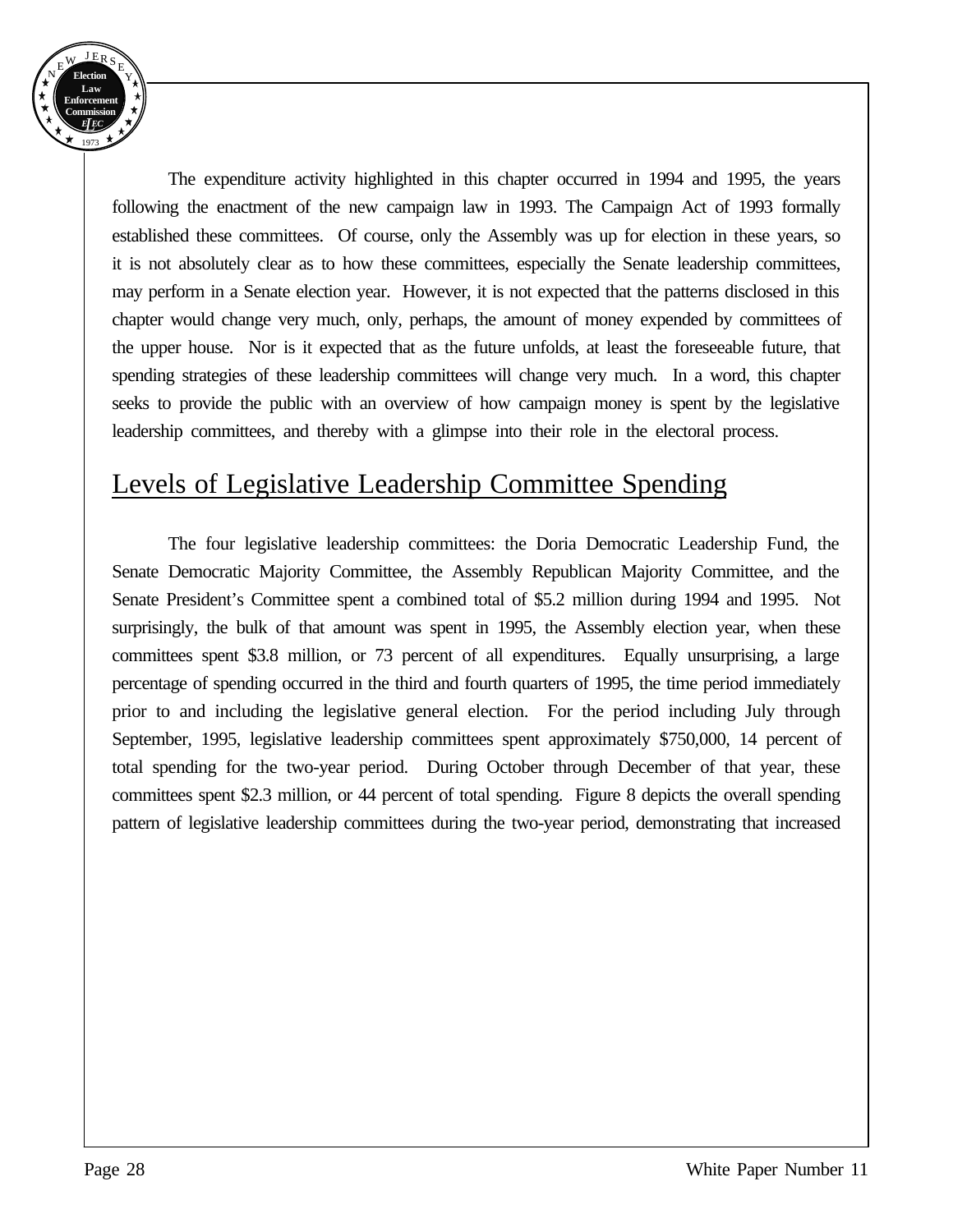

spending is linked to legislative elections.

Source Data: New Jersey Election Law Enforcement Commission

Thus, in the first two full years of their official existence, legislative leadership committees appear to be pursuing the goal set forth for them in the Rosenthal recommendations, which was in part to strengthen the ability of legislative party leaders to elect party candidates.

### Republican Committees Spending Higher

During 1994 and 1995, the Republicans controlled both Houses of the Legislature by fairly significant margins. They also were in control of the Governor's Office. As would be expected, the Republican leadership committees, with the fundraising strength of a party in power, substantially outspent their Democratic counterparts. Figure 9 shows the proportion of overall legislative committee spending undertaken by Republican committees versus that undertaken by the Democratic committees. It indicates that 63 percent of all legislative leadership committee spending was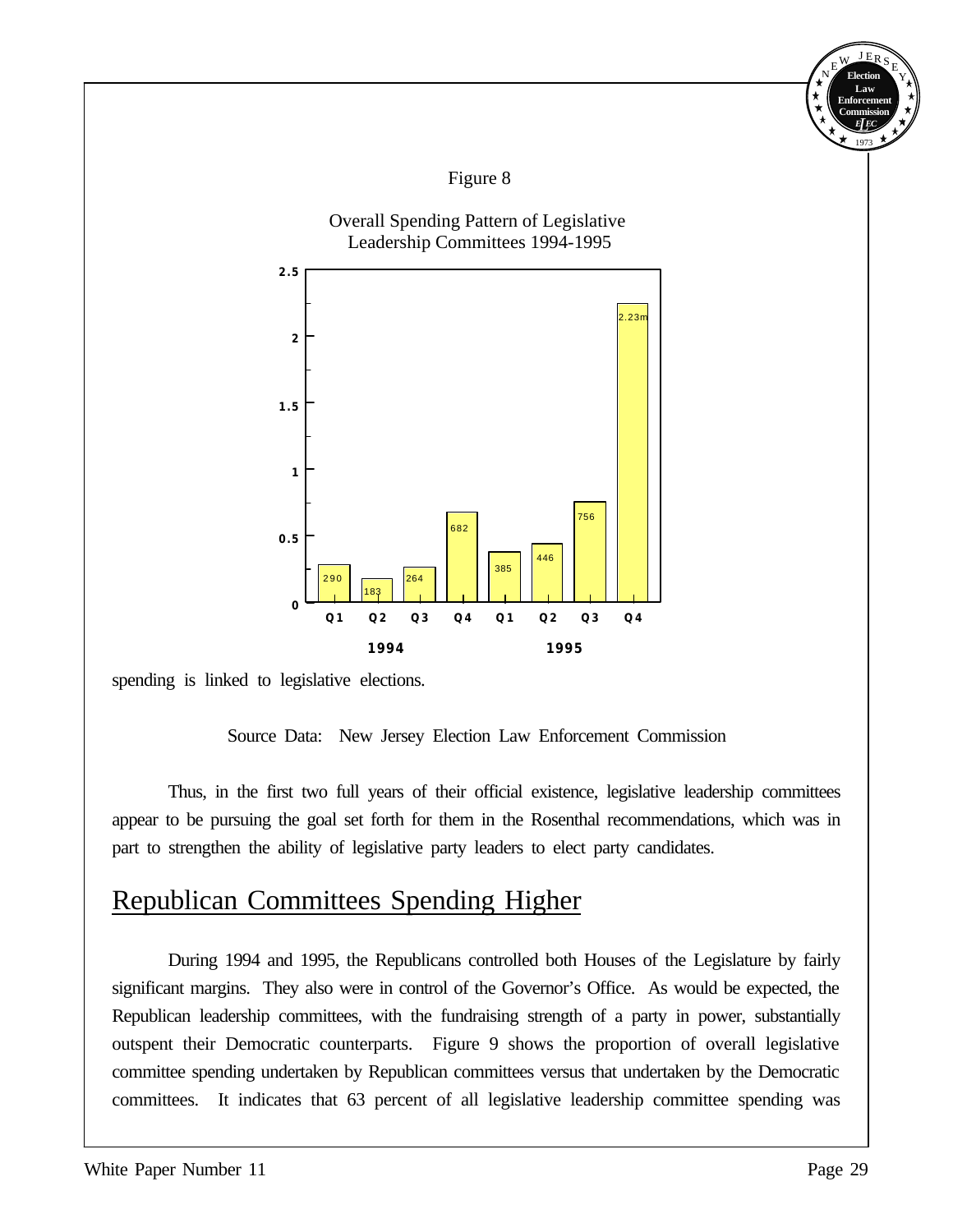Figure 9

#### Proportion of Leadership Committee Spending 1994 and 1995 by Party



Total Spending  $= $5.2$  million

undertaken by the GOP committees verses 37 percent undertaken by the Democratic committees. Source Data: New Jersey Election Law Enforcement Commission

Overall, GOP legislative leadership committees spent \$3.3 million during 1994 and 1995. The Assembly Republican Majority Committee and the Senate President's Committee expended the largest part of this money in the months preceding the general election for Assembly. In spending for the purpose of getting the party's candidates elected to the Assembly, the Republican leadership committees spent approximately \$500,000 in the third quarter of 1995 and \$1.4 million in the fourth quarter of that year. Thus, the GOP committees made 15 percent of their two-year period expenditure from July through September of 1995 and 42 percent of the overall expenditures between October and the end of December.

The Doria Democratic Leadership Fund and the Senate Democratic Majority Committee reflected the pattern displayed by the Republican committees, but in smaller dollar amounts. The Democratic legislative leadership committees spent a total of \$1.9 million during 1994 and 1995. Much of this spending took place also in the six-month period immediately preceding the general election for Assembly in 1995. From July through September, the Democratic committees made 11 percent of their expenditures, \$206,000, and from October through December, 47 percent, or almost \$900,000.

Overall, Republican leadership committees outspent their Democratic counterparts by 74

**Election Law Enforcement Commission** *E EC L* 1973

Y E

N E W JERS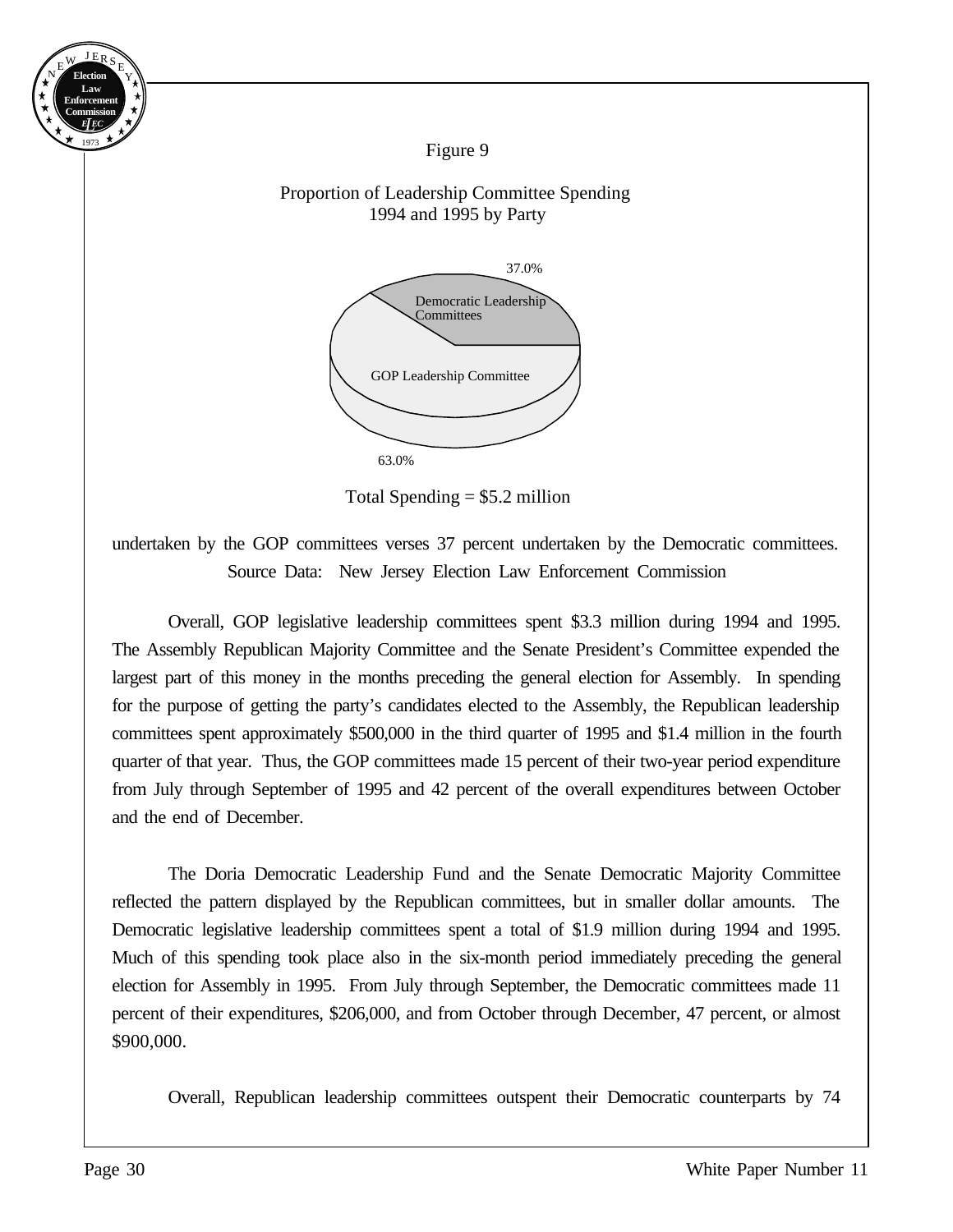

percent between 1994 and 1995, \$3.3 million dollars to \$1.9 million dollars. Despite the differential in spending between the parties, attributable to the fact that Republicans are in power, their spending patterns, unamazingly, are almost exactly the same. Both parties legislative leadership committees undertook most of their spending in the months closest to the Assembly general election. In the first two full years of their official existence, the leadership committees of both political parties appear to have taken seriously their charge to support the election to the Legislature of their party's candidates.

### Assembly and Senate Leadership Committee Activity

As noted above, only the Assembly ran for election in 1995. The State Senate was up for election in 1993 and will be up for election as a body again in 1997. As such, Assembly leadership committees would be expected to undertake the most activity during the years under study. This observation was not entirely true, however.

Republican leadership committees followed the expected pattern, though the Senate Committee spending was substantial. During 1994 and 1995, the Assembly Republican Majority spent \$2.1 million compared with the Senate President's Committee spending which reached \$1.2 million. The majority of the Assembly Republican Majority's 1995 expenditures occurred in the third and fourth quarters, or during the six months preceding and including the general election for Assembly. The Senate President's Committee did most of its spending in the fourth quarter of 1995, mainly during October and November.

The Democratic leadership committees did not follow exactly this expected pattern. The Senate Democratic Majority actually outspent its Assembly partner during 1994 and 1995. While the Doria Democratic Leadership Fund spent almost \$900,000 during these years, the Senate Democratic Majority Committee spent over \$1 million. The Senate Democratic Majority Committee outspent the Doria Democratic Leadership Fund in 1995 as well, the year of the Assembly election; except that in the two quarters immediately preceding and eclipsing the general election, the Doria Committee spent a few thousand dollars more.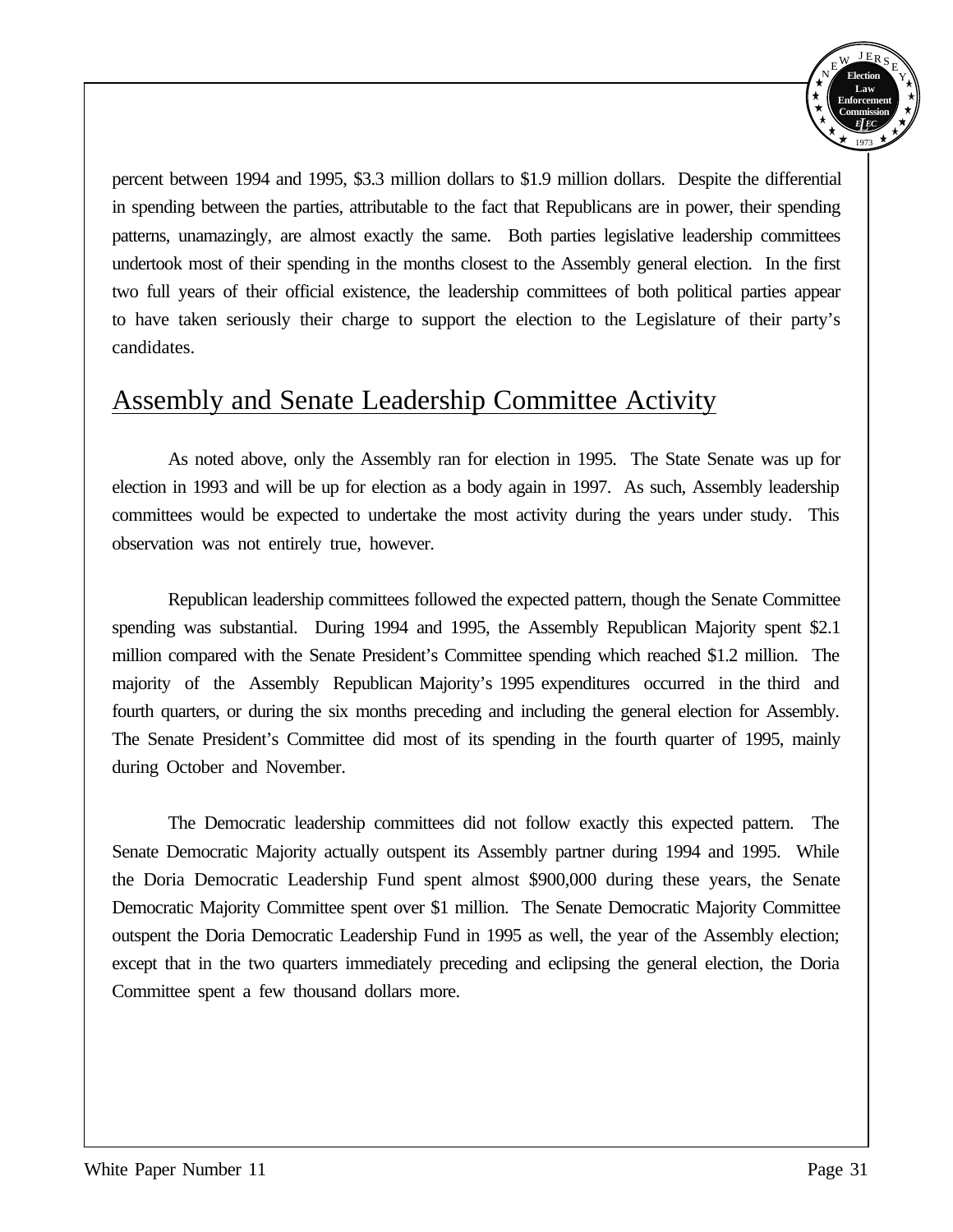

Table 6 profiles spending by Assembly and Senate legislative leadership committees during 1994 and 1995.

|                 |                                                                    |             | Table 6     |              |  |  |  |
|-----------------|--------------------------------------------------------------------|-------------|-------------|--------------|--|--|--|
|                 | Spending by Assembly and Senate Leadership Committees<br>1994-1995 |             |             |              |  |  |  |
|                 |                                                                    | 1994        | 1995        | <b>Total</b> |  |  |  |
| <b>Assembly</b> |                                                                    |             |             |              |  |  |  |
|                 | <b>ARM</b>                                                         | \$437,218   | \$1,665,917 | \$2,103,135  |  |  |  |
|                 | <b>DDLF</b>                                                        | 237,138     | 654,115     | 891,248      |  |  |  |
|                 | Subtotal                                                           | \$674,356   | \$2,320,032 | \$2,994,383  |  |  |  |
| <b>Senate</b>   |                                                                    |             |             |              |  |  |  |
|                 | <b>SPC</b>                                                         | \$438,659   | \$726,707   | \$1,165,366  |  |  |  |
|                 | <b>SDM</b>                                                         | 308,581     | 740,872     | 1,049,453    |  |  |  |
|                 | Subtotal                                                           | \$747,240   | \$1,467,579 | \$2,214,819  |  |  |  |
| <b>TOTAL:</b>   |                                                                    | \$1,421,596 | \$3,787,611 | \$5,209,202  |  |  |  |

Source Data: New Jersey Election Law Enforcement Commission

The findings show that though an election for the State Senate may not have been held in this two-year period involving an Assembly election, the Senate leadership committees nevertheless remained very active. As shown earlier, they continued to raise money and spend it. There is no reason to believe that this situation will change.

But what are the Senate committees spending money on in an election period which encompasses only Assembly elections? Though succeeding sections will explore in greater depth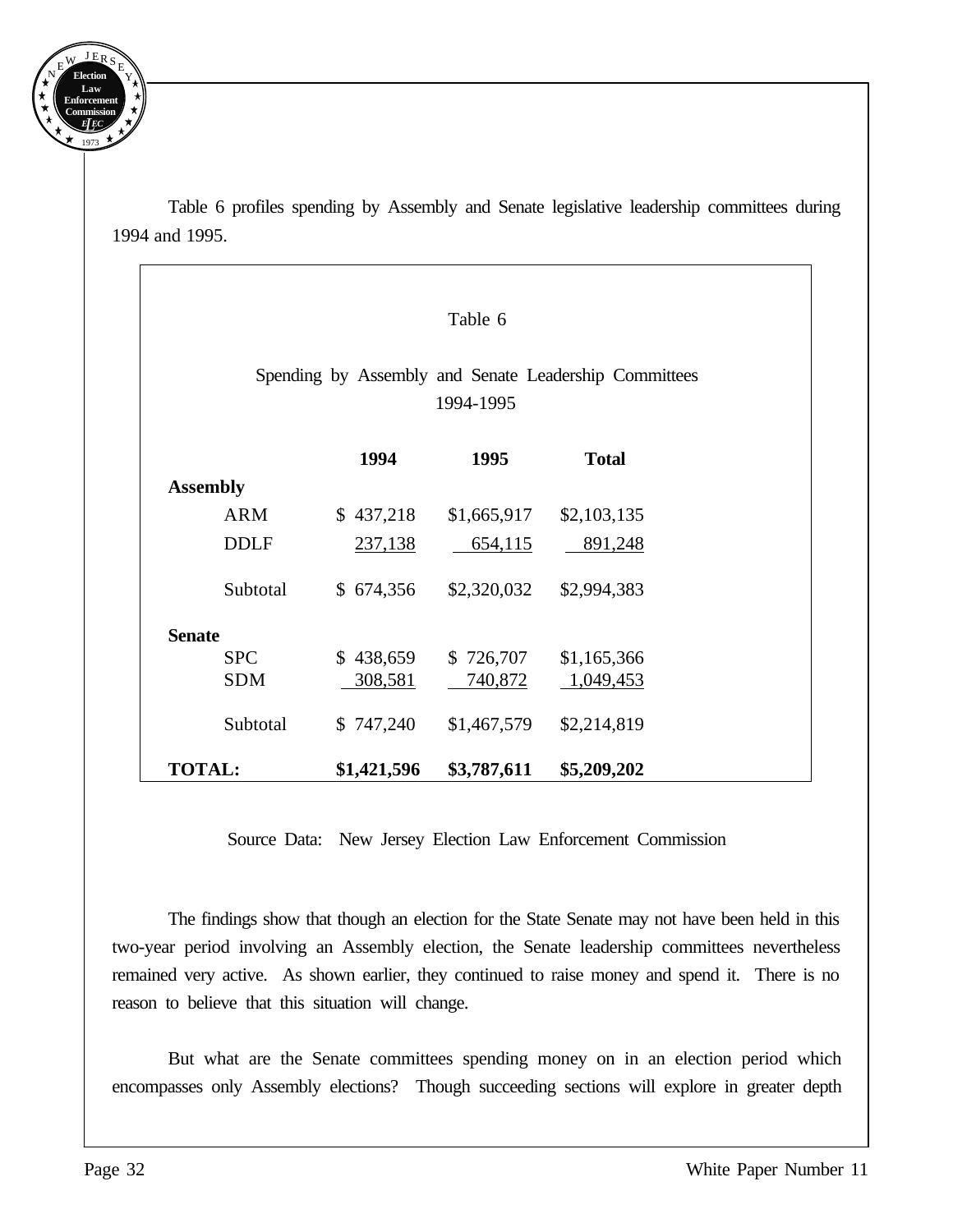

expenditure activity strategies of the leadership committees, in general it can be stated that spending in the months closest to the Assembly elections involved much contribution activity vis-a-vis county and local party organizations. The Senate President's Committee made direct contributions to a limited number of Assembly candidates from throughout the State, to the Assembly Republican Majority, and to various Republican groups and county party committees. The Senate Democratic Majority Committee made mainly in-kind contributions for consulting, polling, and fundraising to local and county party organizations and Assembly candidates.

The Assembly leadership committees, by contrast, directed their spending toward the Assembly elections. During the six-month period up to and through these elections, the Assembly committees contributed heavily to further the electoral prospects of their parties' candidates. The Republican leadership committee made the bulk of its expenditures on behalf of its candidates for consulting, polling, and mass communications. The Doria Democratic Leadership Fund made mostly direct contributions to the campaigns of the party's Assembly candidates.

This very general look at spending by Assembly and Senate leadership committees suggests basic differences between these groups in terms of their approach and their operation. In a word, during this initial two-year period of the official existence of legislative leadership committees, the Assembly Republican Majority Committee operated much like a party organization of the Legislature.

In many ways, by spending on consultants, fundraising, and mass communications, expenditures of which benefitted their candidates Statewide and were allocated to their campaigns individually, Assembly Republican Majority assumed a central role in the Assembly Campaign. Though its efforts were tailored to account for local factors in Assembly campaigns throughout the State, its approach was one of centralizing the party's campaign for retaining control of the Assembly. It was as if Assembly Republican Majority undertook the consultants role in orchestrating a Statewide Assembly campaign for its members, but always with an eye toward the local aspects of these campaigns. Moreover, it assumed a role similar to a State political party organization.

The three other leadership committees: the Doria Democratic Leadership Fund, the Senate Democratic Majority Committee, and the Senate President's Committee were decentralized in their approach and operated much more so like the old personal PACs, which had proliferated under the old law. The Doria Democratic Leadership Fund, as noted above, contributed heavily to Assembly campaigns, choosing to do so in the form of direct contributions to the Party's Assembly Candidates,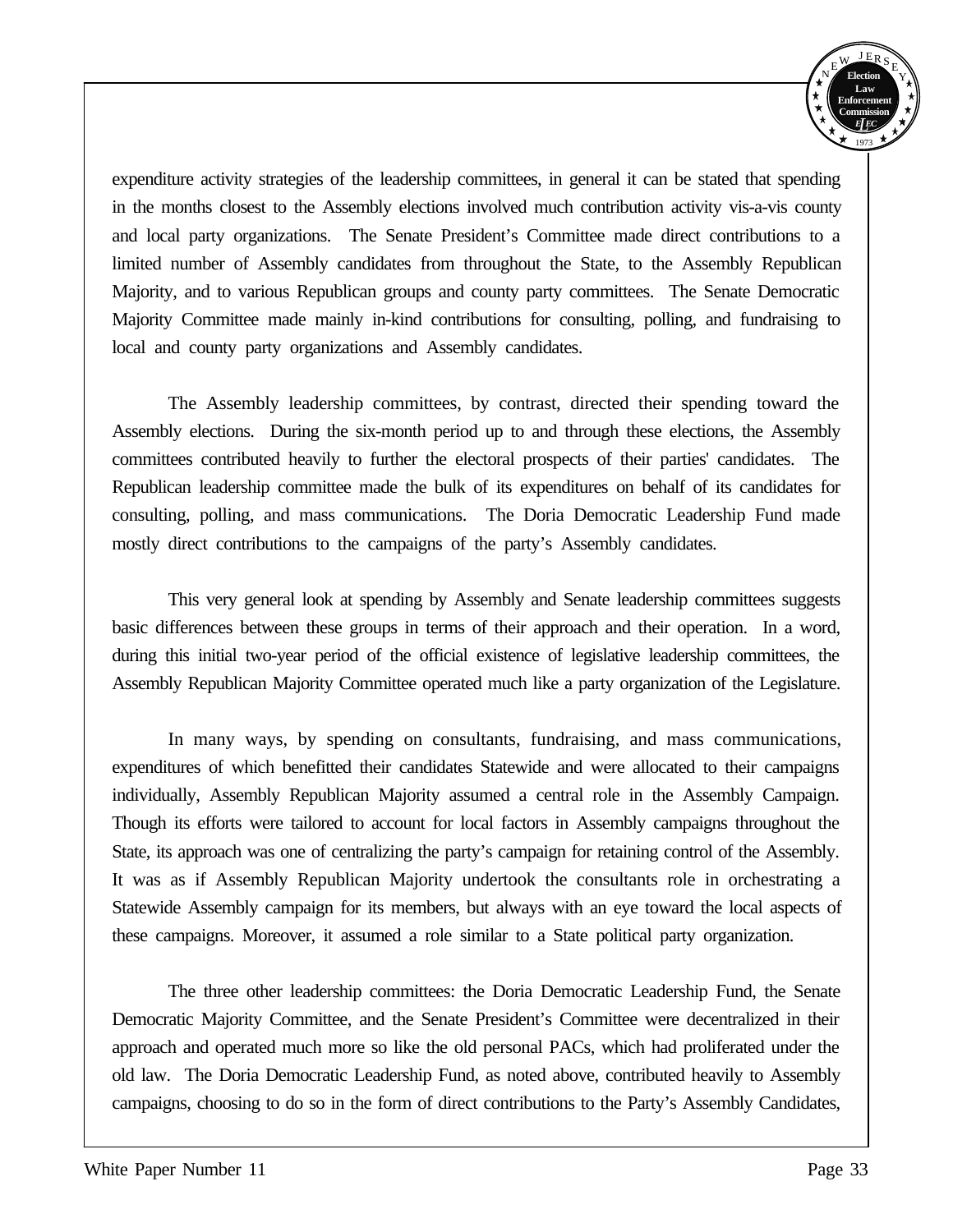

with no apparent attempt to be involved in campaign strategy. In other words, no attempt to coordinate campaign activities appeared to be made. Moreover, the Doria Committee spent locally, and in ways more consistent with traditional party politics.

The two Senate leadership committees expended money both in terms of direct contributions and in terms of in-kind contributions. However, this spending was directed toward county and local party organizations mainly, and did not appear to have any coordinated campaign aspect to it. And, in the case of the Senate Democratic Majority Committee, the money in the later stages of the Assembly campaign was spent to a large degree locally, that is, in the home area of the Democratic party leader.

It should be pointed out, however, that the above analysis of the Senate committees' spending was done in the context of a period containing only the Assembly elections. It is possible that when the full Senate is up for re-election, these committees will take a different approach, more along the lines of the Assembly Republican Majority Committee.

While not making any judgement as to the merits of their respective strategies nor suggesting that any one approach is right and the other wrong, suffice it to say that the leadership committees have functioned differently.

Perhaps these different modes operandi can be traced to the origins of these committees. The Assembly Republican Majority Committee has existed since the 1980's and was formed to be the party's campaign committee to promote the election of its members to the Assembly. It has been affiliated with the Republican State Committee, and to this day, as is permissible under the law, is established under the aegis of the State Committee.

The three other committees, to the contrary, derived more from the base of personal PACs that had once been the province of state legislators. Personal PACs controlled by candidates and officeholders are now prohibited under the new law. Essentially, a committee formulated on the model of a legislative party committee is going to function more broadly than a committee originally created as a legislator's personal PAC. As time passes, however, most likely these leadership committees will evolve toward the broad-based model.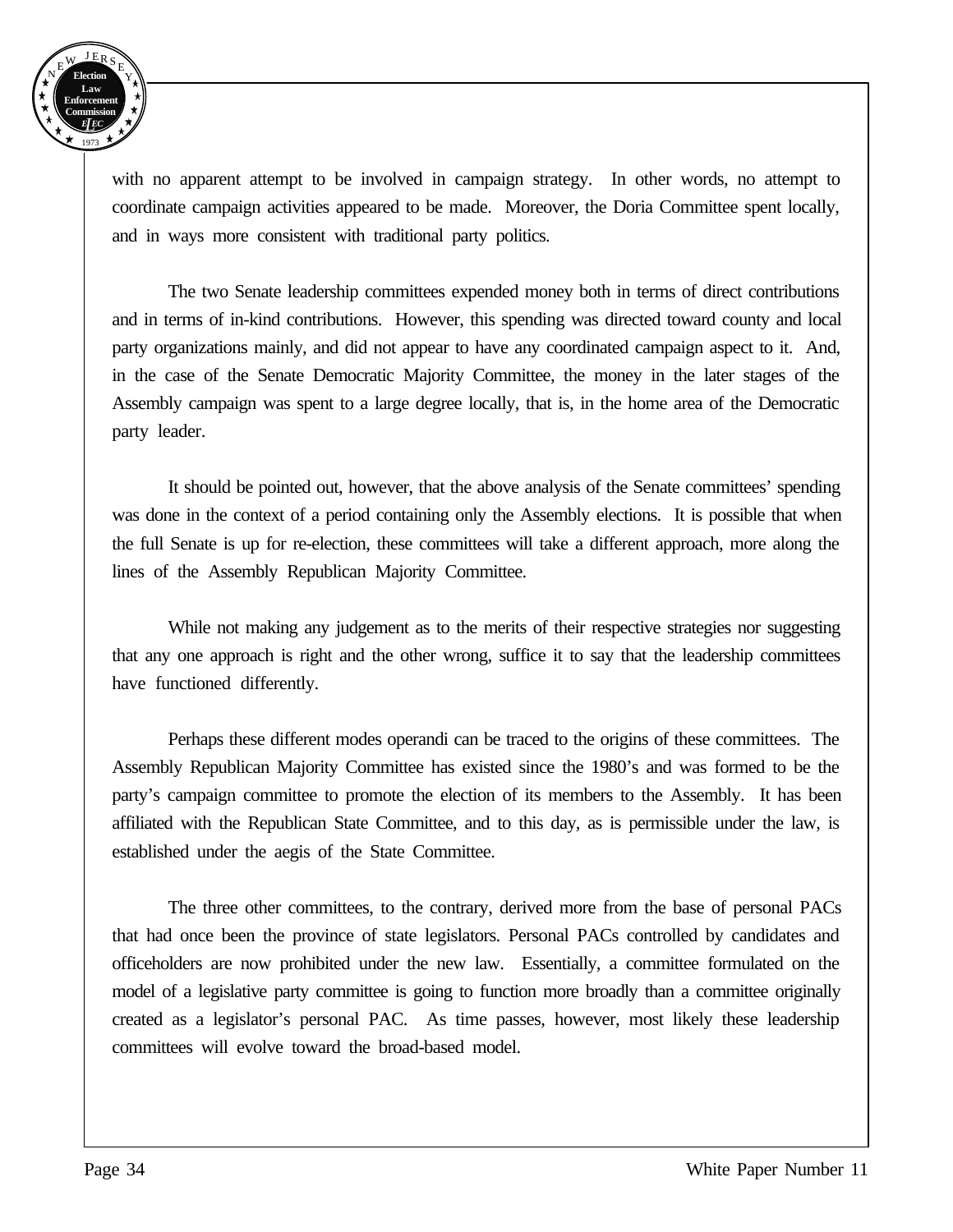

#### How did the Legislative Leadership Committees Spend

In order to analyze spending by the legislative leadership committees between 1994-1995, nine categories of expenditures were established. Each expenditure was then individually coded by category. The categories were administration, election-day activities, fundraising, consulting, polling, charity, contributions, and mass communications.

Administration includes salaries, rent, utilities, and other overhead costs. Contributions involve direct contributions to campaigns and political party organizations. However, it will be pointed out that expenditures for mass communication, polling, fundraising, and consulting involve in-kind, or indirect contributions to candidates as well. Election-day activities involves all get-outthe-vote efforts, including election--day money for workers and telephone canvassing. Finally, charitable includes all expenditures made to eleemosynary or volunteer organizations, including space in their ad books, as well as flowers for weddings and funerals.

|                         | Leadership PAC Spending 1994-1995 |      |  |  |  |
|-------------------------|-----------------------------------|------|--|--|--|
| Percent<br>Amount       |                                   |      |  |  |  |
| Mass Communication      | \$1,305,745                       | 25%  |  |  |  |
| Election-day Activities | 50,043                            | 1%   |  |  |  |
| Fundraising             | 829,116                           | 16%  |  |  |  |
| Consulting              | 362,458                           | 7%   |  |  |  |
| Charitable              | 34,984                            | 1%   |  |  |  |
| Contributions           | 1,547,720                         | 30%  |  |  |  |
| Administration          | 840,094                           | 16%  |  |  |  |
| Polling                 | 235,997                           | 5%   |  |  |  |
| <b>Total</b>            | \$5,200,157                       | 101% |  |  |  |

Table 7 summarizes spending in each category by all leadership PACs during the two-year period under study.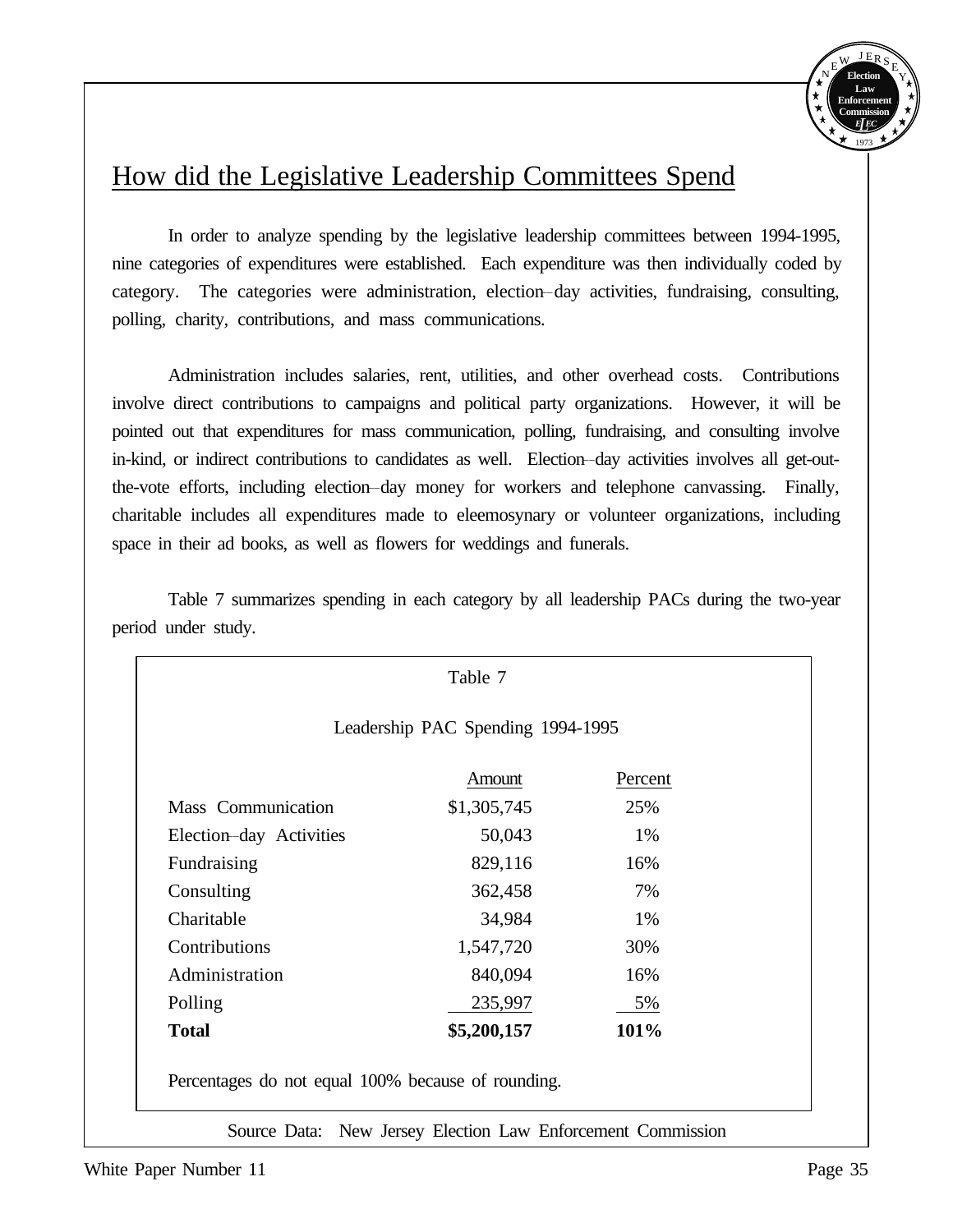

The largest category of spending by legislative leadership committees during the period comprising 1994-1995 was direct contributions. This spending category, equalling about \$1.5 million, or 30 percent of all spending by these committees, involved direct monetary contributions to candidate campaigns, political party committees, and a variety of party-oriented groups.

Second only to direct monetary contributions was spending on mass communications, much of which was allocated to candidates as in-kind contributions. Spending on mass communication, which will be detailed further below, amounted to approximately \$1.3 million, or 25 percent of all expenditures.

Another 29 percent of expenditures were made for fundraising, consultants, election-day activities and polling, all election-related expenditures that benefit the committees' candidates and party. Fundraising, in which the committees spent money to raise money on behalf of their cause, amounted to over \$800,000, or 16 percent of all expenditures. Consultants, receiving over \$350,000 from these committees, garnered seven percent of all expenditures. Expenditures for polling amounted to almost \$250,000, or five percent of all expenditures, and election-day activity, at about \$50,000, reached almost one percent of total expenditures.

Finally, administrative costs and charitable donations made up approximately 17 percent of all expenditures. Somewhat over \$800,000, 16 percent of all expenditures, was expended on such items as salaries, rent, telephones, business lunches and dinners, office equipment, stationary, etc. Just under one percent of expenditures, or almost \$35,000 was contributed to charity.

From this analysis of expenditures, which resulted from a review of all reports submitted by the leadership committees during 1994 and 1995, as well as a painstaking effort to code each expenditure individually, it is clear that each committee abided by the letter of the law in terms of how they are to spend their money. Additionally, despite differences in strategy and approach, as noted above, these committees largely fulfilled expectations in terms of how they would spend their money, the uses they would put to it, and their deep involvement in the electoral process.

The four legislative leadership committees applied 83 percent of their expenditures to purposes directly related to campaigns and elections. Only 16 percent of expenditures were made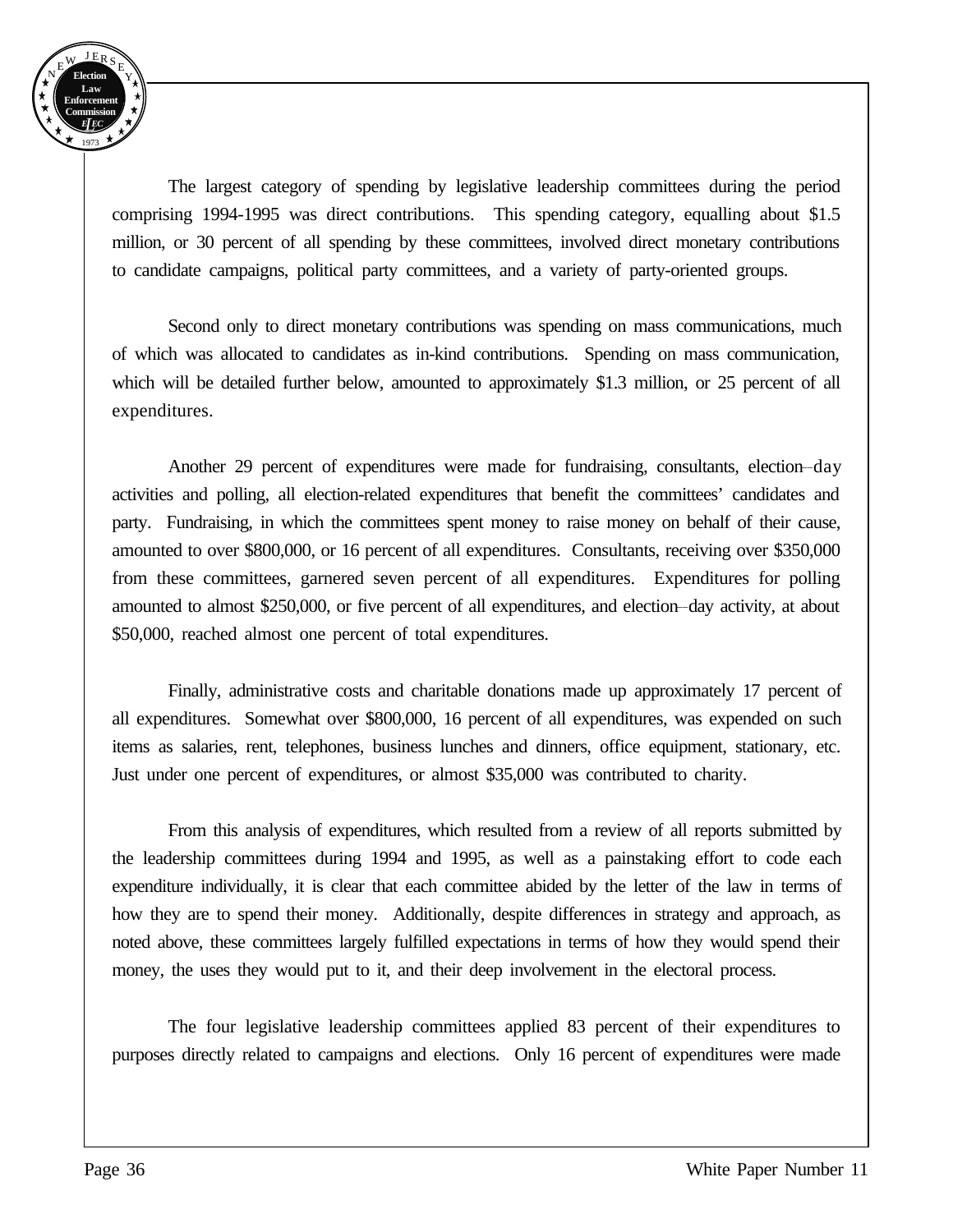

for administration, which in and of itself worked toward the goal of advancing the party's candidates in elections. Under one percent of all expenditures went outside the campaign system toward charities.

#### Legislative Leadership Committee Spending by Party

Between the Democratic legislative leadership committees and the two Republican ones, differing levels, as well as patterns of spending, do emerge.

The Doria Democratic Leadership Committee and the Senate Democratic Majority Committee spent a combined amount of \$1.9 million between 1994 and 1995. Out of this total, these committees made close to \$900,000 in monetary contributions. This amount equalled 47 percent of their total output for the two-year period.

Second to direct monetary contributions was the category involving mass communication expenditures, many of which were allocated as in-kind contributions to candidates and party organizations. The Democratic leadership committees spent over \$350,000, or 19 percent of all expenditures, for mass communication. Thus 66 percent of all Democratic expenditures went to candidates and political party organizations either in the form of direct monetary contributions or inkind contributions in the form of mass communication.

Add to these totals, a little over \$300,000, or 16 percent of total expenditures, for fundraising; approximately \$60,000, or three percent for consulting; about \$9,000, less than one percent for election-day activities; and, approximately \$90,000, or five percent for polling; and it is clear that the bulk of expenditures by the Democratic leadership committees, 91 percent, were directly related to campaigns and elections.

Out of the Democratic leadership committee's total funding, \$200,000, or 11 percent, went for administration, and about \$30,000, or two percent of total spending, went to charity.

The analysis of spending by the Democratic leadership committees suggests that they utilized contributor dollars in an entirely proper way and consistent with the usage guidelines set forth in the new Campaign Act. As noted above, the majority of expenditures were made in 1995, with the bulk of those being made in the last two quarters. The Doria Democratic Leadership Fund, naturally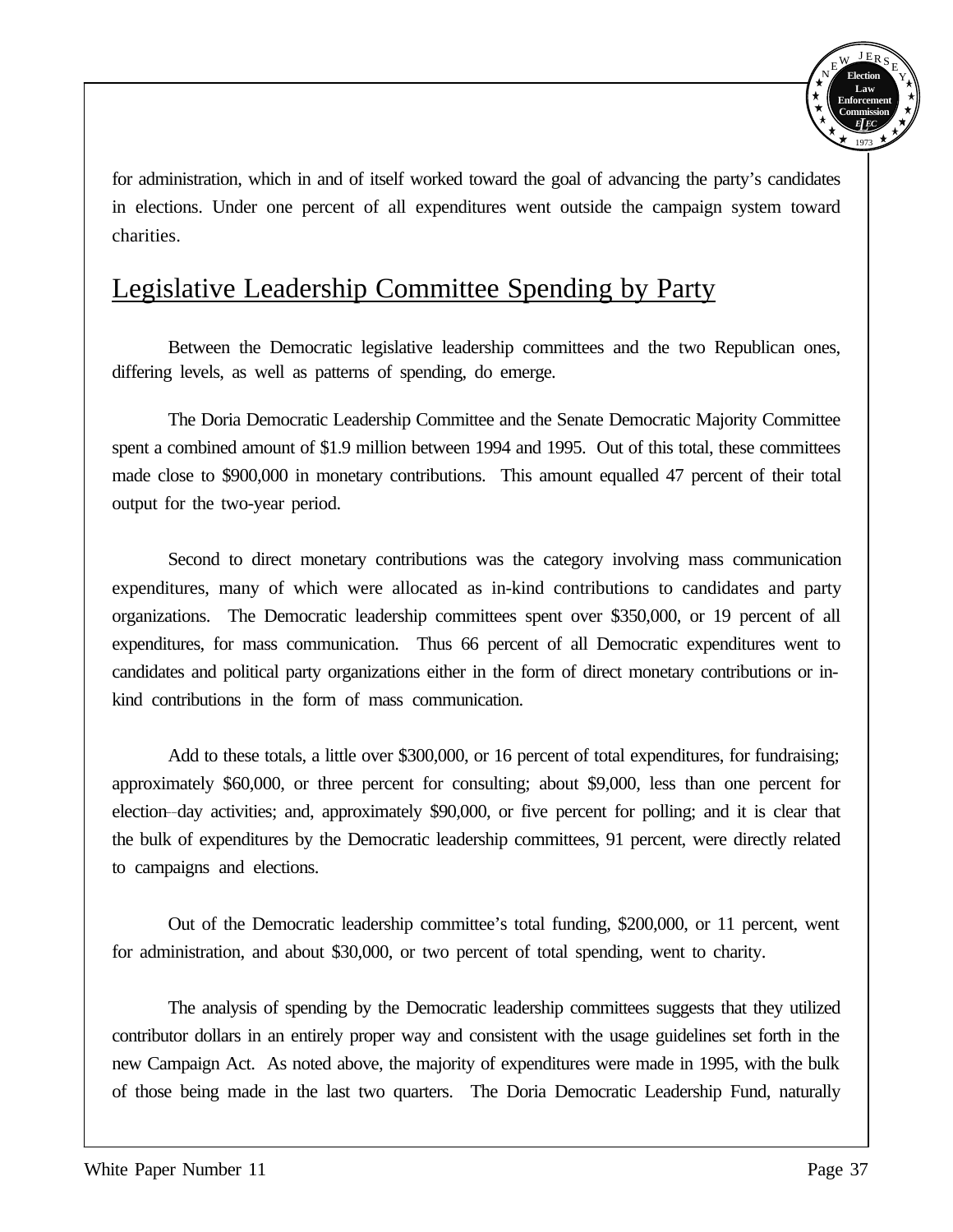

focussing on the Assembly election, made the majority of direct monetary contributions to candidates and party organizations, almost \$600,000 worth. The Senate Democratic Majority Committee expended more than a quarter of a million dollars in direct monetary contributions. On the other hand, most in-kind contributions involving mass communication, consulting, and polling were undertaken by the Senate Committee, about \$330,000. The Doria Committee made just over \$30,000 in in-kind contributions for mass communication. Virtually all charitable contributions were made by the Doria Leadership Fund.

As cited above, the Assembly Republican Majority Committee and the Senate President's Committee combined to spend \$3.3 million in 1994 and 1995. Compared with the Democratic committees, the GOP leadership committees made proportionately less of their expenditures in the form of direct monetary contributions. Over \$650,000, or 20 percent of all expenditures (compared with 47 percent by the Democrats), was directly contributed to candidates and political party organizations. Republicans, on the other hand, expended about \$950,000, 29 percent, on in-kind contributions (compared with 19 percent by Democrats), mostly in the form of expenditures for mass communications. Thus between 1994-1995 about 50 percent of all Republican expenditures were made as either direct monetary contributions to candidates and party organizations or in-kind contributions to these entities.

The Republican Leadership Committee spent considerable amounts on other election-related activities as well. They spent about \$40,714, one percent on election day activities; over \$500,000, 15 percent on fundraising; \$302,279, or 9 percent on consulting; and, \$142,272, about four percent of expenditures on polling. All told the Republican leadership committees made 80 percent of their expenditures on items directly related to campaigns and elections.

The Republican committees, with a larger staff, etc., spent proportionately more money on administration than did the Democratic committees. The Republican committees spent about \$630,000, or 19 percent of 1994-95 expenditures on administration. They spent a minimum amount, a little over \$3,000, on charity.

Like the Democratic leadership committees, the analysis of GOP spending indicates that the Assembly Republican Majority and the Senate President's Committee utilized contributor money in a wholly proper manner, in conformance with statutory usage guidelines. There were differences, of course, but these differences were in approach and strategy.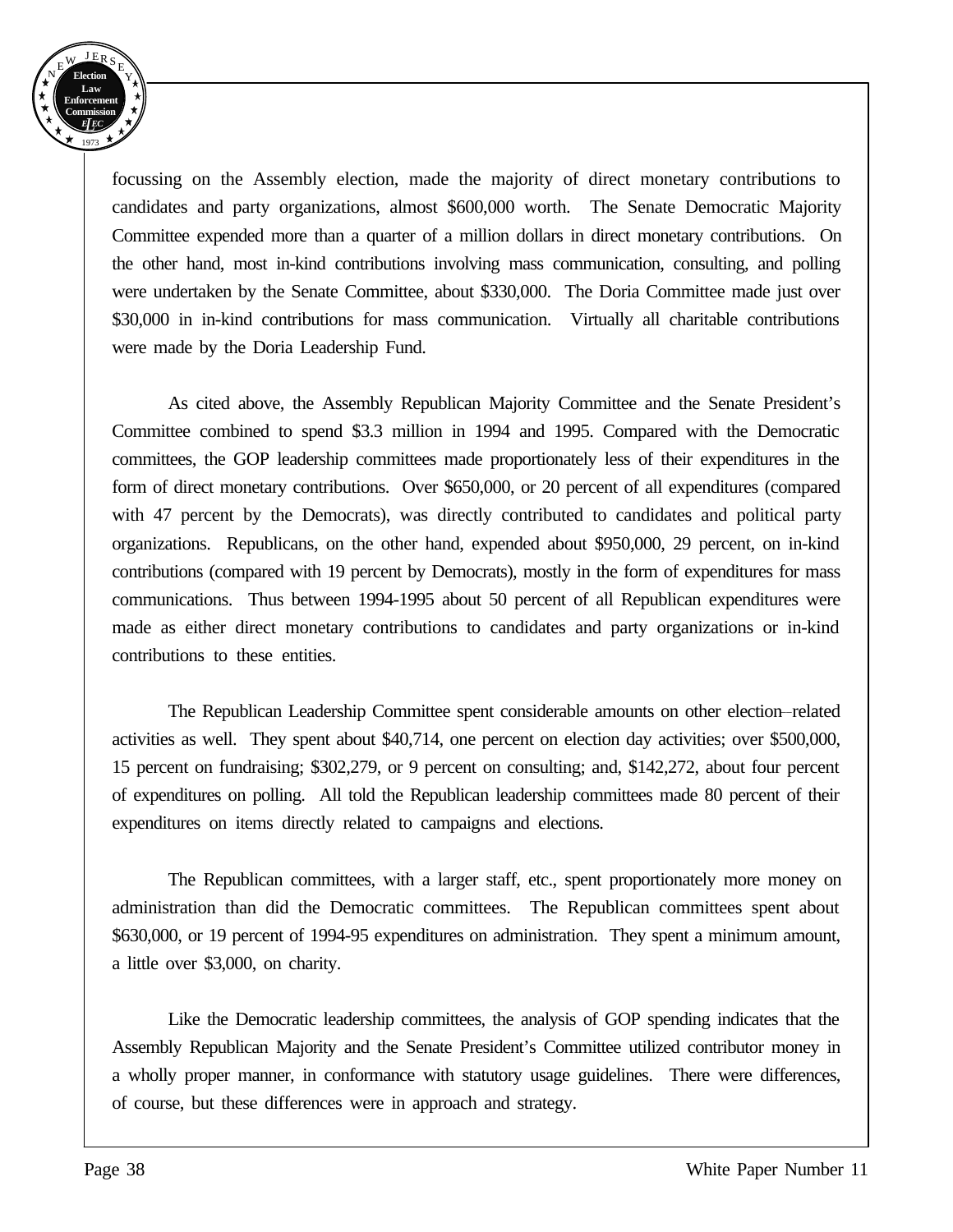

The Assembly Republican Majority committees, with the goal of retaining majority control in the 1995 Assembly elections, spent \$2.1 million compared to \$1.2 million by the Senate President's Committee. The Assembly Majority Committee made the Majority of their contributions in the form of mass communications expenditures on behalf of Assembly candidate. This committee expended close to \$800,000 on mass communications benefitting candidates. The Senate President's Committee spent \$165,651 for this purpose, much of which benefitted party organizations. In both cases, the vast majority of the money was spent in 1995.

Conversely, the Assembly Republican Majority made direct contributions in the amount of approximately \$250,000. Most of these direct contributions, proportionately less than the Senate President's Committee expenditure of about \$200,000 for this purpose, actually occurred in 1994 and not in the Assembly election year of 1995. The Assembly Republican Majority Committee also spent the vast amount of overall administration dollars.

#### Mass Communication Expenditures

In the landmark commission White Paper, Legislative Candidates: How They Spend their Money, it was shown that the Senate and Assembly candidates in the top 20 spending districts studied "emphasized direct-mail in their attempts to reach the voters."<sup>16</sup> The study went on to say that "out of total mass communication spending of \$3.8 million in 1987, legislative candidates in the top 20 spending districts expended approximately \$2 million for the purchase of direct mail. Thus, 53 percent of the entire amount spent by legislative candidates on mass communication went into directmail advertising."<sup>17</sup>

Spending on mass communication by the legislative leadership committees displayed the same preference for direct mail in mass communication strategy as did legislative candidates, especially among the Republicans, and particularly by the Assembly Republican Majority. Table 8 shows spending levels between broad categories of mass communication during 1994 and 1995. The categories are broad because of the often imprecise manner of reporting these expenditures, making exact categorization difficult. The data clearly show, however, that the vast majority of mass communication expenditures, almost completely allocated to candidates and political party organizations as in-kind contributions, were made for direct mail.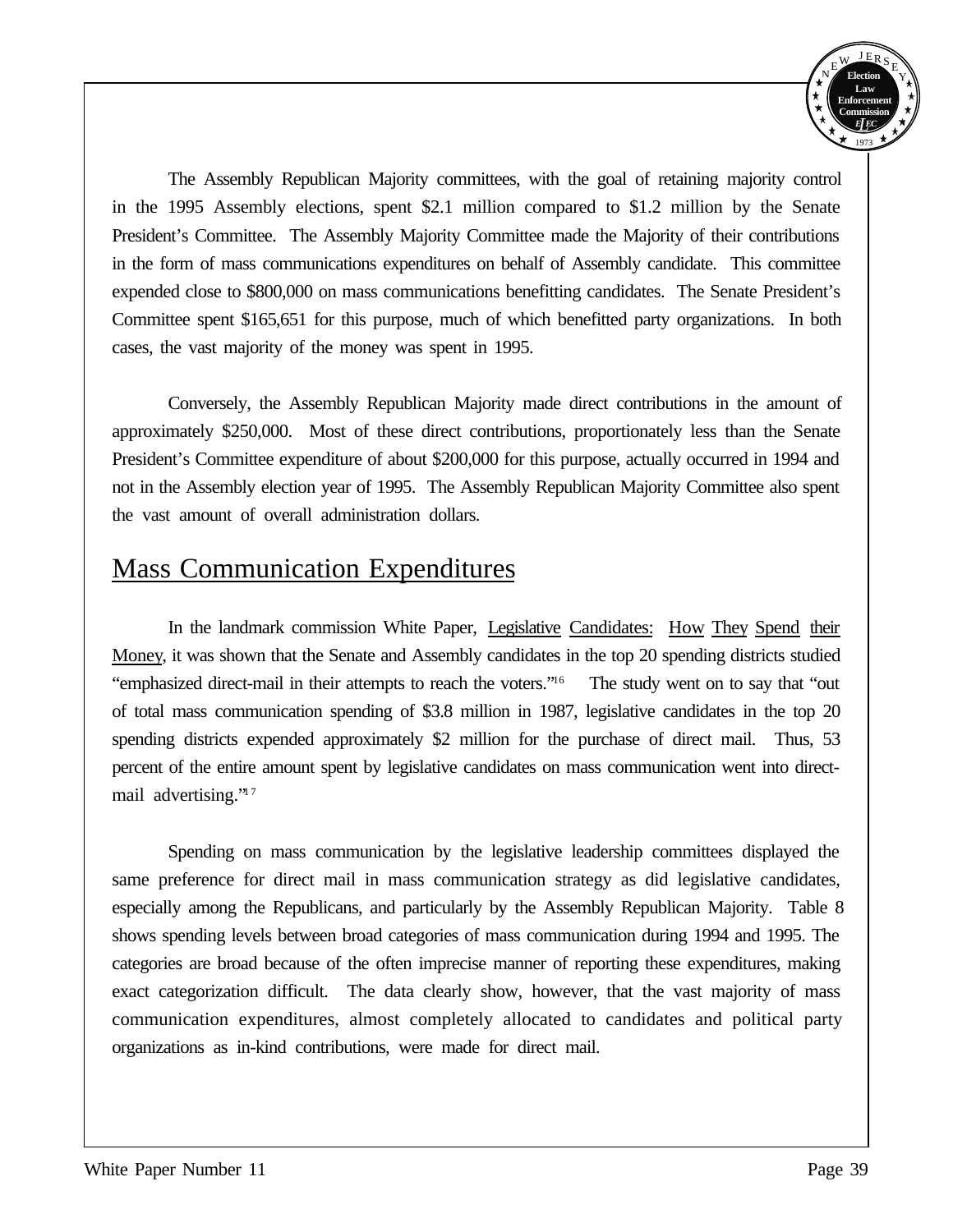

|                                                        | Table 8     |         |  |  |
|--------------------------------------------------------|-------------|---------|--|--|
| Legislative Leadership Mass Communication<br>1994-1995 |             |         |  |  |
|                                                        | Amount      | Percent |  |  |
| <b>Broadcast</b>                                       | \$125,000   | 10%     |  |  |
| Direct mail                                            | 858,096     | 66%     |  |  |
| Print                                                  | 10,261      |         |  |  |
| Unidentifiable                                         | 311,603     | 24%     |  |  |
| <b>Total</b>                                           | \$1,304,960 | 100%    |  |  |

Source Data: New Jersey Election Law Enforcement Commission

Total spending on mass communication by legislative leadership committees, most of it occurring prior to the Assembly general election of 1995, reached \$1.3 million. Direct mail spending, the mass communication strategy mainly employed by candidates and committee in legislative elections, accounted for two-thirds of all mass communication spending, over \$850,000.

The vast amount of direct mail spending, close to \$800,000, was done by the Republican committees, with the Assembly Republican Majority accounting for almost \$700,000 of it. Just a little over \$100,000 was spent on direct mail by the Democratic committees, with virtually all of it being spent (over \$100,000) by the Senate Democratic Majority Committee.

Broadcast media spending accounted for ten percent of mass communication expenditures by these committees, \$125,000. Most of this spending was done by the Republican committees as well, over \$100,000 of it. Again most of this broadcast spending, including radio, television and cable television was exercised by the Assembly Republican Majority. Finally, less than one percent of expenditures for mass communication went for print media, including newspaper and billboard advertising, while 24 percent of these expenditures, or 24 percent, could not be identified.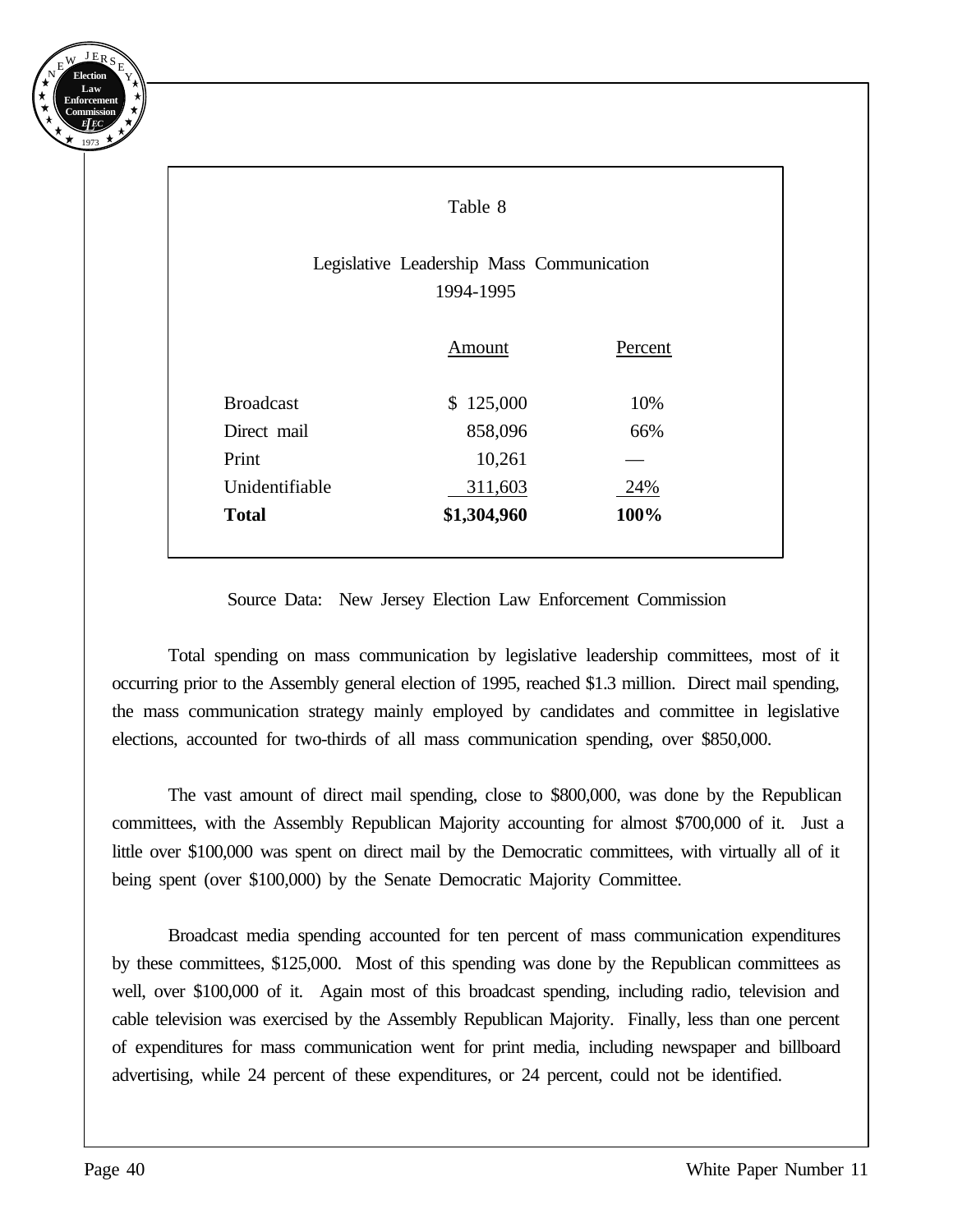

## CHAPTER IV

### STATE PARTY COMMITTEES

Although New Jersey law does not bar the formation of political parties beyond the established Republican and Democratic parties, the provisions of Title 19, Elections, effectively inhibit the creation of a multi-party system in the State. Unlike New York State, for example, where candidates regularly appear on the ballot in columns designated for the conservative and liberal parties, as well as the Republican and Democratic ones, New Jersey has remained a two-party state. In all probability, because of certain statutory provisions governing the creation of third parties, it will remain so in the future.

To be sure, independent candidates frequently obtain places on the general election ballot who have identified themselves with socialist, libertarian, conservative and environmental causes and parties, for example, but these efforts have not resulted in victory at the polls and have always fallen way short of enabling a slate of like-minded candidates to emerge in the next primary election as an official party. Though the recent general election for assembly in 1995 witnessed perhaps the strongest third party effort in memory, when candidates identifying themselves as members of the conservative party appeared on the ballot in many legislative districts throughout the State, even this effort failed in terms of electing any of the movements candidates, of impacting the election, or in meeting the standards to enable the movement to legally be constituted as a party for the purposes of participating in the next primary election.

Title 19, Elections, sets forth standards for the establishment of political parties and provides general guidelines in terms of their powers, the organization of political parties, and their membership. It also sets forth disclosure requirements under the Campaign Act as well as other restrictions, including contribution limitations on contributions to the political parties.

In Title 19, a "Political Party" means a party which, at the election held for all members of the General Assembly next preceding the holding of any primary election . . ., polled for members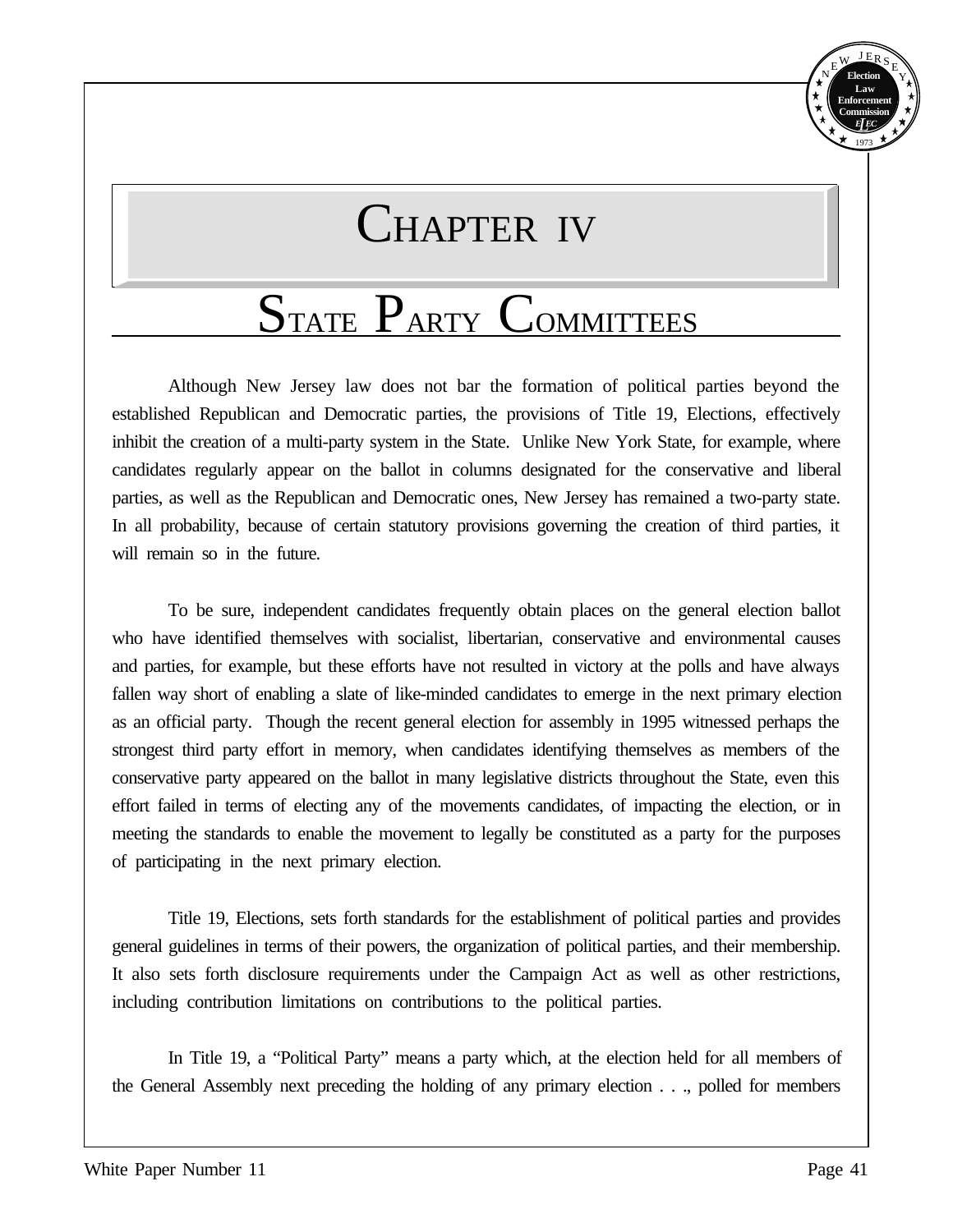

of the General Assembly at least ten percent of the total vote cast in the State. N.J.S.A. 19:5-1 further states: ". . . except that no political party which fails to poll at any primary election for a general election at least ten percent of the votes cast in the State for members of the General Assembly at the next preceding general election, held for the election of all of the members of the General Assembly, shall be entitled to have a party column on the official ballot at the general election for which the primary election has been held."

Election officials and the courts have interpreted this statutory language in a commonsense way. The policy for gaining status, even if not permanent status, as a Statewide political party in New Jersey essentially hinges on whether or not a movement's candidates obtain ten percent of the vote for General Assembly candidates in a general election. If that result occurs then the movement is recognized as a party and allowed to participate in the primary election, which in turn places its candidates on a party line in the general election. However, in order to sustain its status as a political party, the movement must continue to receive ten percent of the votes for Assembly in general elections.

Needless to say, it is very difficult for movements to crystallize into full-fledged, legally recognized political parties. By virtue of New Jersey's political history and culture, it has been and will continue to be extremely difficult for fledgling political movements to reach the ten percent threshold, let alone sustain that level of support. Therefore, the Republican and Democratic parties will undoubtedly remain the two legally constituted political parties and New Jersey a two-party state.

For the two parties, however, certain guidelines apply relative to their organization and functioning.

The statute sets forth how political parties in New Jersey are structured. Working from the grassroots upward, each party is comprised of 567 municipal committees, 21 county committees, and the State committee.

The municipal party committees are comprised of individuals residing in the municipality who have been elected in the primary election as members of the county committee. These people are the committeemen and women who serve the party in statutorily established municipal election districts. They volunteer their time distributing leaflets, taking candidates door-to-door, organizing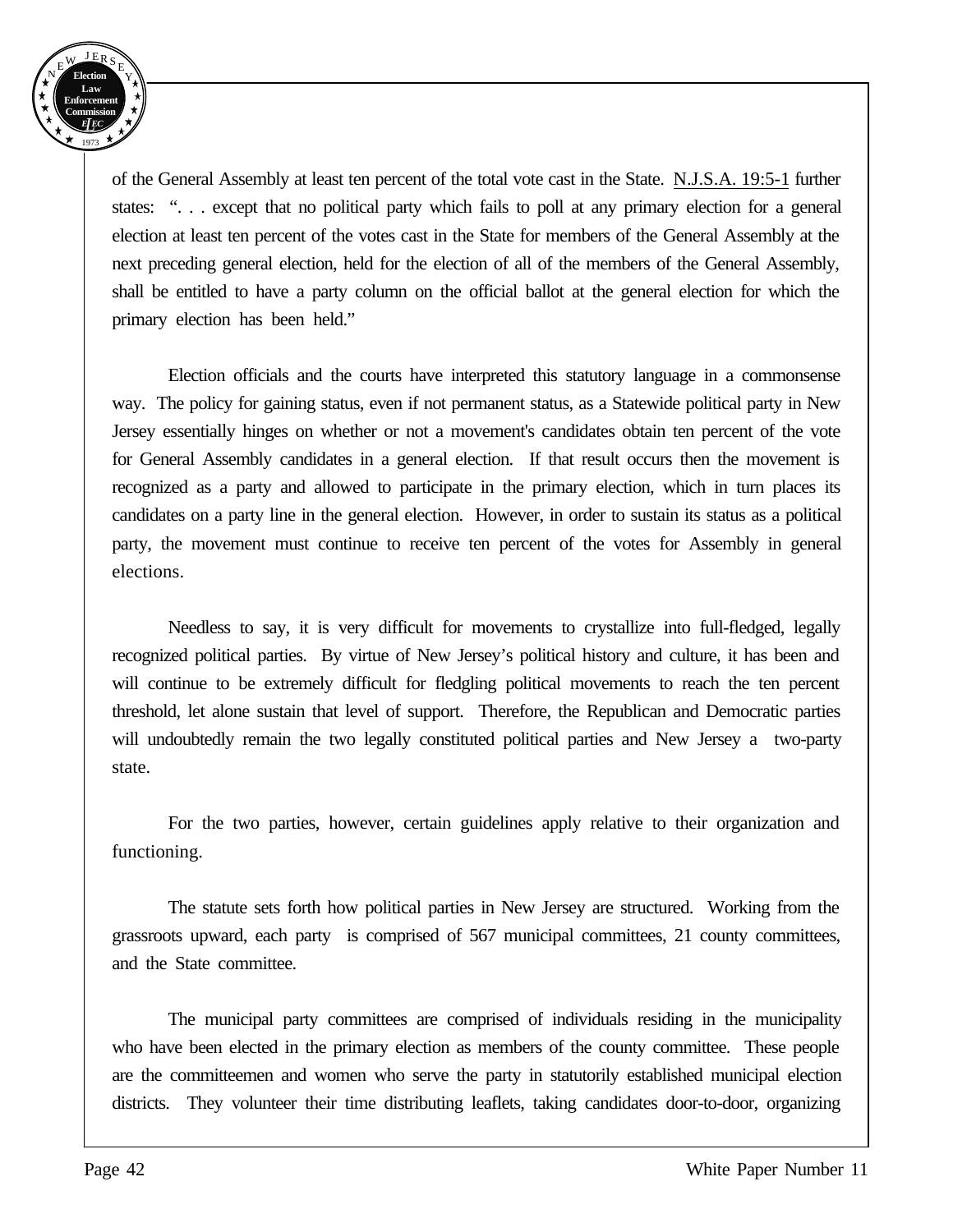

local fundraising, and organizing get-out-to-vote drives, which include phone calls and providing voters with rides to the polls. Following the primary election, the municipal committees of the Republican and Democratic parties hold an annual reorganization meeting. At this meeting, by law held on the first Monday following the primary election, the members of the committee elect a municipal chair. Municipal party committees have been granted the option of adopting a constitution and bylaws.

County committees, which are made up of the county committeemen and women from the respective municipal party committees throughout the county, meet on the Tuesday following primary election day. At this annual meeting, a county chair is elected. In addition, a vice chair of the opposite sex of the chair is elected as well. The county committee may adopt a constitution and bylaws.

The State committee of each political party is made up of members who are elected in the primary held in a gubernatorial election year. By statute the total number of state committee members can be determined by using one of three methods. First, one male and one female member from each county may be elected to the State committee, each having one vote. Second, not less than 79 or more than 82 members may be elected Statewide, apportioned among the counties according to population. Under this method each county must have at least one vote and membership must be divided equally among males and females. And third, one male and one female member of the State committee is elected in each county, with each member having a vote weighted on the basis of population.

Republicans elect two State committee persons in each county. They distribute their votes equally between counties. Each county is accorded two votes.

The Democrats have chosen the second method for determining the number of members of the State committee, with apportionment of committee persons based on the population of the counties.

Members of the State committees by law serve for four years. Meetings of the State committees are held on the basis of their bylaws. The members of the State committees select the chair and national committee persons.

State political party committees, county political party committees, and municipal party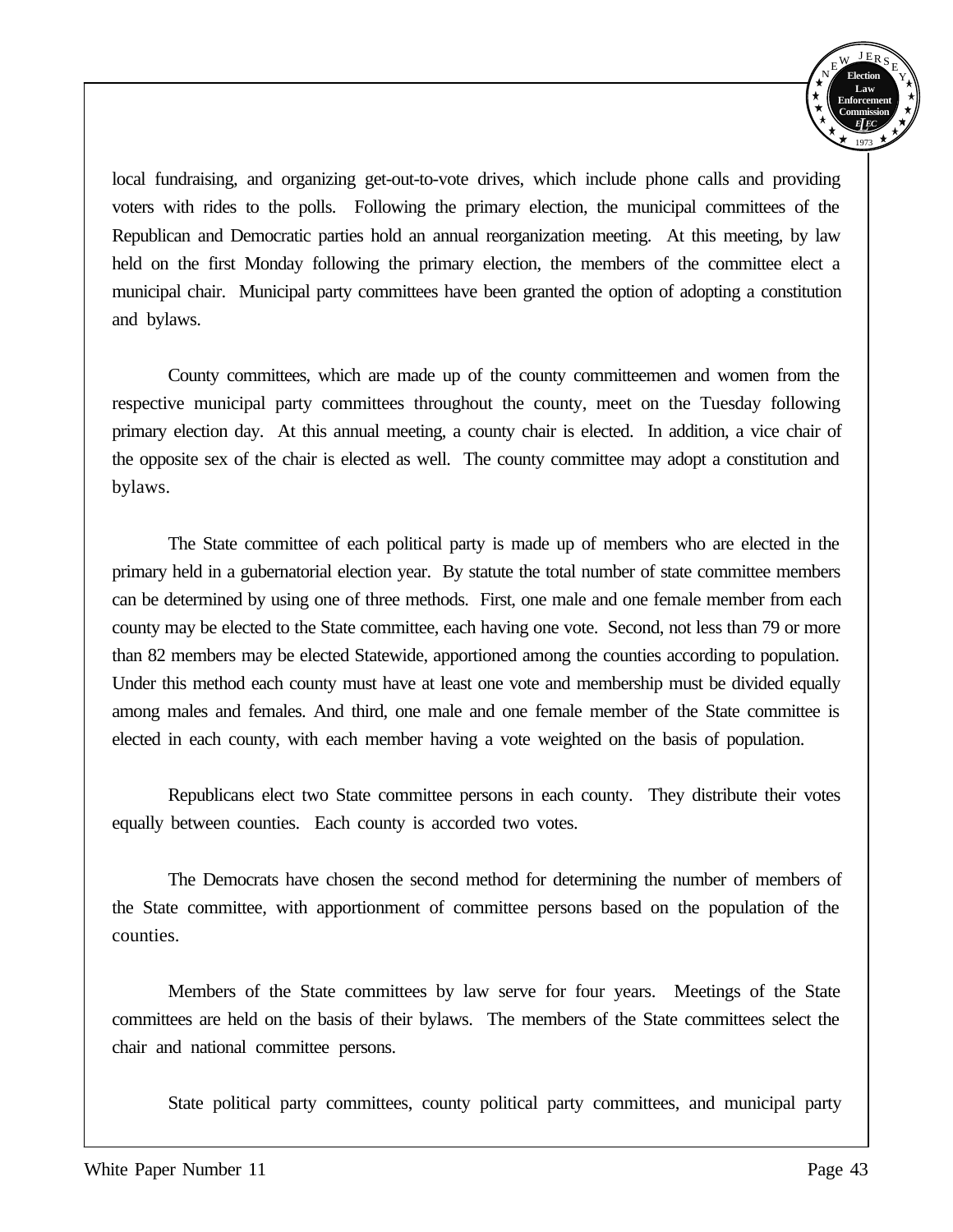

committees, the primary goal of which is to nominate and support candidates, are also subject to the provisions of the "Campaign Contributions and Expenditures Reporting Act."

Under the Campaign Act, municipal, county, and State party committees are required to file financial information quarterly unless they spend less than \$2,500 in a calendar year. If these political party committees spend less than \$2,500 per year then they are required to file a short form vouching for that fact. The Act also requires that political party committees designate a treasurer and depository on or before July 1 of each year and file this information with the Election Law Enforcement Commission within ten days.

Additionally, political party committees are required to file a 48-hour notice on any contribution of more than \$500 they receive during the period following the final day of a quarterly period and election day. Except under very special circumstances, political party committees are unlimited in what they can give to a candidate. On the other hand, there are certain limitations on what contributors can give to them.

As indicated above, political parties generally are not restrained in terms of how much money they can contribute to candidates and other entities. Among the exceptions are: (1) a county committee can only give \$5,000 per election to a candidate seeking election to an office in another county; and (2) a county committee can only give \$5,000 per year to municipal committees in other counties. County committees are also limited to \$5,000 per election to legislative candidates whose district is comprised of less than twenty percent of the county's population and to \$25,000 per election to legislative candidates whose districts comprise at least twenty percent but less than forty percent of the county's population. Finally, a national party committee is limited in giving \$50,000 per year to State party committees.

Basically, there are no limits on contributions from the parties to each other or from the legislative leadership committees to the political parties. The only limits are those enumerated above. All other contributions are subject to a \$25,000 per year contribution limit to the State and county political party committees and to a \$5,000 per year contribution limit to municipal party committees.

New Jersey law clearly outlines the structure unto which the political party system fits and by which political parties may be established and operate. It provides for general guidelines as to how political parties must organize but grants broad authority to most aspects of their internal workings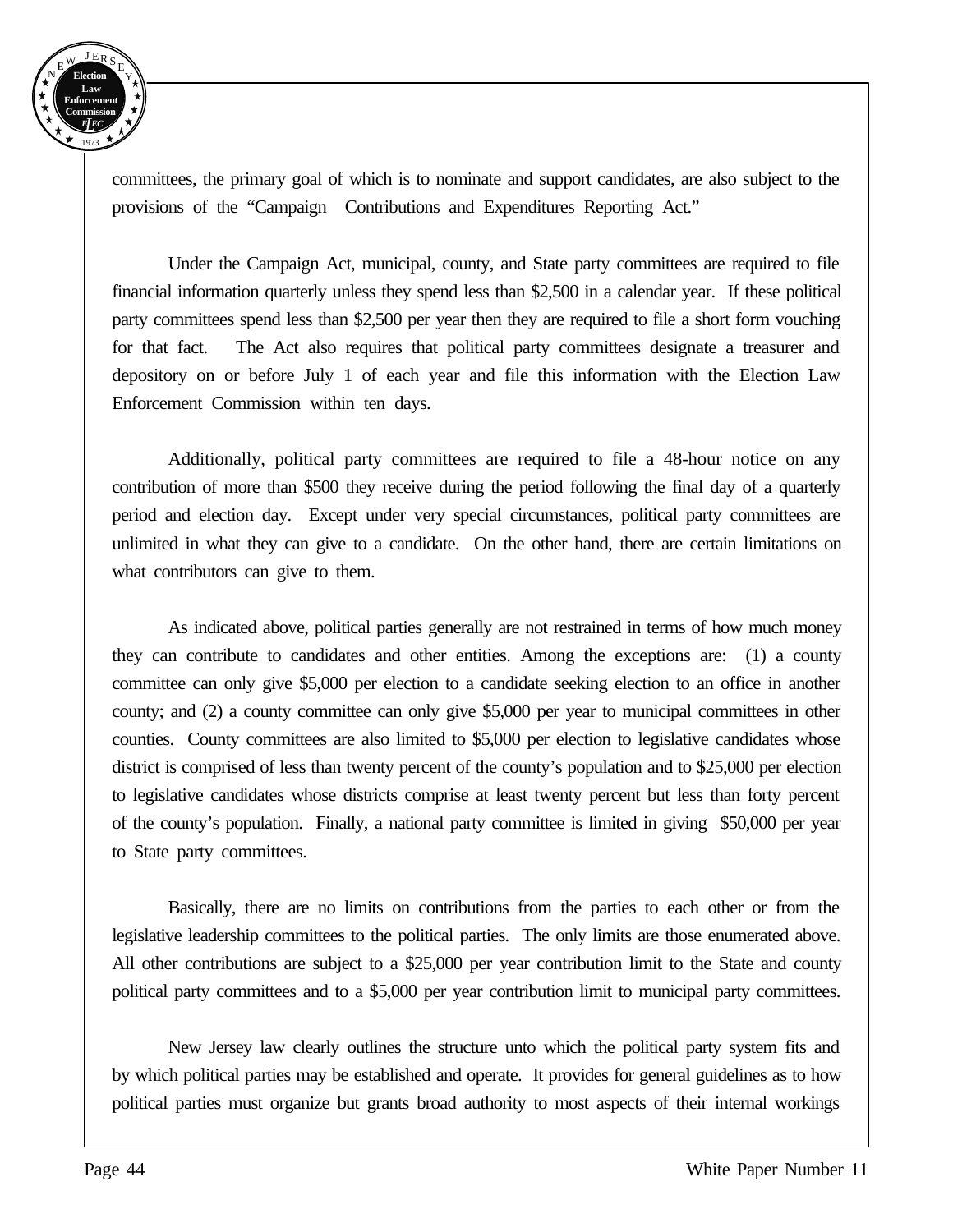

through their power to decide their method of representation and their ability to design and adopt bylaws and party constitutions. New Jersey disclosure laws now have given the parties greater potential to play a more important role in the campaign process than at anytime since at least before the reforms occurring after Watergate. The ability to spend virtually unlimited amounts of money on their candidates and their ability to raise money in denominations larger than candidates is a key feature in the new law which has strengthened the parties.

Despite these advantages, however, and the broadly written statute governing their operations, it must be kept in mind that New Jersey law greatly restricts the ability of movements to develop into full-fledged political parties, with the singular advantage of running a slate of candidates in the general election under one column, or line, that clearly identifies these candidates as members of a party. These laws, which encapsulate as well a "winner-take-all" approach toward elections, have made it next to impossible for political parties other than the two major ones to emerge in New Jersey.

It is not the goal of this study, however, to pass judgement on the merits of a system that promotes the two major parties at the expense of lesser, third party movements. While such a system most certainly would have its detractors it has been the way of New Jersey for many years and has many adherents. The purpose of this paper, rather, is to analyze the role played by existing political parties and to examine this role in the context of such issues as the parties role in financing campaigns, soft money, party building, and the party as professional consultant. The study vis-a-vis the political party will focus on the activities of the Republican State Committee and the Democratic State Committee in 1994 and 1995, the first two complete years following the enactment of the new laws. In undertaking this analysis, an attempt will be made to measure the impact of the new law on the role of the political parties in elections and to make recommendations as to ways to strengthen the role of these parties, which represent broad coalitions of voters, relative to the special, or parochial interests, operating in today's electoral environment. It will also be the intent of this paper that at the same time that it analyses the activities of the parties and suggests ways to strengthen them, it will also suggest ways to enhance trust in the process vis-a-vis the activities of these important entities.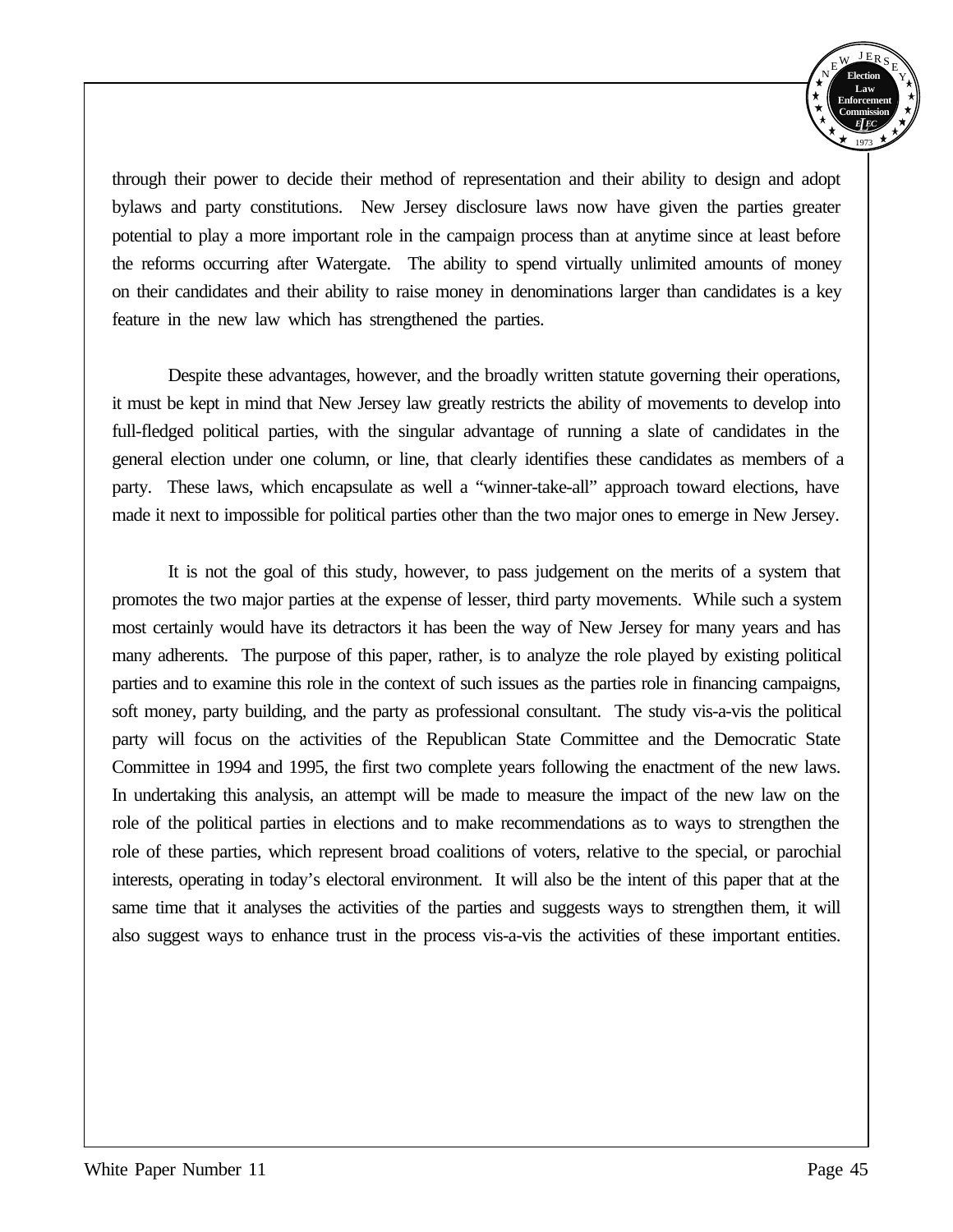

# CHAPTER V

# STATE PARTY COMMITTEE RECEIPTS

### State Parties: How Much Did They Raise

Fundraising by the State political parties will be analyzed in this chapter. The purpose of political party committees is to promote the election of their respective candidates. In this modern age, the ability to raise money is an essential ingredient in any effort to accomplish the goal. This chapter will examine how well the Republican and Democratic State Committees did in this regard. Moreover, it will examine the source of State party funds. And finally, it will look at additional data regarding contributions, including average contribution information, in an effort to determine whether or not existing contribution limits are adequate or need to be either raised or lowered.

#### Fundraising by the State Party Committees

The Democratic State Committee and the Republican State Committee combined to raise \$10.6 million during 1994 and 1995. A total of \$5.7 million, or 54 percent of all receipts, was raised in 1995, the year of the Assembly election. However, much more so than the leadership committees, the State party committees were very active in terms of fundraising in 1994. They raised approximately \$4.9 million that year, or 46 percent of their two-year total.

Table 9 shows the fundraising totals of the two state party committees in 1994 and 1995.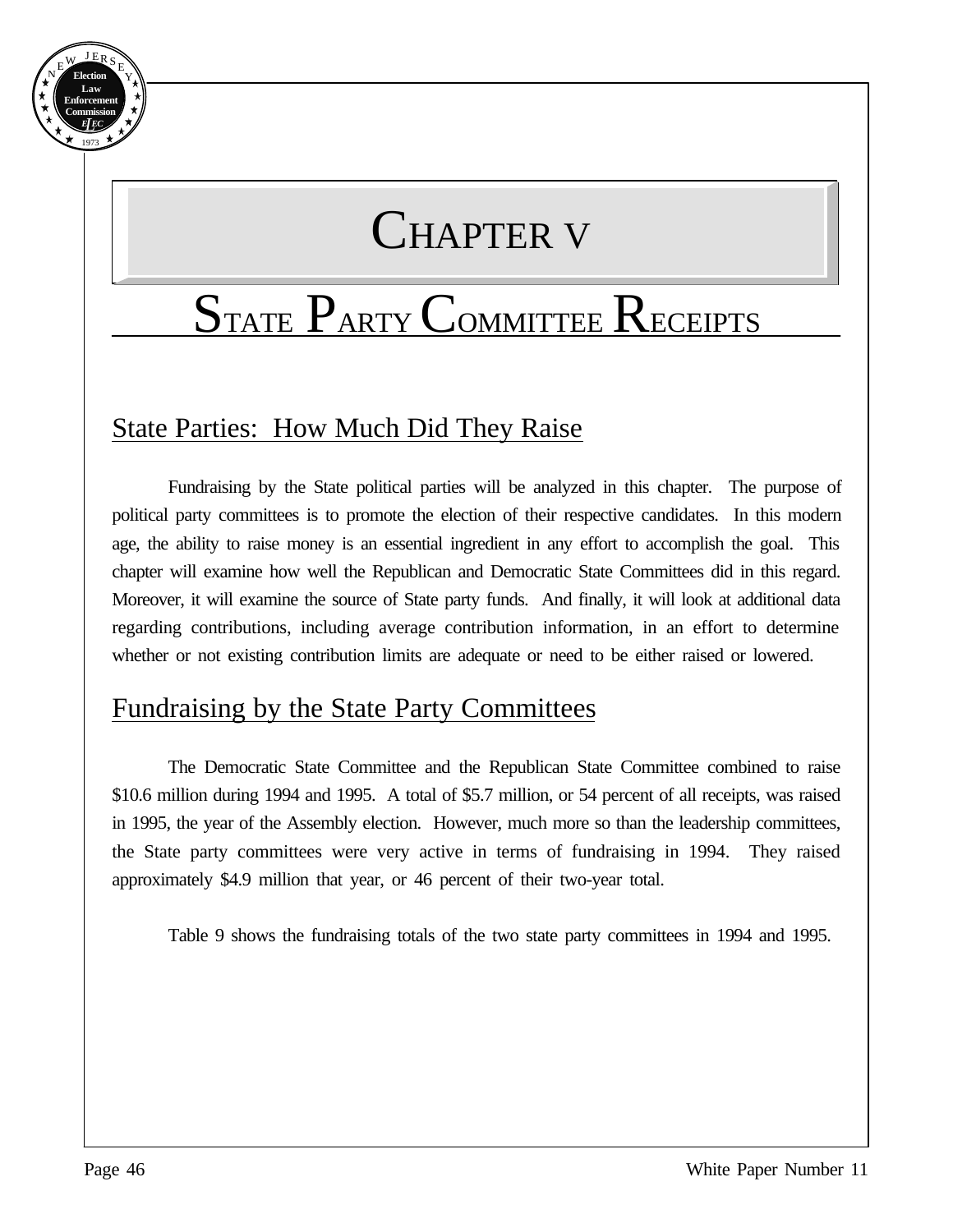|              |                                           |             |              | Enforcement<br>Commission |
|--------------|-------------------------------------------|-------------|--------------|---------------------------|
|              |                                           | Table 9     |              |                           |
|              | State Party Committee Receipts, 1994-1995 |             |              |                           |
|              | 1994                                      | 1995        | Total        |                           |
| <b>DSC</b>   | \$970,466                                 | \$1,473,699 | \$2,444,165  |                           |
| <b>RSC</b>   | 3,891,025                                 | 4,258,970   | 8,149,995    |                           |
| <b>TOTAL</b> | \$4,861,491                               | \$5,732,669 | \$10,594,160 |                           |

Source Data: New Jersey Election Law Enforcement Commission

#### Republican State Committee Raises Most Money

Not surprisingly, given the fact that the Republican party is in control of both Houses of the Legislature and the Governorship, the Republican State Committee outraised the Democratic State Committee by a wide margin during the two-year period under study. Overall the Republican State Committee raised about \$8.2 million compared with \$2.4 million by the Democratic State Committee. In other words, the Republicans outraised the Democratics by about 242 percent between 1994 and 1995. Figure 10 below proportions fundraising activity between the two state party committees.



**Election Law**

Y E

 $J E<sub>D</sub>$ 

N E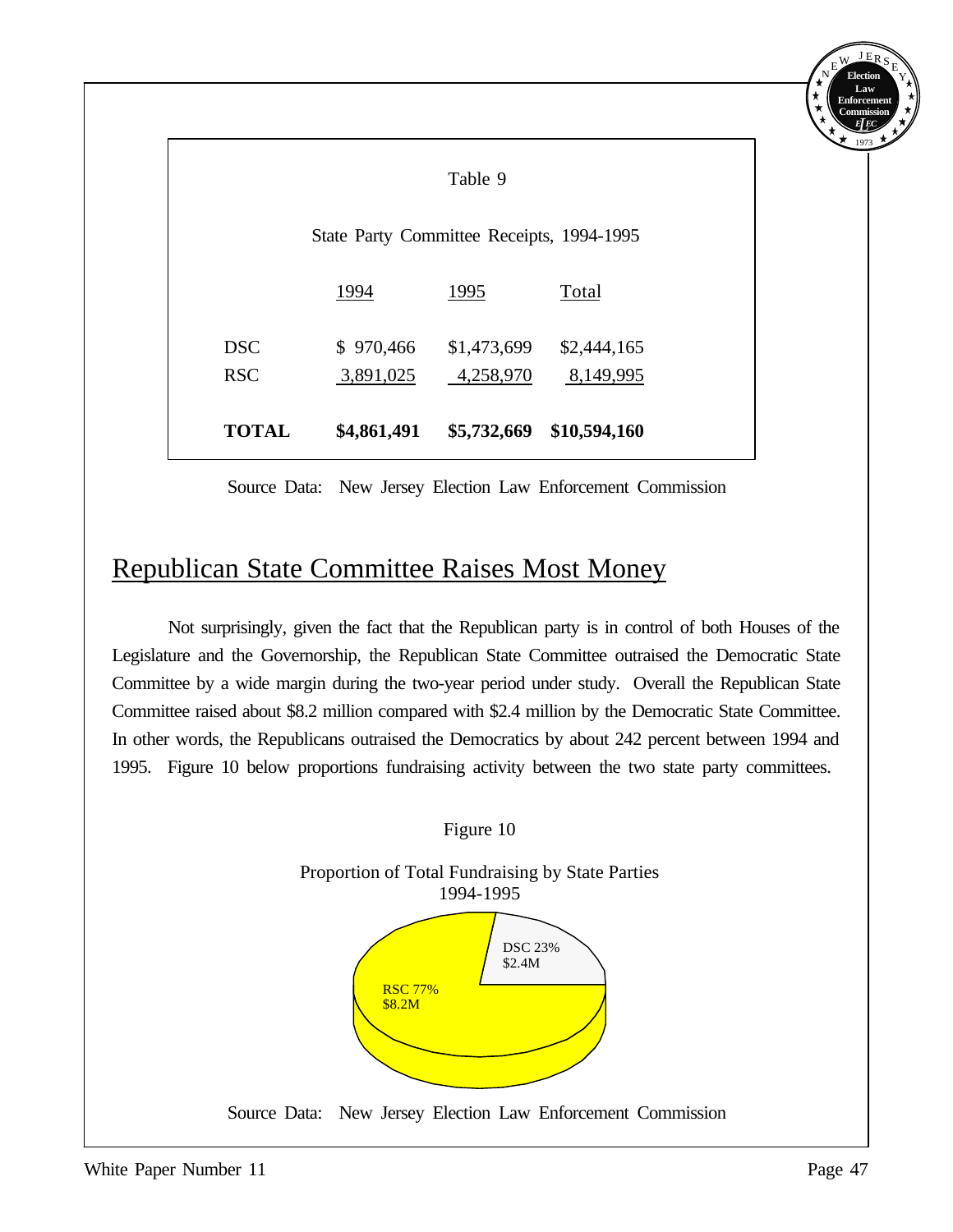

As the figure indicates, the Republican State Committee raised 77 percent of all state party funds in 1994-1995 compared with the Democratic State Committee's 23 percent of all funds.

#### Who is Contributing to the State Party Committees

Not dissimilar to the effort put forth to obtain data for other parts of this study, the effort to obtain data for this section involved the difficult process of manually coding each contribution reported by the state committees during a two-year period and then calculating amounts in each contributor category.

The contributor coding system utilized in this chapter is identical to that used in Chapter II on leadership committee receipts. The contributor categories are: individuals, businesses/corporations, business/corporate PACs, professional/trade association PACs, unions, union PACs, ideological PACs, political parties, candidates, political committees, and legislative leadership committees.

The table below sets forth the amount contributed by each contributor type as well as the percentage of total contributions represented by each.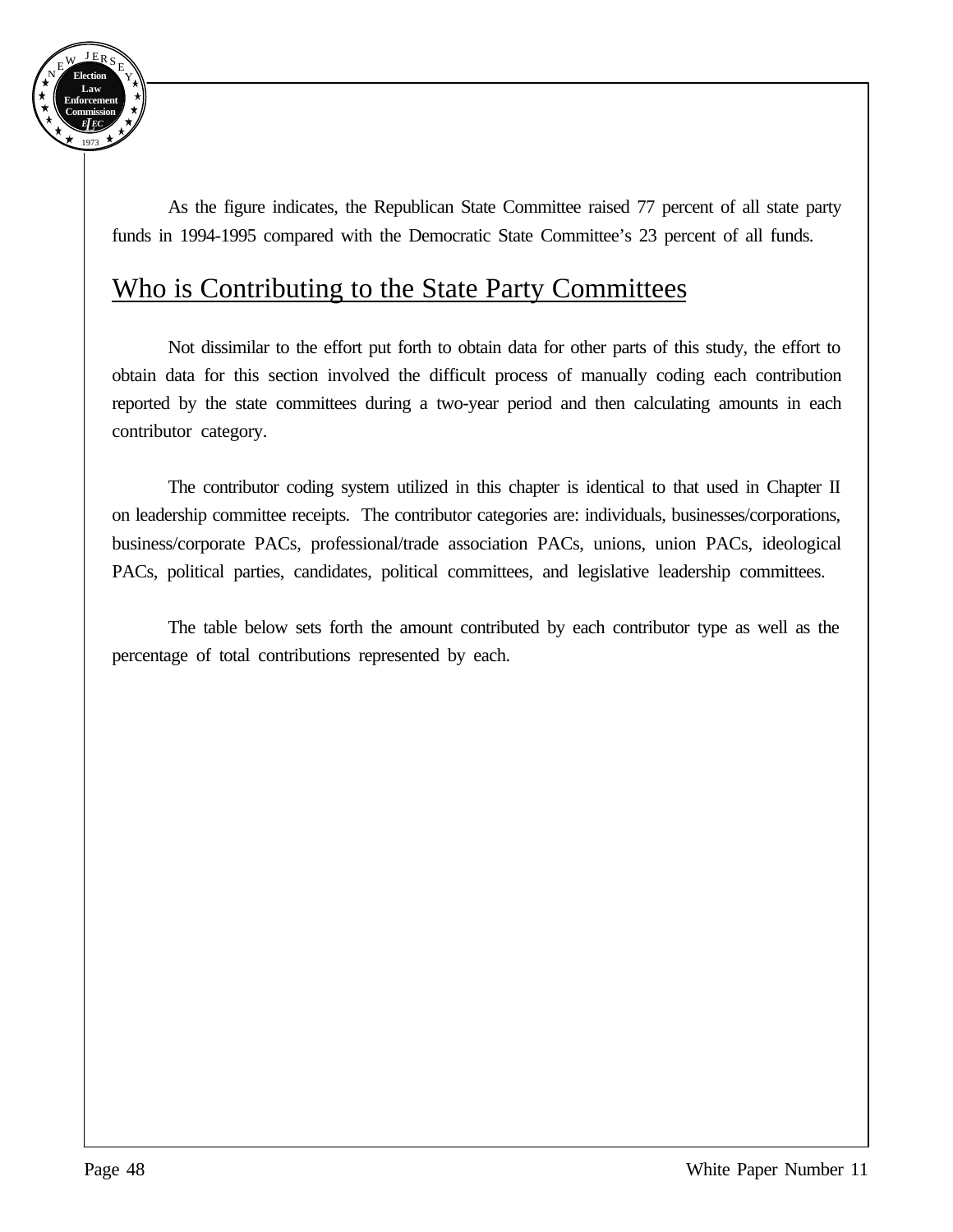|                                                    | Table 10     |          |  |  |
|----------------------------------------------------|--------------|----------|--|--|
| Contributions to State Parties by Contributor Type |              |          |  |  |
|                                                    |              | Percent  |  |  |
| <b>Type</b>                                        | Amount       | of Total |  |  |
| Individuals                                        | \$865,159    | 8%       |  |  |
| Businesses/corporations                            | 6,524,958    | 62%      |  |  |
| Business/corporate PACs                            | 344,318      | 3%       |  |  |
| Professional/trade PACs                            | 257,150      | 2%       |  |  |
| Unions                                             | 123,000      | 1%       |  |  |
| <b>Union PACs</b>                                  | 270,000      | 3%       |  |  |
| Ideological PACs                                   | 30,780       |          |  |  |
| Parties                                            | 927,830      | 9%       |  |  |
| Candidates                                         | 207,882      | 2%       |  |  |
| Political committees                               | 115,325      | 1%       |  |  |
| Legislative leadership                             | 544,950      | 5%       |  |  |
| Miscellaneous                                      | 382,808      | 4%       |  |  |
|                                                    | \$10,594,160 | 100%     |  |  |

Source Data: New Jersey Election Law Enforcement Commission

Even more so than they did for the legislative leadership committees, businesses and corporations made the highest amount in contributions to the State political party committees in 1994 and 1995. They gave about \$6.5 million to the parties or about 62 percent of all contributions. National, county, and municipal party committees constituted the second largest contributor category. These entities gave over \$925,000 to the State parties, representing nine percent of all funds. Individual contributors gave about \$865,000 to the State political party committees, or eight percent of their funds. The legislative leadership committees gave almost \$550,000 to the parties, five percent of all funds, and miscellaneous receipts accounted for \$382,000, or four percent of all receipts.

Business and corporate PACs and union PACs accounted for three percent of receipts each. Business and corporate PACs contributed close to \$350,000 and union PACs \$270,000. Professional

**Election Law Enforcement Commission** *E EC L* 1973

Y E

N E W JERS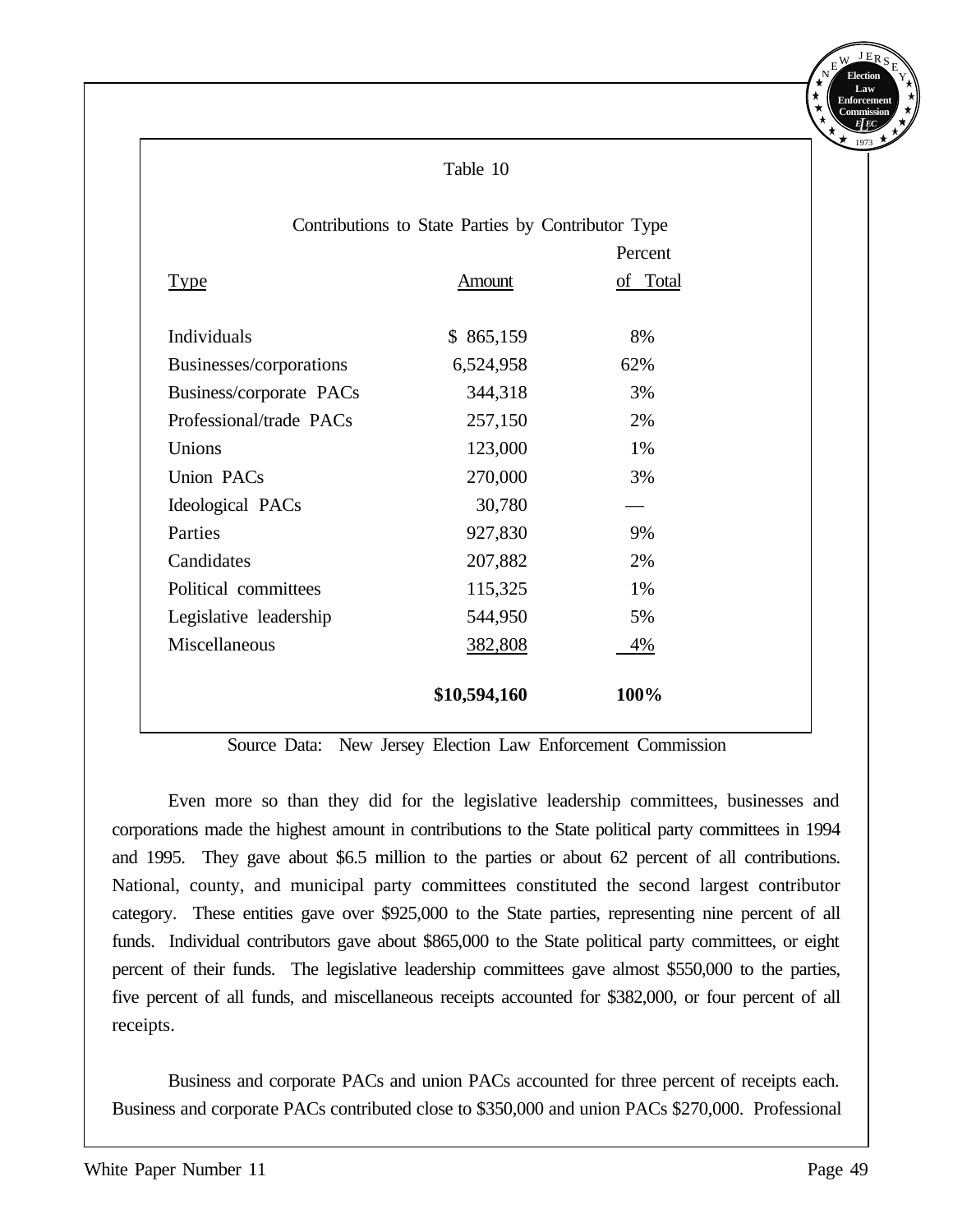

and trade association PACs and candidate committees gave two percent of the contributions each to the parties. Professional and trade association PACs gave almost \$260,000 and candidates over \$200,000. Unions and political committees made one percent of contributions each to the parties while ideological PACs gave less than one percent. Unions gave close to \$25,000, political committees \$115,000 and ideological PACs slightly over \$30,000.

As was done in the chapter on leadership committee receipts, the graph below sets forth a broader distribution of the categories of contributors making contributions to the political party committees in 1994 and 1995.



Source Data: New Jersey Election Law Enforcement Commission

Figure 11 indicates that businesses and corporations made 62 percent of all contributions, politically oriented entities made 17 percent of contributions, and special interest PACs made eight percent of total contributions, equal to the percentage of total contributions made by individuals. Miscellaneous receipts, such as those from interest bearing accounts, accounted for four percent of receipts and unions one percent of total contributions.

Grouped differently again, Figure 12 below provides another perspective on giving to the Democratic State Committee and the Republican State Committee.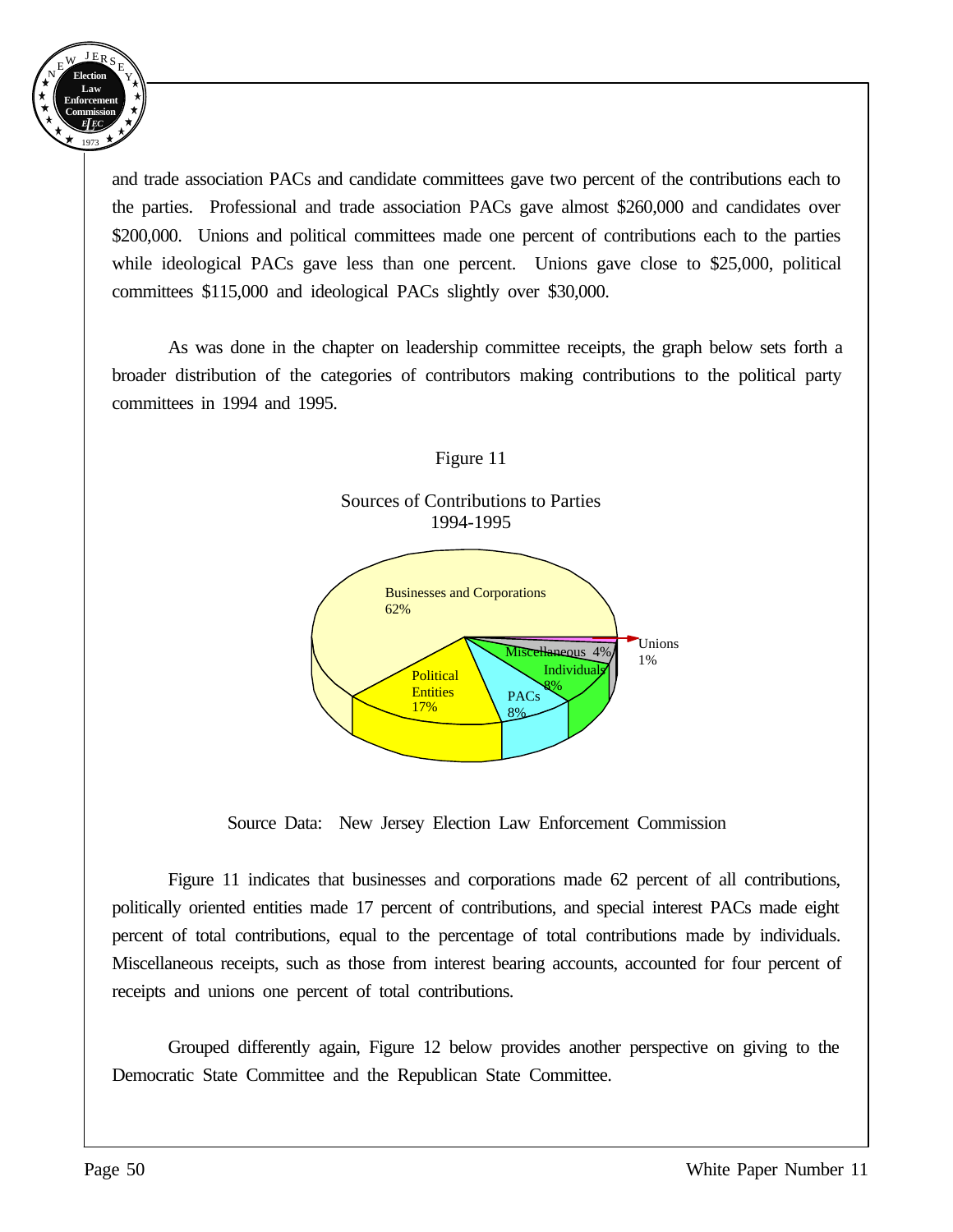

Source Data: New Jersey Election Law Enforcement Commission

Business interest are shown by this graph to clearly account for the majority of contributions to the State party committees. They accounted for 67 percent of all contributions. Without including professional and trade association PACs in this total, business interests still account for 65 percent of all receipts. Politically oriented groups accounted for another 17 percent of receipts, individuals eight percent, unions four percent, and miscellaneous receipts four percent.

#### Comparing Contributors by Party

As noted above, the Democratic State Committee and the Republican State Committee raised \$10.6 million between 1994 and 1995. Of this amount, the Democratic State Committee raised \$2.4 million and the Republican State Committee raised about \$8.2 million. Table 11 below provides a breakdown of the sources of contributions to each State political party committee. Including the proportion of receipts represented by each category of contribution.

**Election Law Enforcement Commission** *E EC L* 1973

 $E_R$ 

Y E

N E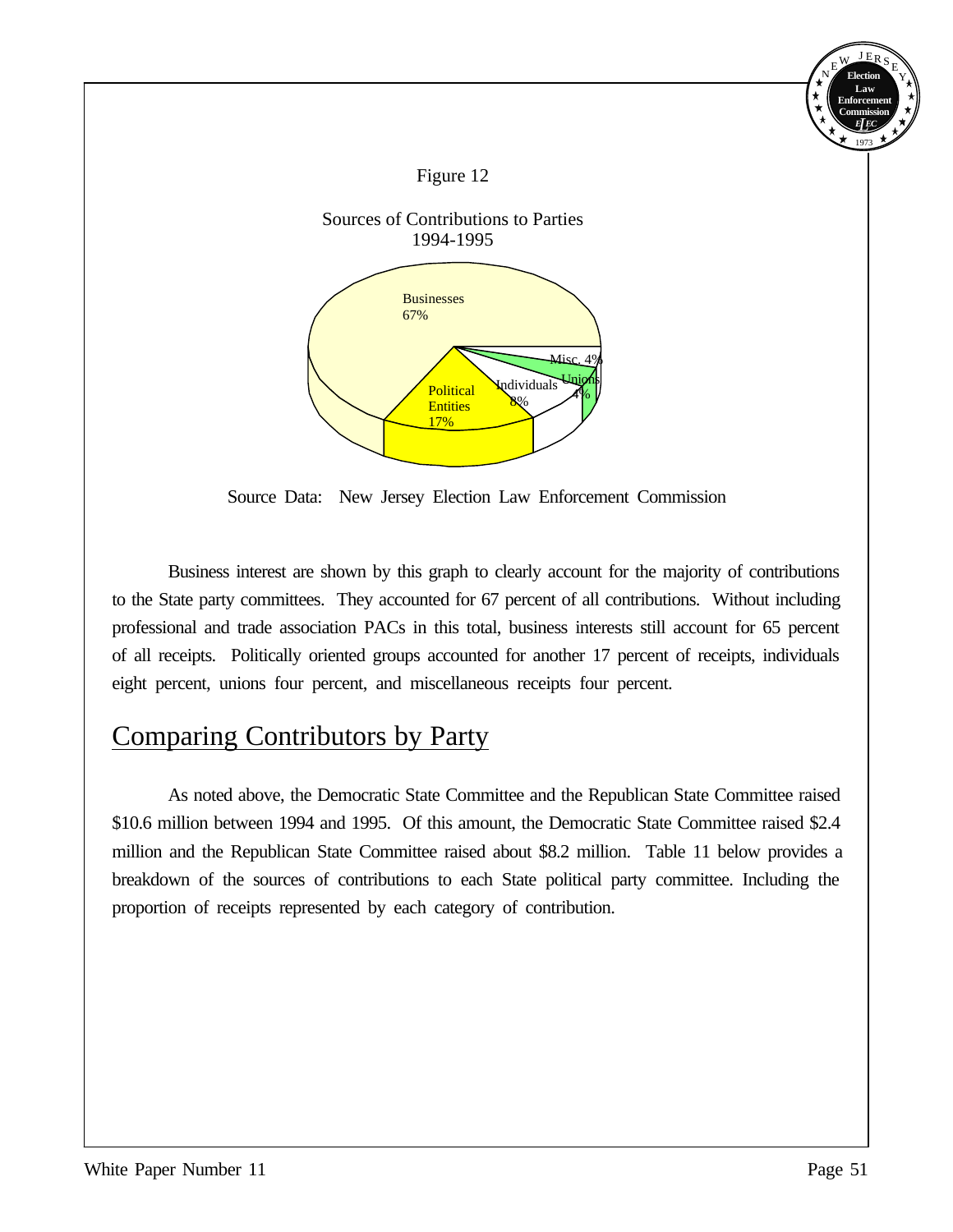

### Table 11 Contributions to State Parties by Contributor Type and Party DSC RSC Amount Percent Amount Percent Individuals \$ 185,396 8% \$ 679,763 8% Businesses/corporations 596,802 24% 5,928,156 73% Business/corporate PACs 25,000 1% 319,318 4% Professional/trade asso. PACs 60,650 2% 196,500 2% Unions 63,000 3% 60,000 1% Union PACs  $167,400$  7%  $102,600$  1% Ideological PACs — — 30,780 Parties 658,409 27% 269,421 3% Candidates 152,506 6% 55,376 1% Political committees 74,350 3% 40,975 1% Legislative leadership 391,220 16% 153,730 2% Miscellaneous 69,430 3% 313,378 4% **TOTAL \$2,444,163 100% \$8,149,997 100%**

#### Source Data: New Jersey Election Law Enforcement Commission

As demonstrated in Chapter II, the distribution of the sources of contributions to the leadership committees of the two political parties was quite similar. This situation is not entirely the case regarding the Democratic State Committee and the Republican State Committee. In fact, there were some pronounced differences between the two parties in terms of from whom their contributions derived.

While each party received about eight percent of their contributions from individuals (DSC - \$185,000, RSC - \$680,000), there was a wide gap between the proportion of total receipts received from business and corporate interests. For example, businesses and corporations accounted for 24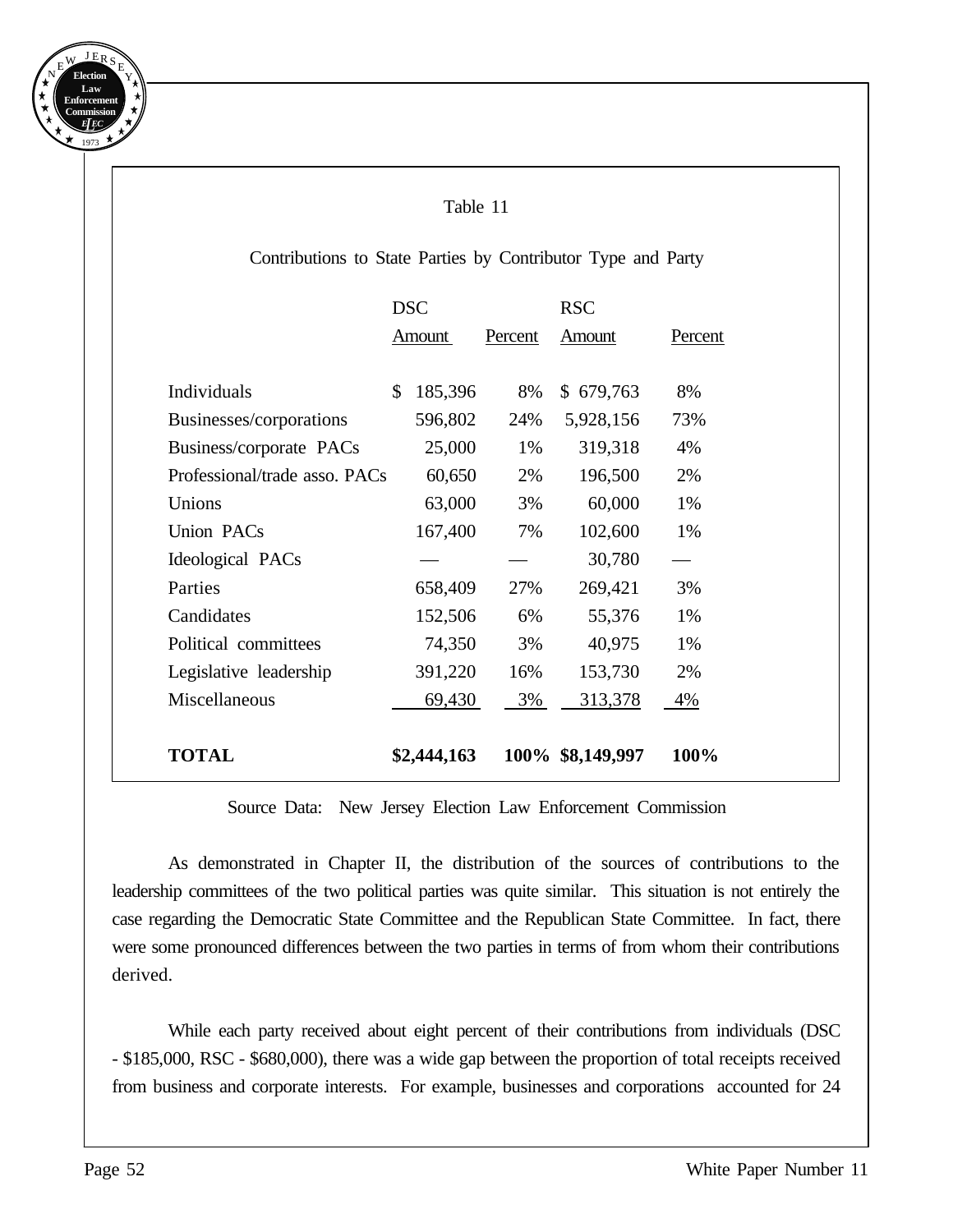

percent of the Democratic State Committee's contributions, about \$600,000. But they accounted for 73 percent of the Republican State Committee's contributions, \$5.9 million. While business and corporate PACs made just one percent of contributions to the Democratic State Committee, \$25,000, they made four percent of the contributions made to the Republican State Committee, about \$320,000. Professional and Trade Association PACs gave about \$60,000 to the Democratic State Committee, two percent of its receipts, while they gave almost \$200,000 to the Republican State Committee, a figure equal to two percent of its receipts.

The Democratic State Committee received a much larger percentage of its receipts from alternative party sources than did the Republican State Committee. For example, 27 percent of its receipts, about \$660,000, derived from other party sources in the Democratic party, much federal, some local. The Republican State Committee, on the other hand, derived only three percent, \$270,000, of its contributions from other party sources. Candidates accounted for six percent of the contributions to the Democratic State Committee, \$150,000, but only for one percent of contributions to the Republican State Committee, about \$55,000. Legislative leadership committees contributed 16 percent of the Democratic State Committee's receipts, \$390,000, and two percent of Republican State Committee's receipts, \$150,000. Political committees made three percent, \$75,000, of the Democratic State Committee's contributions, and one percent, \$40,000, of the Republican State Committee contributions.

As expected, contributions by unions and union PACs constituted a larger proportion of the Democratic State Committee's receipts than of the Republican State Committee's receipts. In total, unions accounted for almost \$65,000, or three percent of the Democratic State Committee's contributions. Union PACs made seven percent of the Democratic State Committee's contributions, or almost \$170,000. The Republican State Committee only received \$60,000 from unions and about \$100,000 from union PACs, one percent and one percent of total receipts respectively. Ideological PACs did not account for even one percent of contributions to either party. About the same percentage of receipts, three percent for the Democratic party and four percent for the Republican party, can be attributed to the miscellaneous category.

Using the same broader distribution of contributions as used in the previous section, Figure 13 provides one picture of who gave to the Democratic State Committee and who contributed to the Republican State Committee.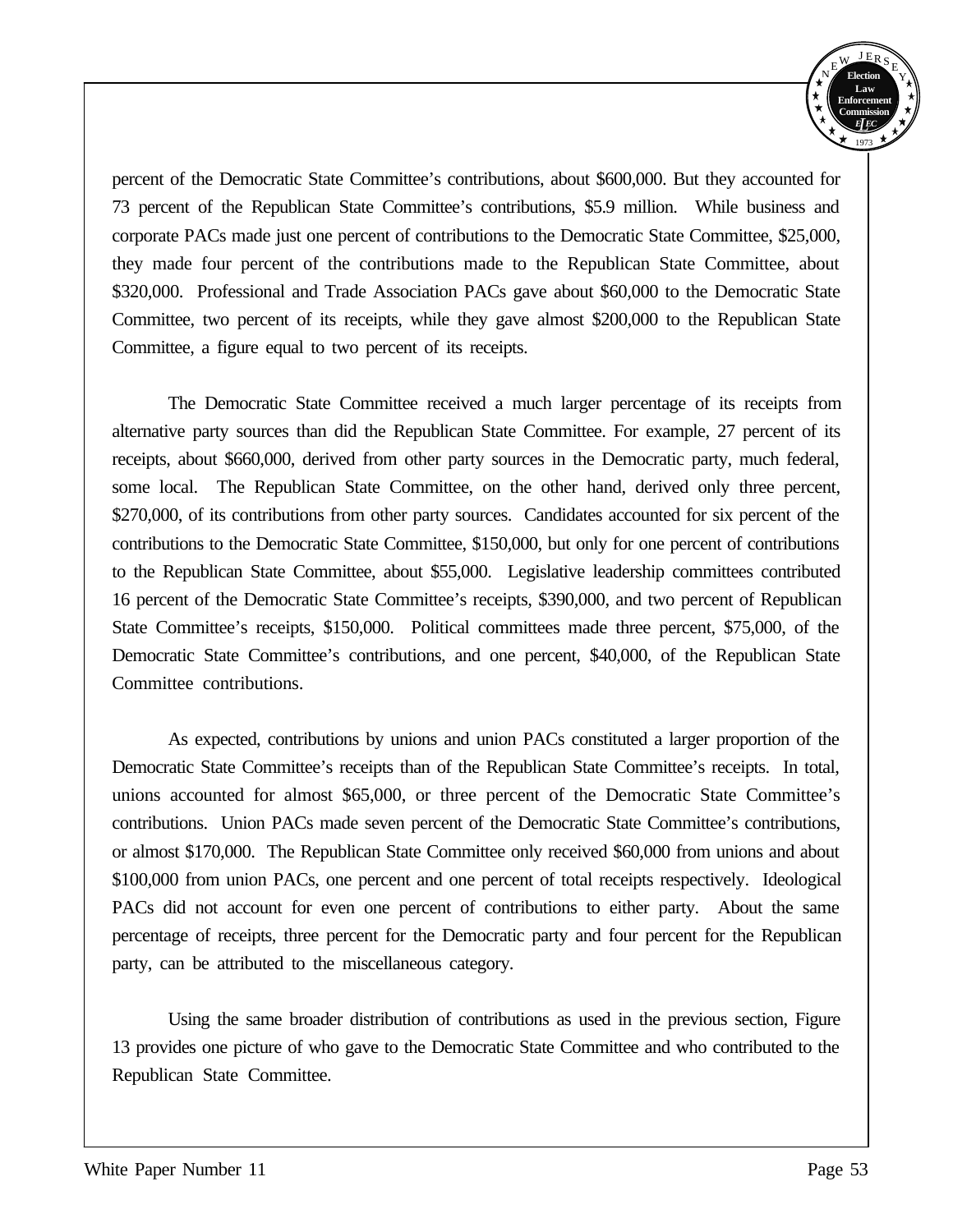

Figure 13

Sources of Contributions to State Committees by Party 1994-1995



Source Data: New Jersey Election Law Enforcement Commission

About 52 percent of Democratic State Committee receipts derived from political entities, like local and federal party organizations. Businesses and corporations accounted for 24 percent of the Democratic State Committee's receipts, PACs ten percent, individuals eight percent, and unions and miscellaneous entities three percent each.

The Republican State Committee configuration was different. It received 73 percent of its contributions from businesses and corporations and only seven percent from political entities. The Republican State Committee got seven percent of its receipts from PACs and eight percent from individual contributors. Unions accounted for only one percent of receipts and miscellaneous entities four percent.

Figure 14 views the sources of funding of the state political party committees from a different perspective. It shows a further breakdown of the sources of party committee receipts.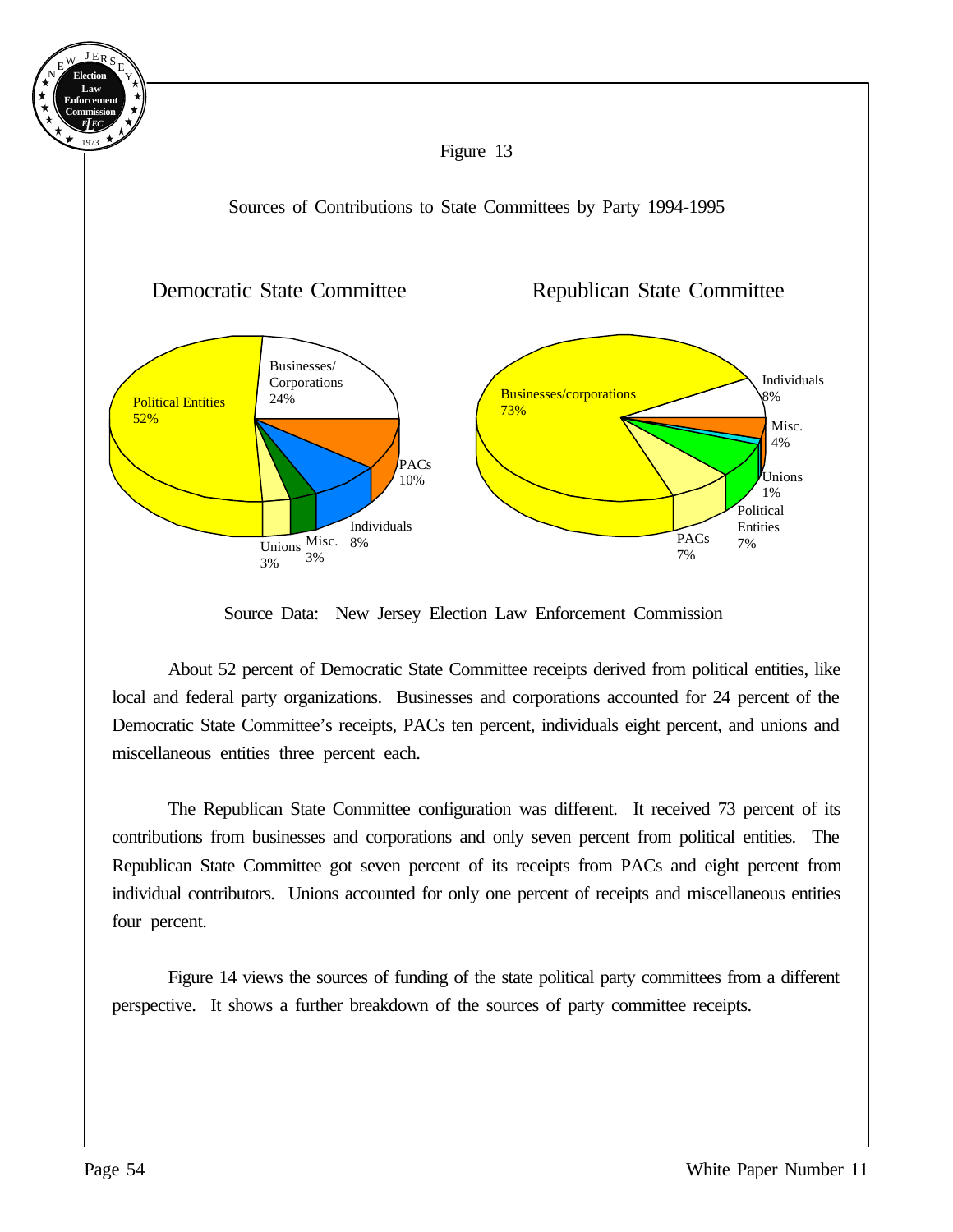

Source Data: New Jersey Election Law Enforcement Commission

Viewed from this perspective, the picture becomes even clearer in terms of the Democratic State Committee receiving the majority of its funding from political sources and the Republican State Committee being funded predominantly by business and corporate interests. During 1994 and 1995, the Democratic State Committee received 52 percent of its funding from political sources and 27 percent of its funding from businesses and corporations. The Republican State Committee, on the other hand, received about 79 percent of its funds from businesses and corporations and only seven percent of its funds from political sources. Unions constituted ten percent of the Democratic State Committee's receipts, whereas, the Republican State Committee realized just about two percent of its funds from union sources. Individual contributors accounted for eight percent of the Democratic State Committee's receipts and eight percent of the Republican State Committee's receipts. Miscellaneous receipts constituted three percent of the Democratic State Committee's funds and four percent of the Republican State Committee's funds.

#### Average Contribution Amounts

As shown in Table 12 below, the average contribution made to the two State party committees was \$3,727. The average contribution made to the Democratic State Committee was \$3,981, while the average contribution made to the Republican State Committee was \$3,473.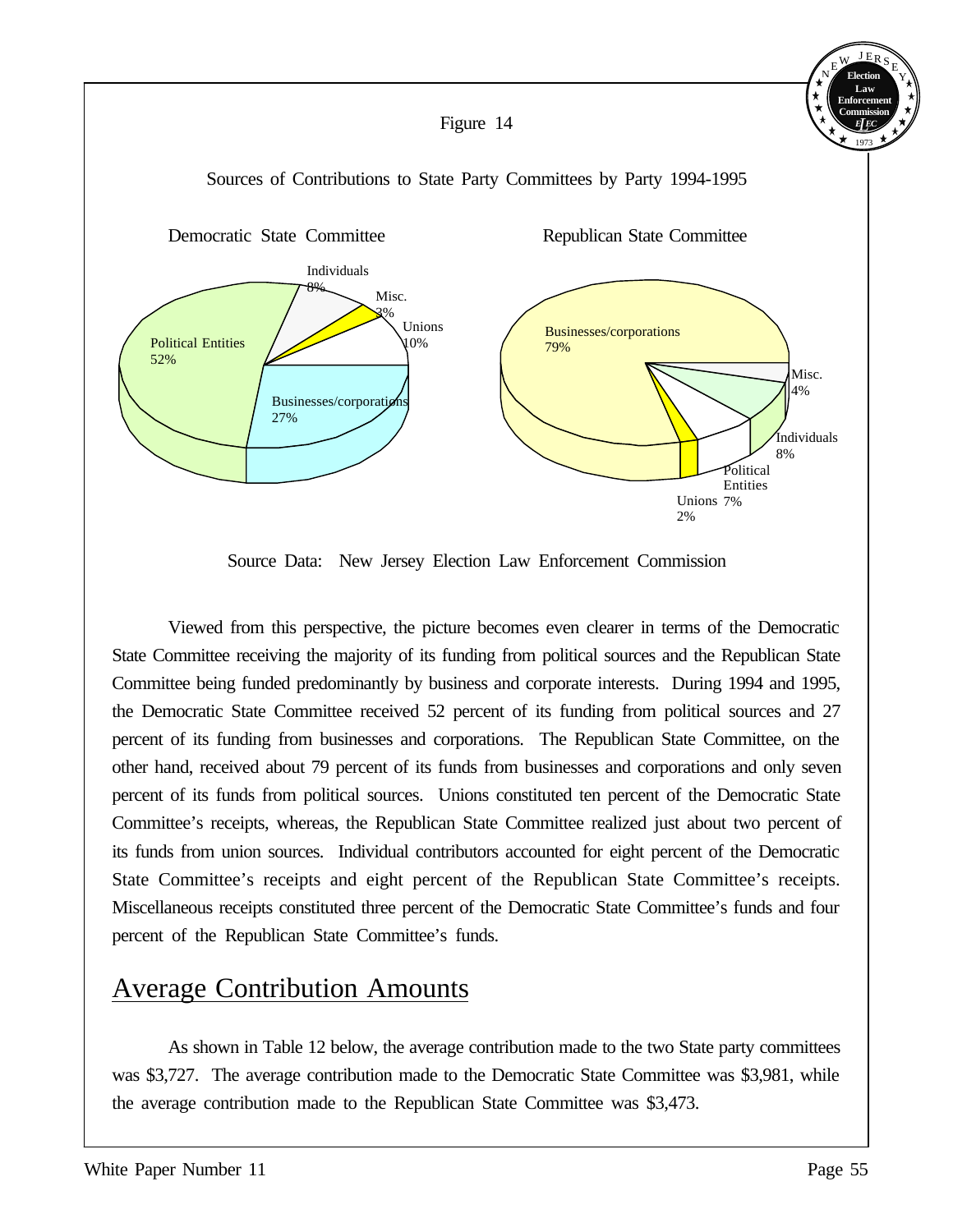

| Average Contribution to State Party Committees |
|------------------------------------------------|
| Average                                        |
| \$3,981                                        |
| 3,473                                          |
|                                                |
| \$3,727                                        |
|                                                |

Source Data: New Jersey Election Law Enforcement Commission

#### Average Contribution by Contributor Type

The table below indicates the average contribution made to the State party committees by each category of contributor.

| Table 13                                                                     |         |  |  |  |  |  |
|------------------------------------------------------------------------------|---------|--|--|--|--|--|
| Average Contribution by Contributor Type to State Party Committees 1994-1995 |         |  |  |  |  |  |
| Type                                                                         | Amount  |  |  |  |  |  |
| Individuals                                                                  | \$3,089 |  |  |  |  |  |
| Businesses/corporations                                                      | 3,386   |  |  |  |  |  |
| Business/corporate PACs                                                      | 2,442   |  |  |  |  |  |
| Professional/trade association PACs                                          | 4,148   |  |  |  |  |  |
| Ideological PACs                                                             | 4,397   |  |  |  |  |  |
| Union PACs                                                                   | 4,286   |  |  |  |  |  |
| Unions                                                                       | 2,563   |  |  |  |  |  |
| Political parties                                                            | 10,788  |  |  |  |  |  |
| Leadership committees                                                        | 8,933   |  |  |  |  |  |
| Candidates                                                                   | 1,890   |  |  |  |  |  |
| Miscellaneous                                                                | 4,116   |  |  |  |  |  |

Source Data: New Jersey Election Law Enforcement Commission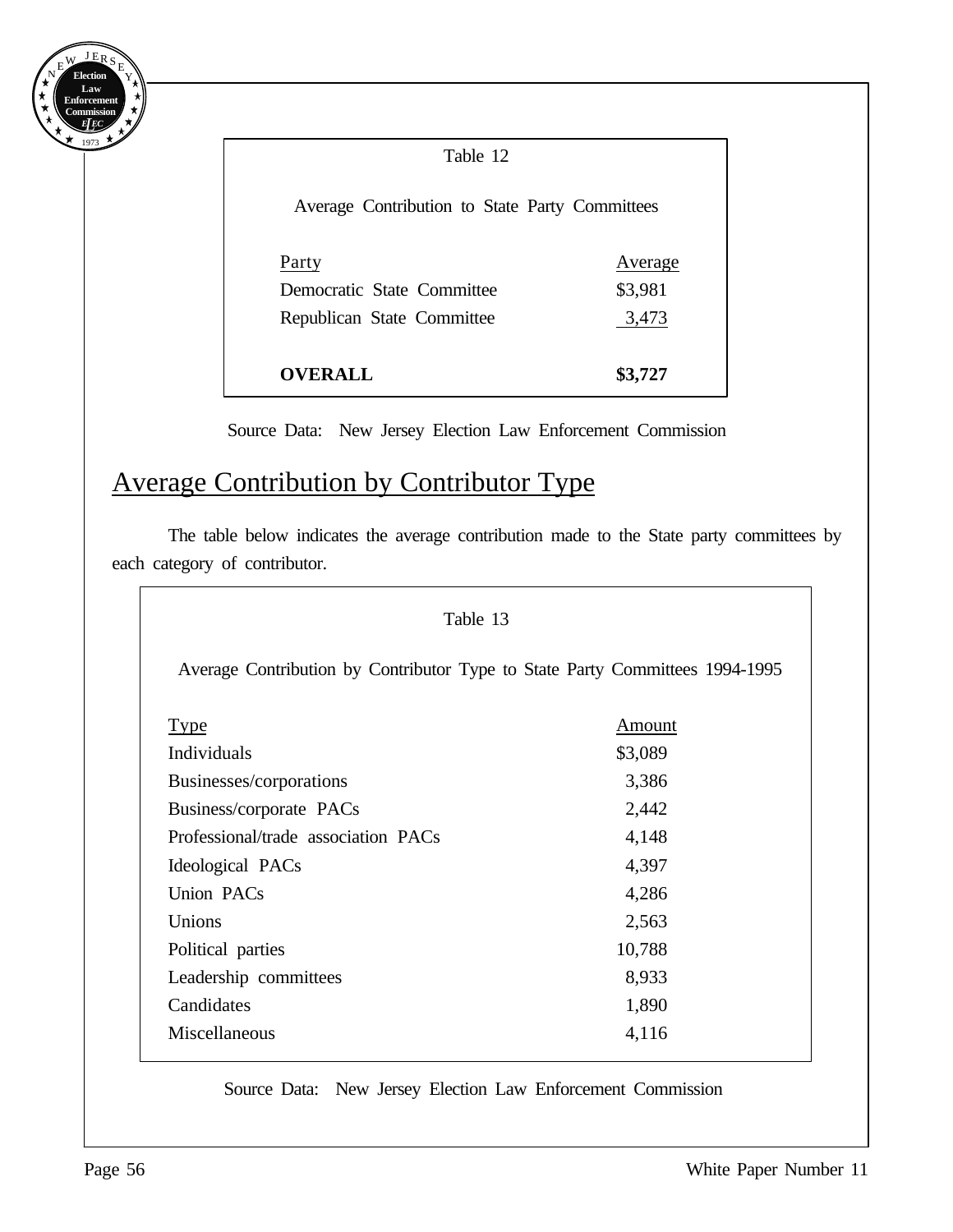

Political party committees, including the national political party committees and county and municipal party committees, had the highest average contribution for those contributors contributing to the State political party committees. The average contribution made by party committees was \$10,788. The four legislative leadership committees average contribution was also high, at \$8,933. Though there were very few ideological PAC contributions, the average contribution for these groups was \$4,397. Professional and trade association PACs averaged \$4,148 per contribution and unions and union PACs averaged \$2,563 and \$4,286 respectively. Businesses and corporations and business and corporate PACs made average contributions of \$3,386 and \$2,442. Individual contributions averaged \$3,089, candidates \$1,890, and miscellaneous receipts averaged \$4,116.

#### Contribution Ranges

The table below provides the number of contributions which fall into specific range categories. As in Chapter II, this information, as well as the average contribution information cited immediately above, will help in analyzing contribution limit levels.

| Table 14     |                                                                   |       |                                                |              |              |              |  |
|--------------|-------------------------------------------------------------------|-------|------------------------------------------------|--------------|--------------|--------------|--|
|              | Contribution Ranges State Political Party Committees<br>1994-1995 |       |                                                |              |              |              |  |
|              |                                                                   | 5,000 | 5,001                                          | 10,001       | 15,001       | 20,001       |  |
|              | <b>TOTAL</b>                                                      | under | to<br>10,000                                   | to<br>15,000 | to<br>20,000 | to<br>25,000 |  |
| <b>DSC</b>   | 614                                                               | 537   | 39                                             | 14           | 8            | 16           |  |
| <b>RSC</b>   | 2,347                                                             | 1,994 | 175                                            | 87           | 25           | <u>66</u>    |  |
| <b>TOTAL</b> | 2,961                                                             | 2,531 | 214                                            | 101          | 33           | 82           |  |
|              |                                                                   |       |                                                |              |              |              |  |
|              | Source Data:                                                      |       | New Jersey Election Law Enforcement Commission |              |              |              |  |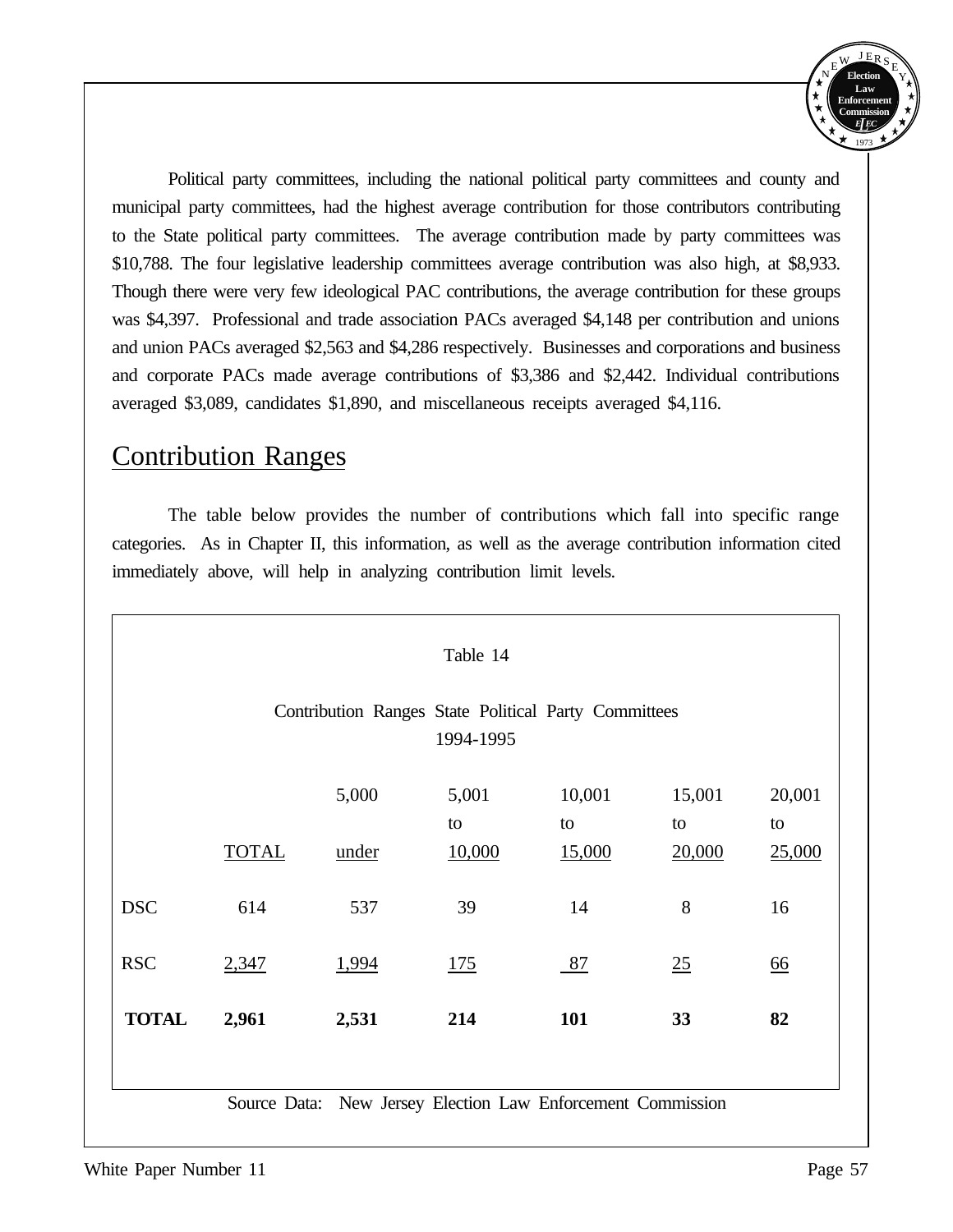

Figure 15 indicates the proportion of contributions to the state political party committees falling into each range presented.



Source Data: New Jersey Election Law Enforcement Commission

Similar to the legislative leadership committees, the vast amount, 86 percent, of contributions to the State party committees are at \$5,000 and under. Another seven percent of contributions fall into the \$5,001 to \$10,000 range. Three percent of contributions fall between \$10,001 and \$15,000 and just one percent falls between \$15,001 and \$20,000. Finally, three percent of all contributions ranged between \$20,001 and \$25,000.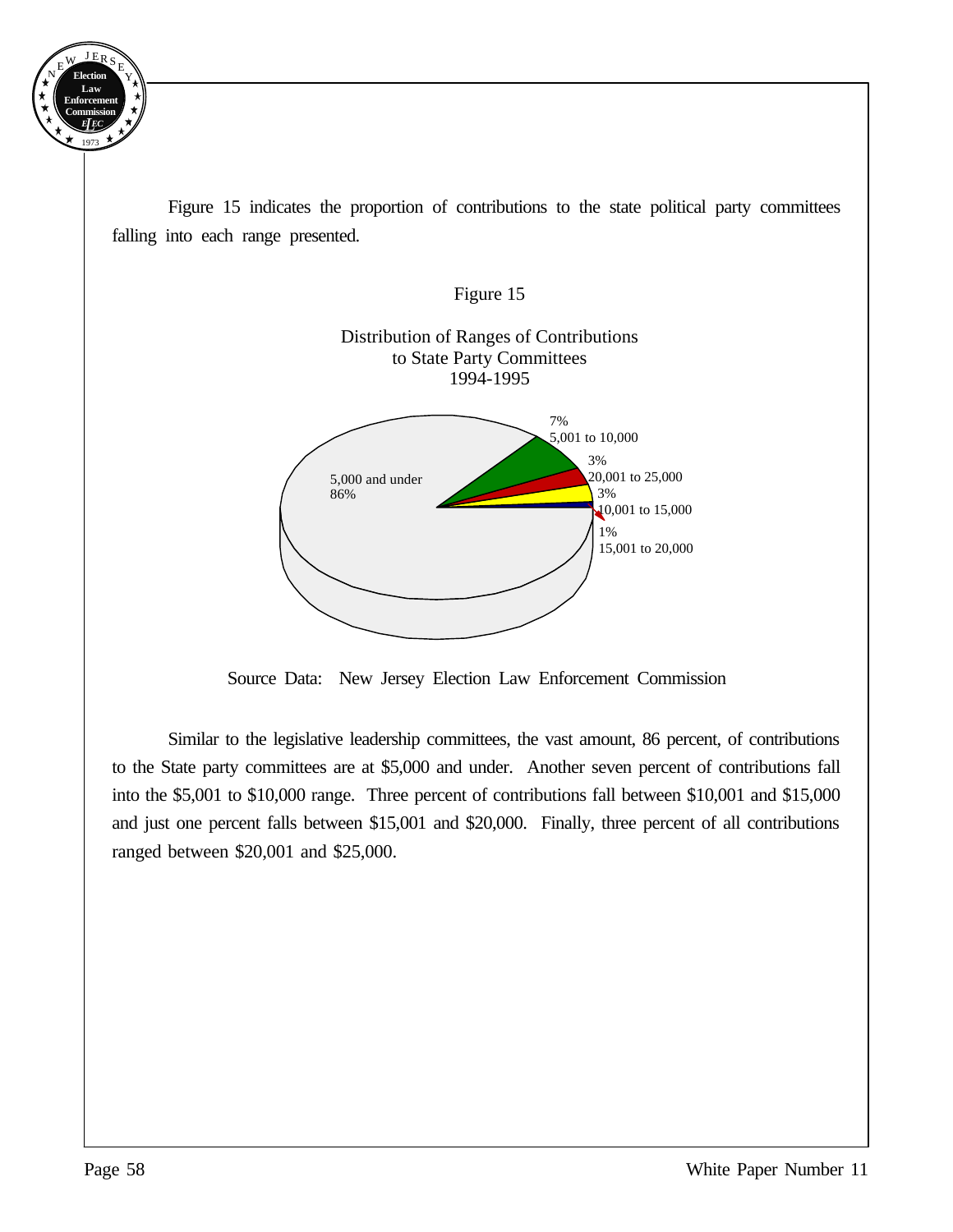

# CHAPTER VI

## STATE PARTY COMMITTEE EXPENDITURES

In Chapter III, expenditure patterns of legislative leadership committees, it was noted that the **Commission had charted a new course when it published** White Paper Number Nine: Legislative Candidates: How They Spend their Money. Chapter III said further that in its analysis of the spending patterns of the legislative leadership committees it was building upon that earlier study. In that same way, this chapter, which investigates the expenditure activity of the Democratic and Republican state committees, will build upon that earlier work.

Again, it must be emphasized that this exploration into the expenditure activity of these committees has not been easy. The categorization of expenditures was difficult. While at times information on State committee reports was accurate and identified specifically, most of the time expenditure descriptions were very general. Thus, as in Chapter III, the Commission makes no claim that the expenditure analysis contained in this chapter is exact in every respect. Full confidence, however, is expressed in regards to the chapter representing a general picture of how the State political party committees have spent their money in 1994 and 1995.

#### How Much Did the State Committees Spend

During 1994 and 1995, the Democratic State Committee and the Republican State Committee spent a combined total of \$10.1 million. Though not to the same degree as the legislative leadership committees did, the State political party committees also spent the majority of their money in 1995, the year of the Assembly election. In 1995, the state parties spent \$5.9 million, a figure that amounted to 58 percent of expenditures for the two-year period.

The largest proportion of their money was spent in the third and fourth quarters of 1995, the period eclipsing the general election for Assembly. However, though the parties spent more money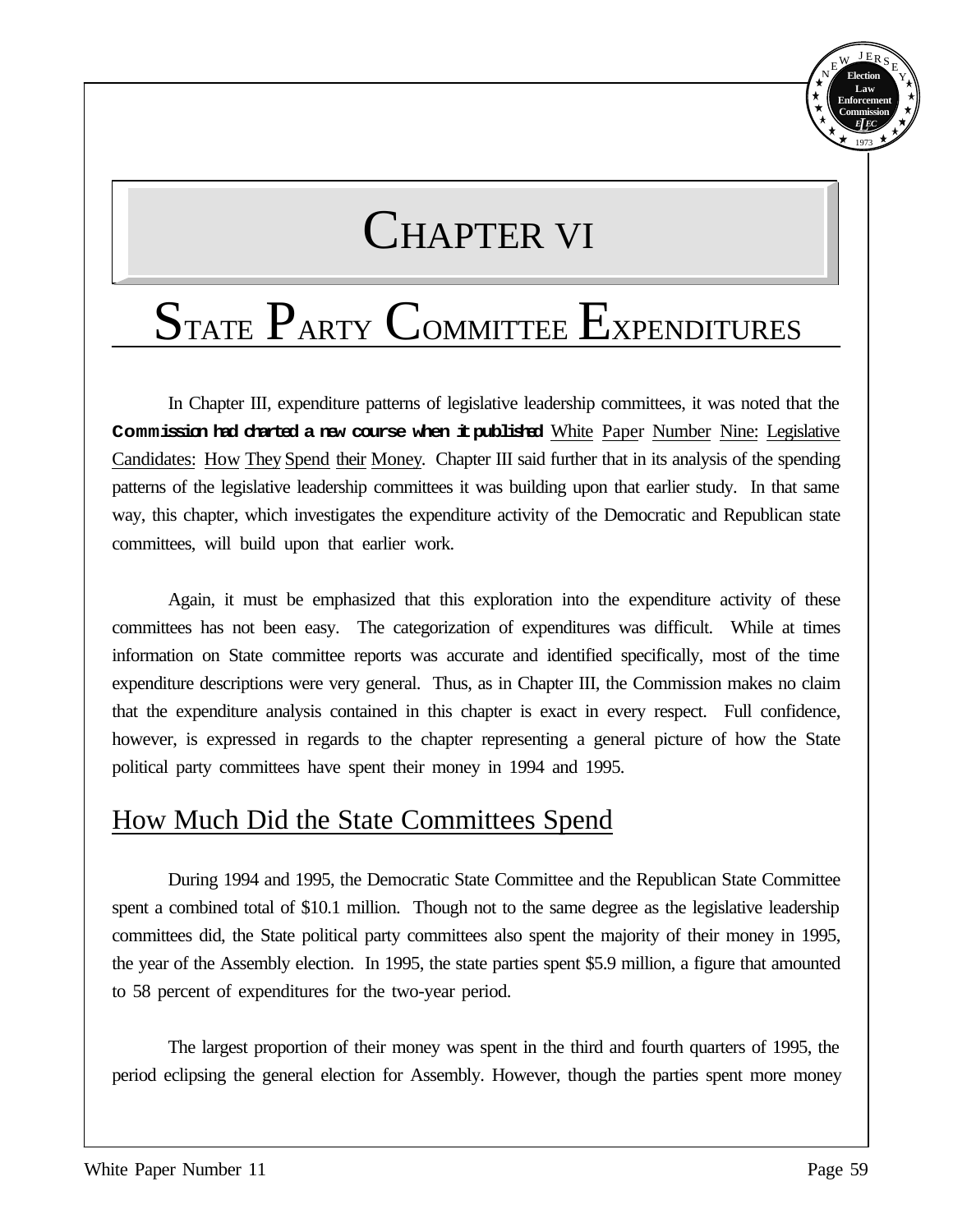

in the Assembly election year, the link between this spending and the legislative elections does not appear to be as strong as for the leadership committees.

The analysis shows that while the parties were certainly very involved in the Assembly election year, they were also very active in 1994, when elections were local and federal in nature. They assisted local candidates as well as local party organizations. In addition, in 1994 there was an election for the United States Senate and the state parties were engaged in activity helpful to their Senate candidates as well.

#### More Spending by the Republican State Committee

As the party in control of the Legislature and Governor's Office, the Republican State Committee had the ability to raise more dollars and therefore to spend more in furtherance of the party's efforts to elect Republicans to office. Figure 16 below compares the proportion of overall State party spending undertaken by the Republican State Committee versus that undertaken by the Democratic State Committee.



Figure 16

Source Data: New Jersey Election Law Enforcement Commission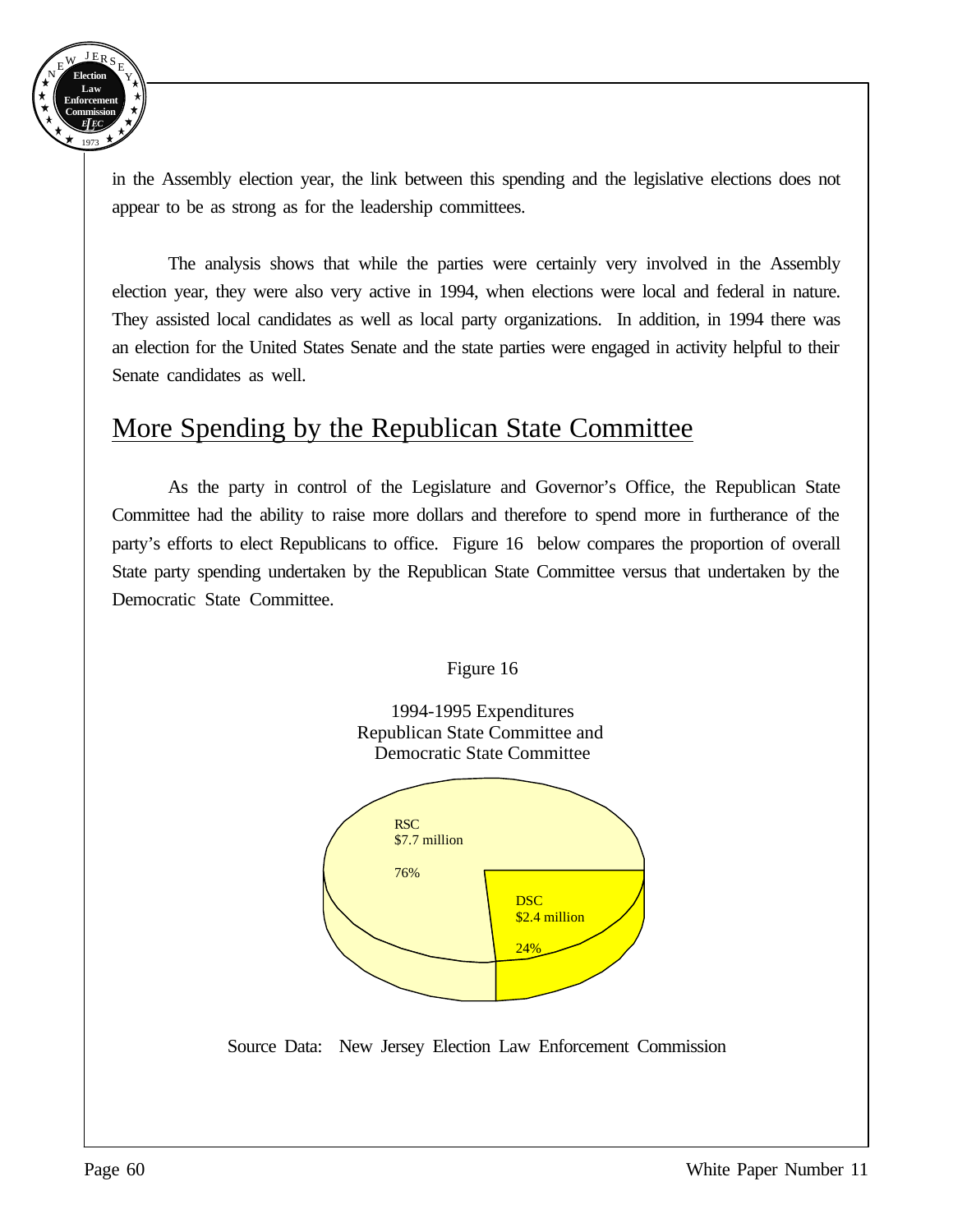

The Republican State Committee spent \$7.7 million during 1994 and 1995. This amount constituted 76 percent of all State party spending. The largest proportion of the party's spending occurred in the months preceding the general election for Assembly.

Although the Democratic State Committee displayed the same spending pattern as the Republicans, overall spending levels were not nearly as great. A total of \$2.4 million was spent by the Democratic State Committee between 1994 and 1995, or 24 percent of State party spending. The heaviest spending took place during the six--month period leading up to and eclipsing the general election of 1995.

The Republican State Committee, between 1994 and 1995, outspent the Democratic State Committee by 221 percent, \$7.7 million to \$2.4 million. Even though there was a large gap between the spending levels of the parties, their spending patterns were similar. While a significant amount of spending occurred in the months before the 1995 general election, they both spent significant amounts in the off-year, indicating an interest and involvement in municipal, county, and federal races.

#### How the State Committees Spent their Money

In analyzing the uses that State Party Committee expenditures were put to, an almost identical categorical system was applied to spending by the Democratic State Committee and Republican State Committee as was applied to the four legislative leadership committees. The categories included: administration, election-day activities, fundraising, consulting, polling, charitable contributions, and mass communication. Unlike for the leadership committees, a category entitled, "federal transfers," was utilized for the parties. Salaries, rent, utilities and other overhead costs were included under administration. Contributions includes only direct contributions to political campaigns and political party organizations. Expenditures for mass communication, polling, fundraising, and consulting, categorized as such in this paper, may also be considered in-kind contributions to candidates and parties as well. Election-day activity includes get-out-the vote efforts and charitable involves contributions to eleemosynary and volunteer organizations. Any expenditure for celebrative flowers or funeral flowers, etc., are also categorized as charity.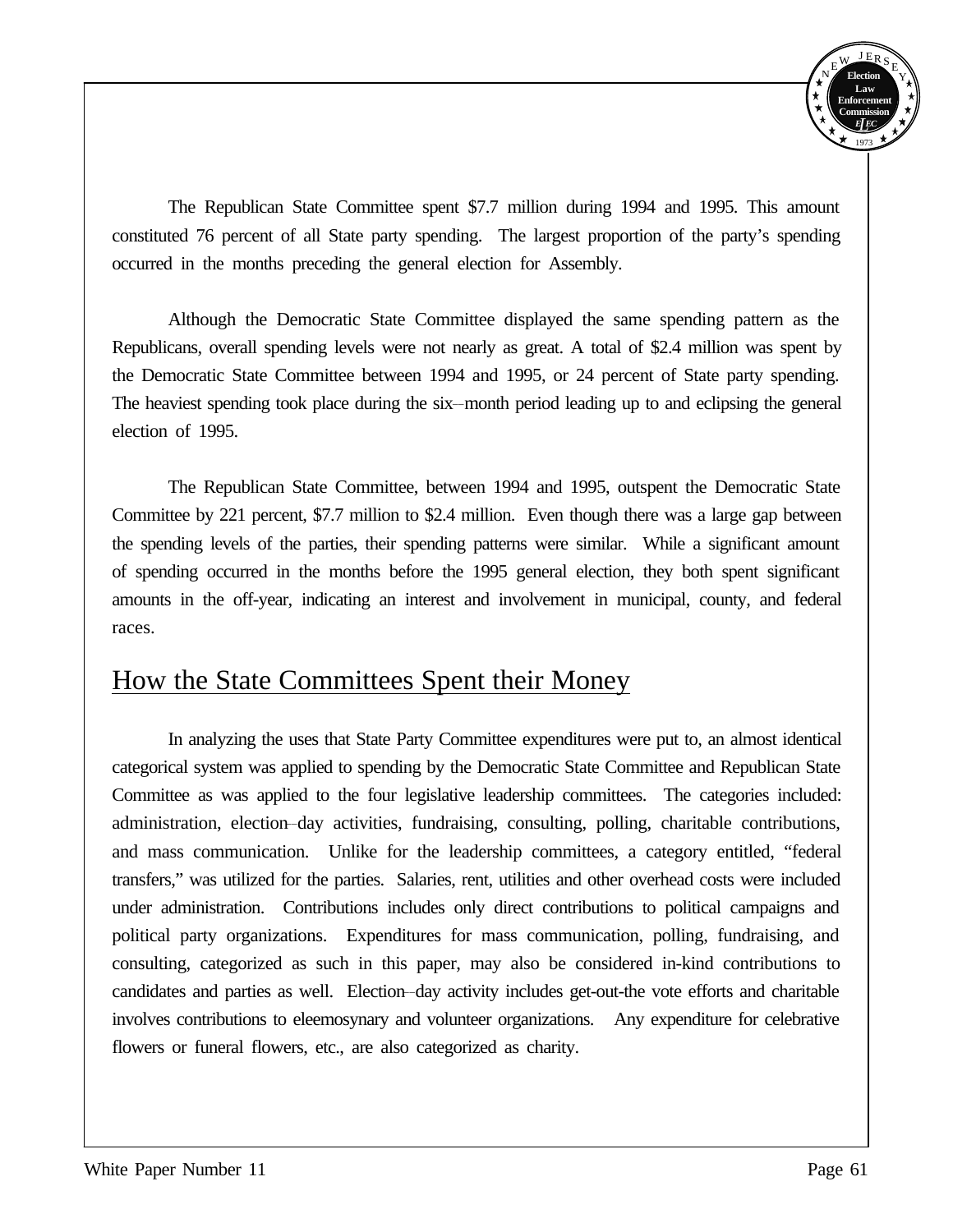

| Table 15                                 |                      |     |  |  |  |  |
|------------------------------------------|----------------------|-----|--|--|--|--|
| State Party Committee Spending 1994-1995 |                      |     |  |  |  |  |
| Percent<br>Amount                        |                      |     |  |  |  |  |
| <b>Mass</b> Communications               | \$2,977,249          | 30% |  |  |  |  |
| Election-day Activities                  | 405,848              | 4%  |  |  |  |  |
| Fundraising                              | 56,380               | 1%  |  |  |  |  |
| Consulting                               | 436,828              | 4%  |  |  |  |  |
| Charitable                               | 10,885               |     |  |  |  |  |
| Contributions                            | 414,217              | 4%  |  |  |  |  |
| Polling                                  | 150,688              | 1%  |  |  |  |  |
| Administration                           | 1,087,724            | 11% |  |  |  |  |
| Transfers to Federal Account             | 4,481,398            | 45% |  |  |  |  |
| <b>TOTAL</b>                             | \$10,021,217<br>100% |     |  |  |  |  |

Table 15 below outlines the spending patterns of the state committees in 1994 and 1995.

#### Source Data: New Jersey Election Law Enforcement Commission

While spending on mass communication constituted a very large portion of total spending by the State party committees, like the legislative leadership committees, the parties did not spend the greatest portion of their funds for this purpose. Rather, the largest category of spending was in the form of transfers to their federal accounts. Since 1994 was a congressional year, as well as a year in which one of New Jersey's United States Senate seats was up for election, this transaction, permissible under federal as well as State law, was not unexpected. A total of \$4.5 million, 45 percent of all expenditures, was transferred from State committee accounts to their federal accounts.

As noted above, spending on mass communication was large. The State party committees spent \$3 million, or 30 percent of their funds, on mass communications. Much of this money was allocated to candidates in the form of in-kind contributions. The third highest category of spending for the State political party committees was spending on administration. Four percent of party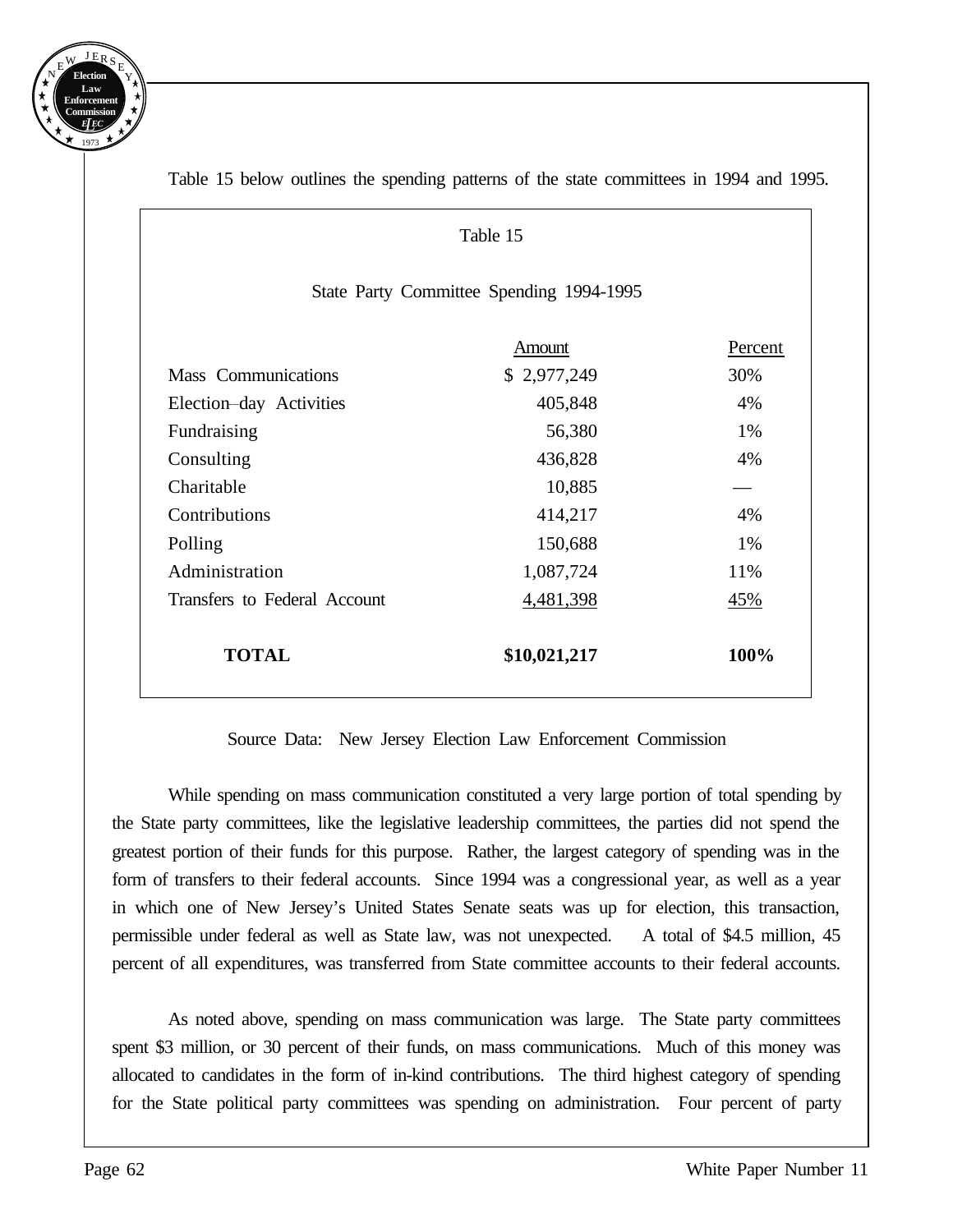

proceeds went for each of the following categories: election-day activities, consulting, and direct contributions to candidates and other political party committees. Fundraising and polling expenditures, each, accounted for one percent of total expenditures, respectively. Not even one percent was spent on charity.

#### Democratic State Committee Spending versus Republican State Committee Spending

As noted above, the Democratic State Committee spent considerably less money than did its counterpart, the Republican State Committee. However, in the manner in which the money was spent, the Democratic State Committee and the Republican State Committee were very similar.

Table 16 shows how each committee spent its money.

| Democratic State Committee/Republican State Committee Spending<br>1994-1995 |             |         |                |         |  |
|-----------------------------------------------------------------------------|-------------|---------|----------------|---------|--|
| <b>DSC</b><br><b>RSC</b>                                                    |             |         |                |         |  |
|                                                                             | Amount      | Percent | Amount         | Percent |  |
| Mass Communication                                                          | \$725,702   | 31%     | \$2,251,457    | 29%     |  |
| Election-day Activities                                                     | 72,874      | 3%      | 332,974        | 4%      |  |
| Fundraising                                                                 | 43,427      | 2%      | 12,953         |         |  |
| Consulting                                                                  | 108,057     | 5%      | 328,771        | 4%      |  |
| Charitable                                                                  | 10,885      |         | $\overline{0}$ |         |  |
| Contributions                                                               | 192,696     | 8%      | 221,521        | 3%      |  |
| Polling                                                                     | 9,000       |         | 141,688        | 2%      |  |
| Administration                                                              | 258,014     | 11%     | 829,710        | 11%     |  |
| Transferred to Federal                                                      | 934,791     | 40%     | 3,546,607      | 46%     |  |
| <b>TOTAL</b>                                                                | \$2,355,446 | 100%    | \$7,665,681    | 99%     |  |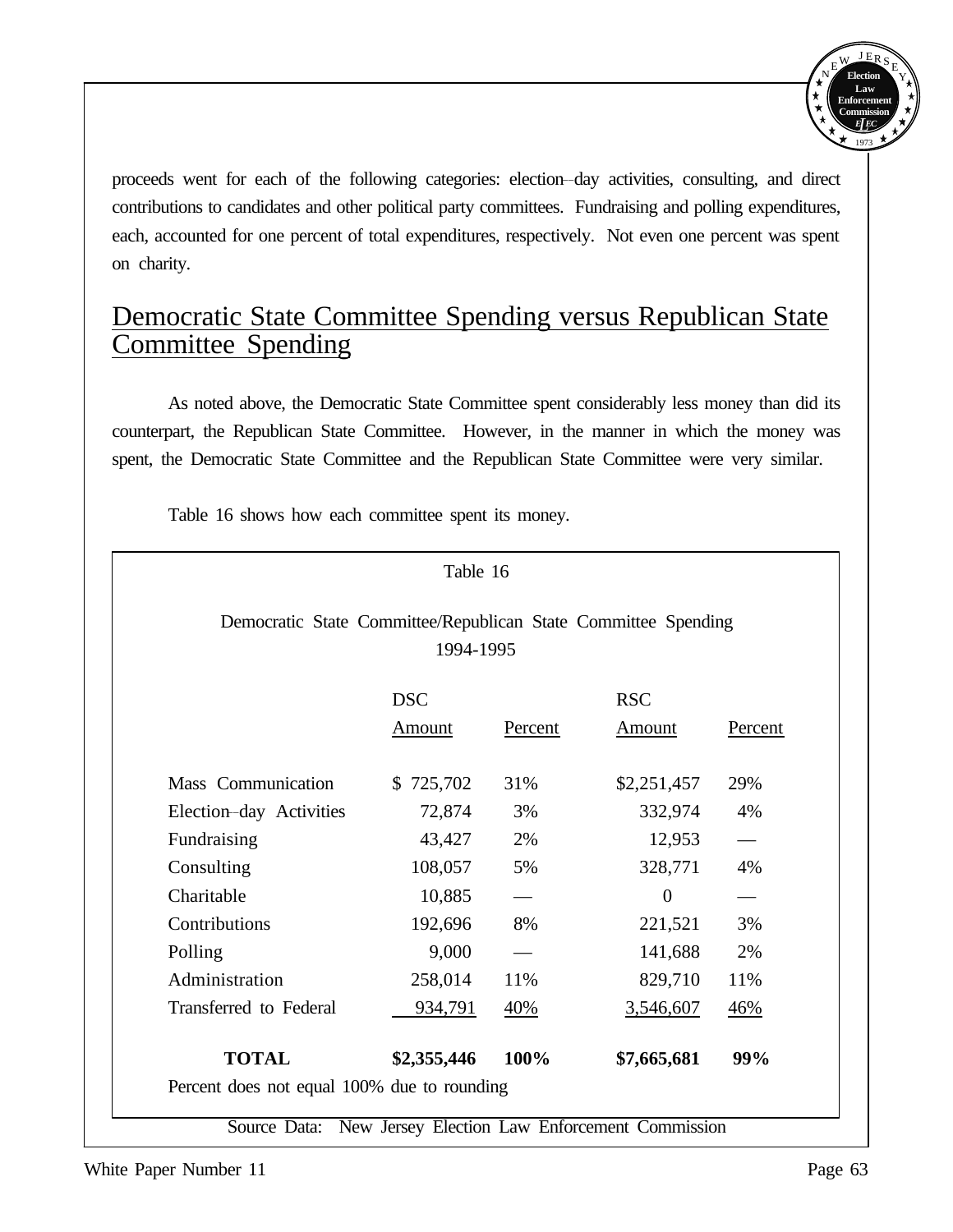

The only category under which the Democratic State Committee and the Republican State Committee differed in their pattern of spending to any significant degree was direct contributions. The Democratic State Committee spent proportionately more of their money on direct contributions to candidates and local party organizations than did the Republican State Committee. Eight percent of the Democratic State Committee's money, almost \$200,000, was contributed directly to candidates and party committees. The Republican State Committee, by comparison, expended just a little more than \$200,000, or three percent of its funds, on direct contributions.

In all other categories, the proportionate spending by these committees was remarkably similar. Both the Democratic State Committee and the Republican State Committee spent the largest proportion of their funds in the form of transfers to their federal accounts. These transactions indicate that both parties are very active in the campaigns of their candidates for national office, be it the House of Representatives or the United States Senate. The Democratic State Committee utilized 40 percent, over \$930,000, of its money for transfers to federal accounts. The Republican State Committee used 46 percent of its funds for this purpose, over \$3.5 million.

Proportionate spending on mass communication was similar for both party committees. The Democratic State Committee spent about \$725,000 on mass communication compared with the Republican State Committee, which spent about \$2.25 million, 31 percent and 29 percent of their total funds, respectively.

The Democratic State Committee spent almost \$110,000 on consultants, five percent, to the Republican State Committee's almost \$330,000, or four percent of their funds. Election-day activities consumed three percent and four percent of the Republican State Committee and Democratic State Committee funds, respectively, over \$72,000 and \$330,000, respectively. The Democratic State Committee spent only \$9,000 on polling, not even one percent, and the Republican State Committee close to \$40,000, just two percent of their money. Spending on charity was almost non-existent by both committees. And finally, both the Democratic State Committee and the Republican State Committee spent proportionately the same amount on administration, 11 percent. The Democratic State Committee spent close to \$260,000 compared with approximately \$830,000 spent by the Republican State Committee.

This analysis of state party committee spending demonstrates that both parties spent their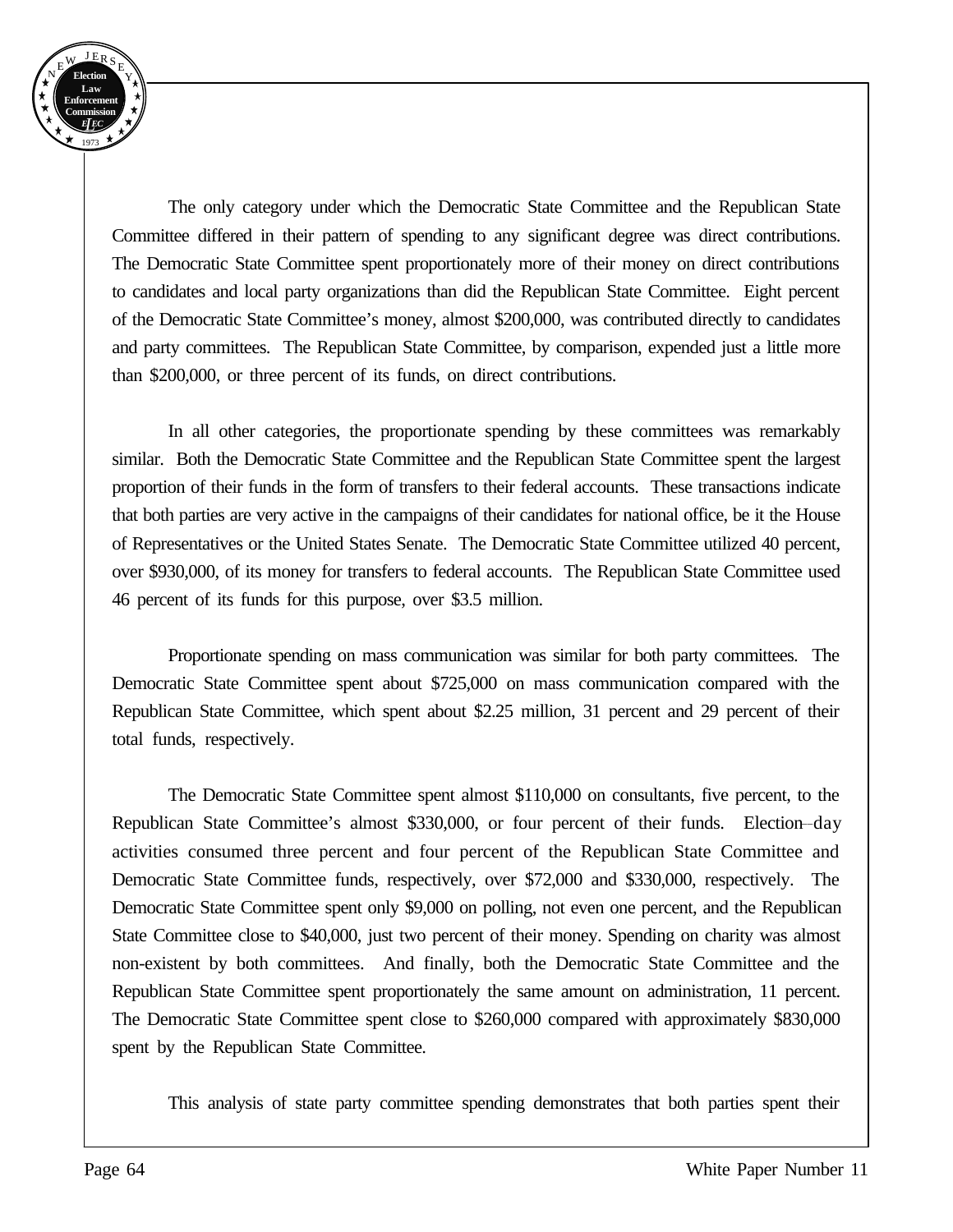

money in largely the same manner. While the Democratic State Committee may favor direct contributions for candidates and party committees to a greater degree than the Republican State Committee, both parties are involved in federal activity. Moreover, both parties are inclined to spend proportionately large amounts on mass communication, most significantly on direct mail, which benefits their candidates. And finally, administration costs are kept down to about 11 percent of total by both parties. All in all, the State party committees are spending their money properly on electionrelated activities which serve to promote the interests of their party and their candidates.

#### Mass Communication Expenditures

In Chapter III, it was noted that the legislative leadership committees showed the same preference for direct mail as did Senate and Assembly candidates in the White Paper entitled, Legislative Candidates: How They Spend Their Money. In the category of mass communication spending, the State party committees demonstrated this same preference. Table 17 shows spending levels between broad categories of mass communication during 1994 and 1995.

| Table 17         |                                                                 |         |  |  |  |  |
|------------------|-----------------------------------------------------------------|---------|--|--|--|--|
|                  | Mass Communication Spending<br>State Party Committees 1994-1995 |         |  |  |  |  |
|                  | Amount                                                          | Percent |  |  |  |  |
| <b>Broadcast</b> | \$<br>56,000                                                    | 2%      |  |  |  |  |
| Direct mail      | 1,650,967                                                       | 55%     |  |  |  |  |
| Print            | 3,771                                                           |         |  |  |  |  |
| Unidentified     | \$1,266,511                                                     | 43%     |  |  |  |  |
| <b>TOTAL</b>     | \$2,977,249                                                     | 100%    |  |  |  |  |

Source Data: New Jersey Election Law Enforcement Commission

Obviously, as in the case of the legislative leadership committees, there were many unidentifiable mass communication expenditures. Categorization was, therefore, difficult.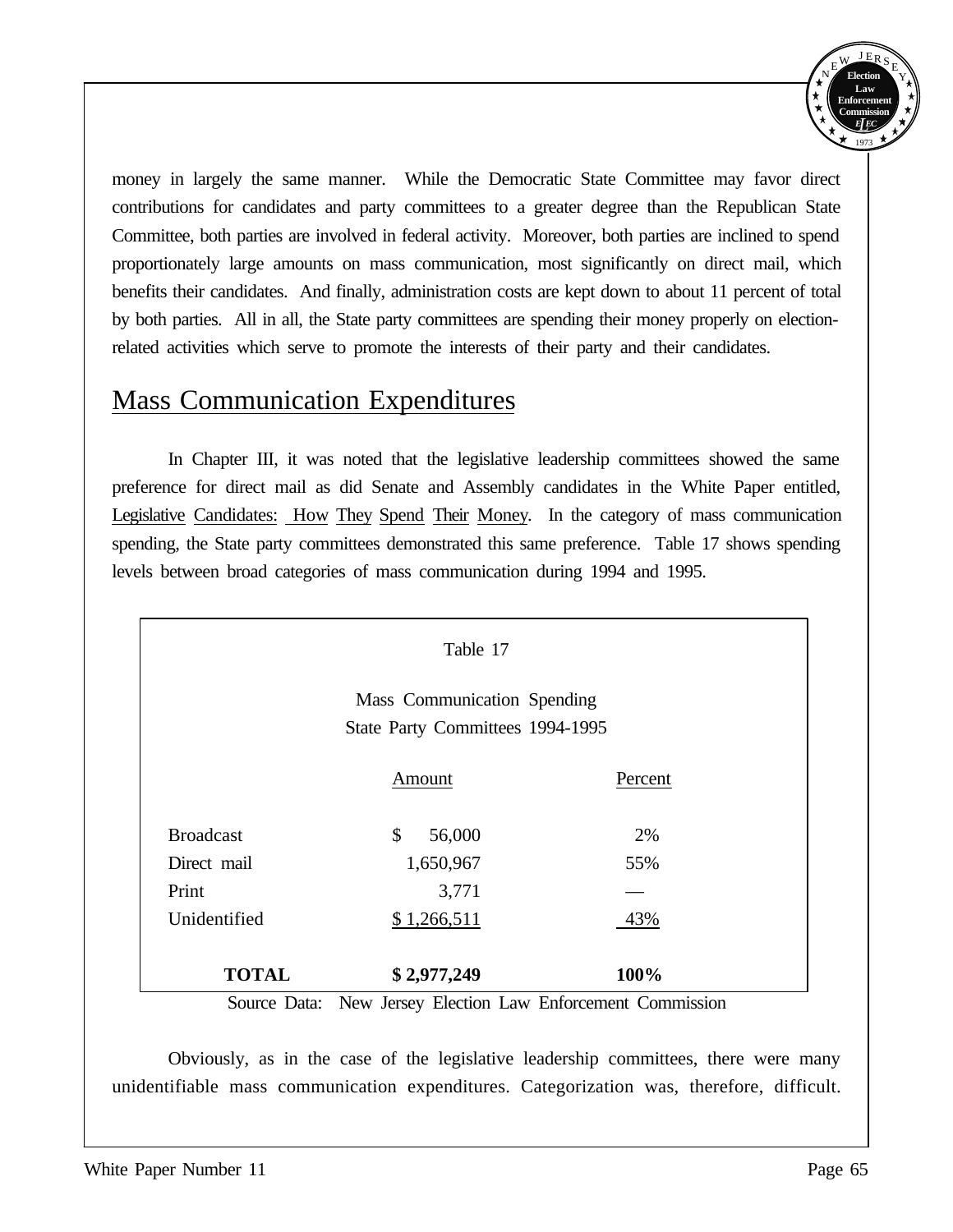

Nevertheless, it is clear that the vast majority of mass communication expenditures by the parties was for direct mail. Direct mail constituted 55 percent, almost \$1.7 million of all mass communication expenditures. Broadcast media expenditures, in the case of the parties entirely for radio, made up two percent of mass communication expenditures, \$56,000. Newspaper advertising was negligible. Finally, unidentifiable mass communication expenditures comprised 43 percent of expenditures for mass communication, about \$1.3 million.

The pattern of mass communication expenditures between the parties was similar in some respects. Both, the Democratic State Committee and the Republican State Committee spent significant amounts on direct mail, over \$700,000 and over \$900,000, respectively. The Democratic State Committee spent \$6,000 on broadcast media and the Republican State Committee \$50,000. Just about all unidentifiable expenditures were reported by the Republican State Committee.

The data indicates that in terms of legislative and local spending, the parties, as the leadership committees and individual candidates have done, have determined that spending on broadcast media and print advertising is not as effective as direct mail, which can be more focused and targeted.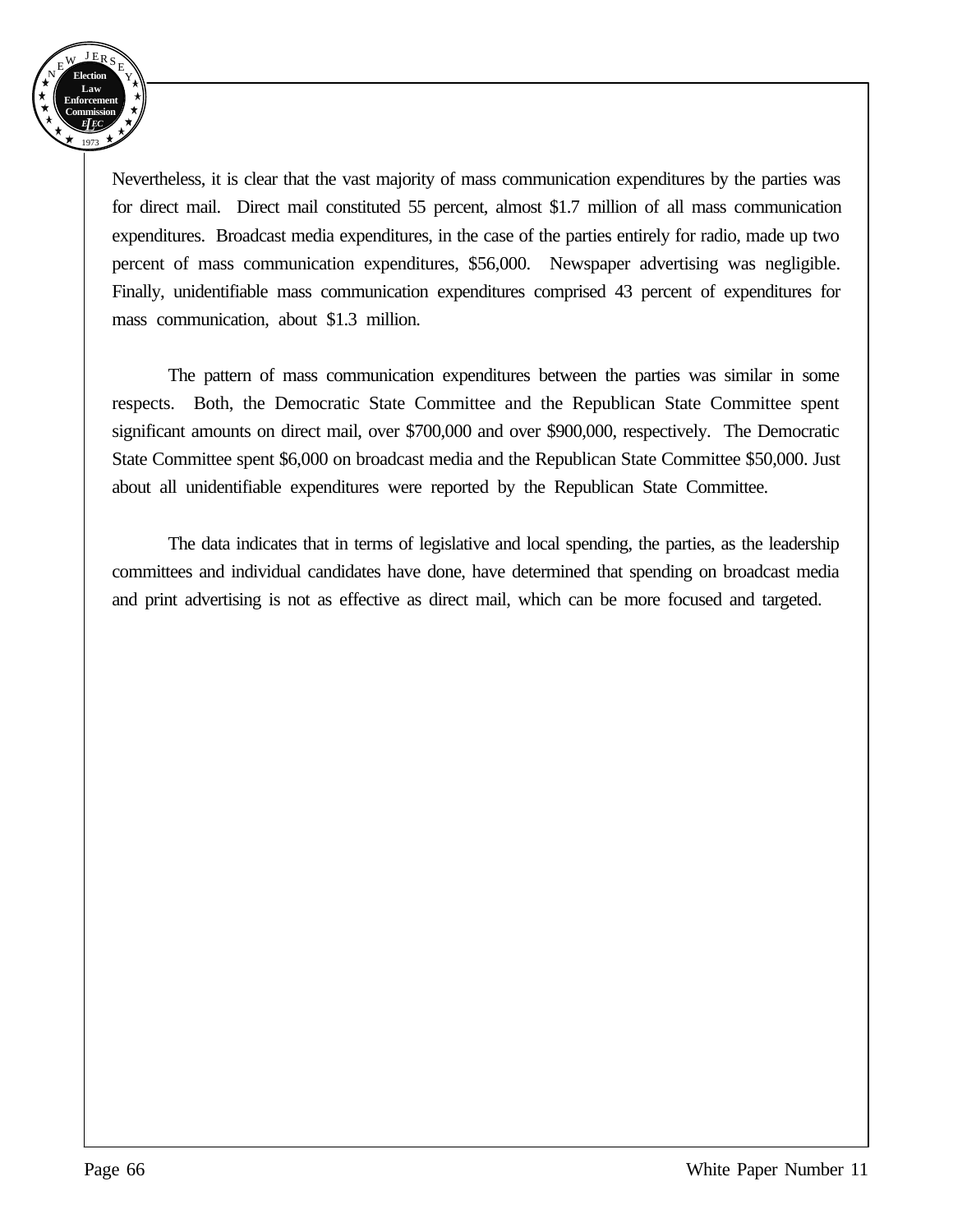

## CHAPTER VII

### **CONCLUSION**

What are the statutorily constituted legislative leadership committees up to? How about the State party committees? What role do they play in the political and electoral life of modern day New Jersey?

Citizens interested in the well-being of New Jersey government should wonder about the answers to these questions. When views are exchanged regarding leadership committee and party committee activity, the discussion often turns on issues related to campaign financing. At times, these discussions become heated. Charges and counter-charges fly. The leadership committees and State parties are too powerful. On the contrary, they must be strengthened. The money going into the coffers of the leadership committees, which the legislative leaders control, is obscene. Too much money, soft money, is available to the parties. This money buys influence. Not so! There is not enough money to run effective campaigns. In fact, the parties should be strengthened. Leadership committees, rather than abolished, should be encouraged as a means of helping the parties counter the influence of a system that has resulted in candidate-centered campaigns often operating entirely independent of the party system. Who is right? And who is wrong?

This study is presented to bring perspective to the debate. Moreover, through the presentation of empirical data vis-a-vis the financial activity of the leadership committees and the state party committees, the study is attempting to contribute, thoughtfully, to the on-going process of reform in New Jersey.

While the financial doings of the Democratic and Republican State Committees is always of interest, and sometimes of concern, the financial activity, even the very existence of legislative leadership committees, is more often than not, drawn into question. The Rosenthal Commission recommended that a new category of committee, the legislative leadership committee, be created in the statute through reform legislation. It envisioned these committees functioning as party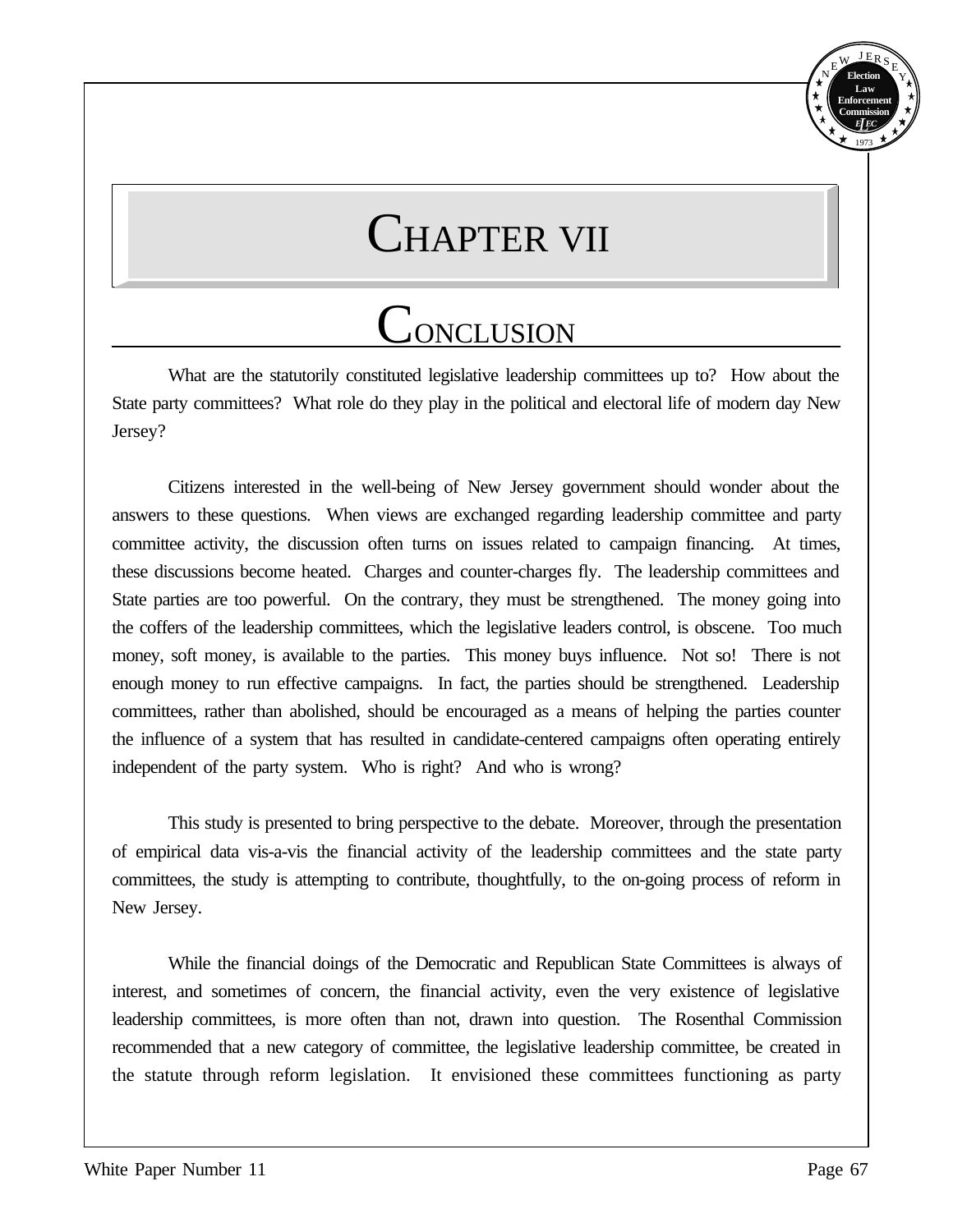

committees in the Legislature, promoting the election goals of their respective legislative candidates. In the campaign reform package signed in 1993, the Legislature created these committees as recommended by the Rosenthal Commission.

The analysis of legislative leadership committees' activity during 1994-1995, indicates that these committees are functioning by and large in the manner envisioned by the Rosenthal Commission and, it must be assumed, by the Legislature. While there is still room for certain of these committees to grow, develop, and become more sophisticated in their approach to campaigns, each one of these committees functioned in an entirely appropriate manner and in accordance with the usage guidelines set forth in the law.

The committees did raise and spend substantial amounts of money and did serve as vehicles by which donors who had already given to individual candidates and the party committees could give additional sums, sometimes in large amounts.

Fundraising for the four legislative leadership committees during 1994-95 reached \$6.7 million. Of this amount, \$5.2 million was expended by these committees, primarily in the last half of 1995, the year of the Assembly elections. While the four legislative leadership committees displayed different patterns of spending, overall spending reflected the desire of these committees to further the electoral goals of their parties and their parties' candidates. Approximately 83 percent of the funds dispersed by these committees correlate directly with election activity. Contributions to candidates made up 30 percent of leadership committee expenditures while mass communication expenditures, most often on behalf of candidates, constituted 25 percent of all expenditures. Other expenditures directly related to election activity included fundraising, election day activities, polling, and consulting.

Administration, including salaries, supplies, rent, etc., amounted to 16 percent and charitable contributions, one percent.

In terms of funding these committees, the bulk of legislative leadership committee contributions derived from business interests. Businesses and corporations and their PACs made about 65 percent of all contributions to them. Individual contributors made 14 percent of all contributions to the leadership committees, and unions and union PACs, constituted six percent of all leadership committee contributions. Politically oriented groups, including political parties, gave 14 percent of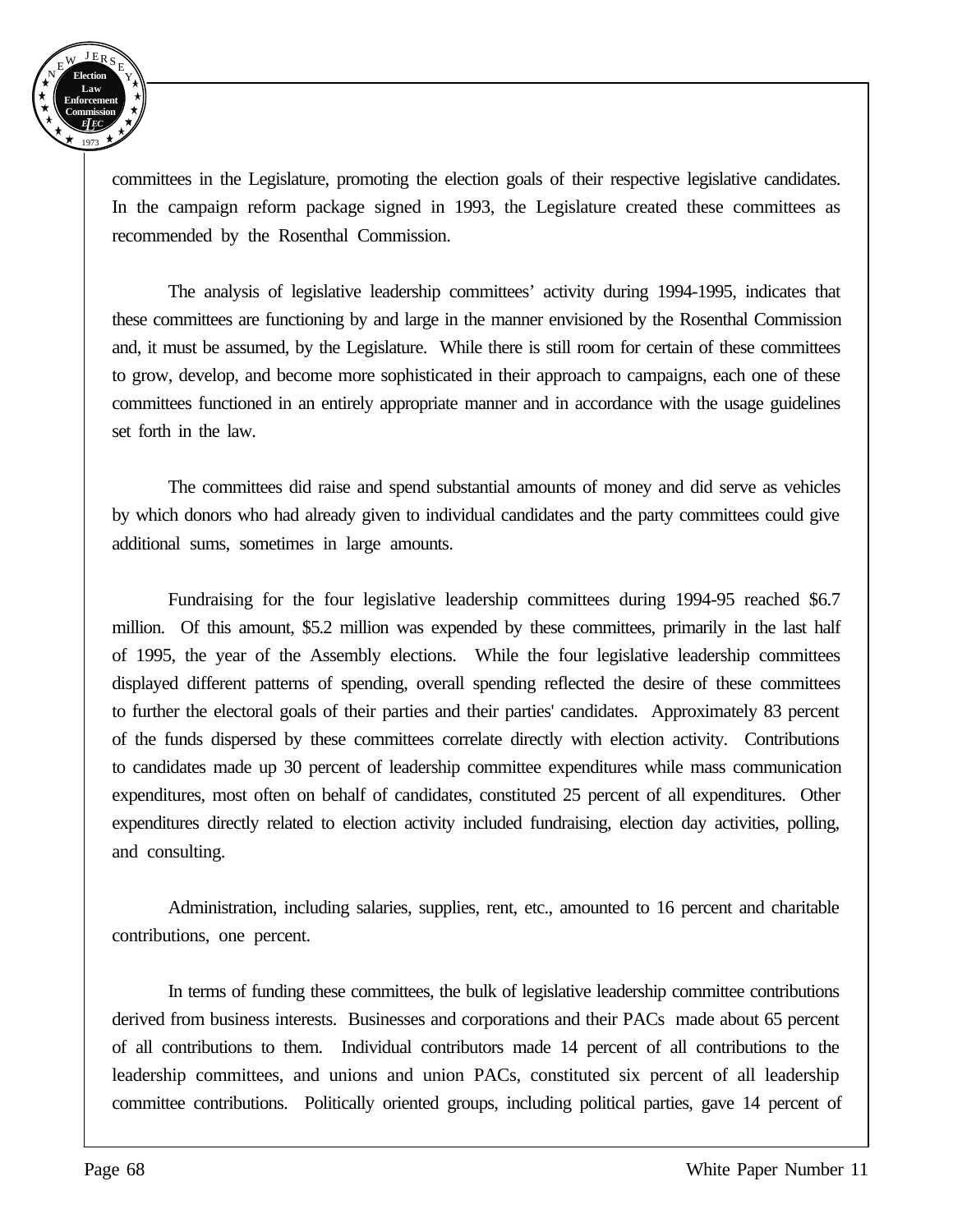

all leadership committee contributions, and miscellaneous and ideological PACs only made up one percent of the fundraising base.

The average contribution made to the legislative leadership committees was \$1,753. With relatively few contributions made, but in large amounts, political party committees made contributions to the leadership committees averaging \$26,179 and leadership committees giving to each other averaged \$9,287 per contribution. Union PACs averaged slightly over \$3,000 per contribution. All other contributors were in the range of \$2,000 or less.

Finally, the vast majority of contributions, 95 percent, were \$5,000 and under with another three percent falling between \$5,001 and \$10,000. One percent of contributions were between \$10,001 and \$15,000 and barely one percent of contributions in total ranged between \$15,000 and \$25,000.

There have been some who have suggested that legislative leadership committees should be abolished. With due respect given to those who make such a suggestion, this study does not conclude that legislative leadership committees should be abolished, but rather that the Campaign Law be modified as pertains to them.

It is the conclusion of this paper that the goal of the Rosenthal Commission, pursuant to these committees, essentially to have legislative party committees established for the purpose of promoting the party's legislative candidates, was and is a good one.

Certainly those who contend that the legislative leadership committees are tools for the special interests to influence leaders in the Legislature and therefore the legislative agenda have legitimate concerns. Their views are respected and should not go unnoticed. Moreover, concern about the adverse effect they may have on political parties and on the development of future legislative leaders gives pause. However, it is the view of this work that on balance legislative leadership committees do and can play a useful role in the political and governmental process. As the party arm of the Legislature, they can help balance the influence of the Executive Branch over legislators in that the State party committees, strongly influenced by governors or gubernatorial nominees, spend large amounts of money. Moreover, in this day of public frustration over perceived governmental inaction, legislative leadership committees can help to bring discipline and cohesion to the legislative process. Finally, there is nothing wrong with party affiliates such as these being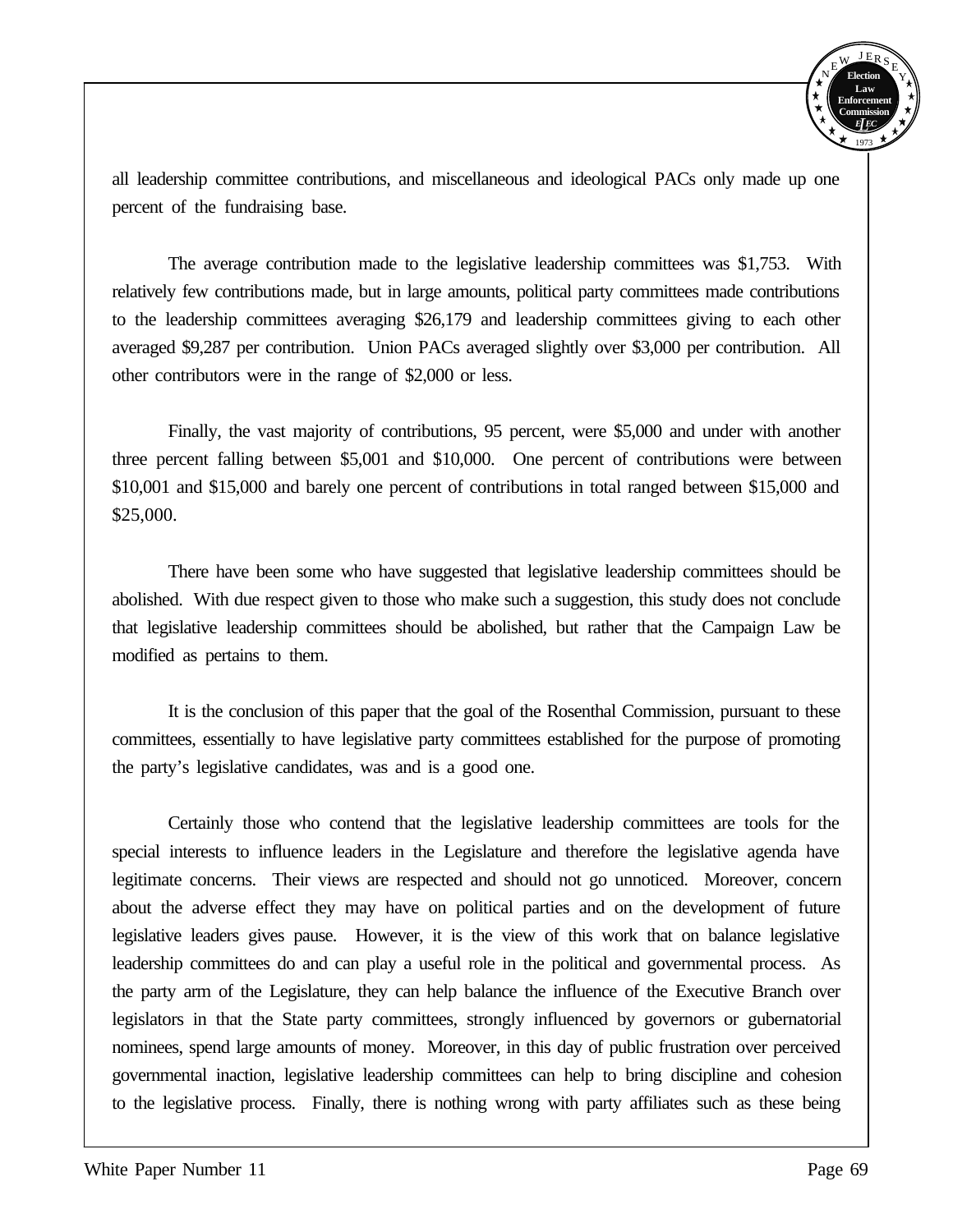

involved in promoting their candidates. In a word, they may actually serve to offset any influence special interests may gain over individual candidates.

Though this study favors the continued existence of legislative leadership committees, it should not be suggested that there is no room for reform.

Under existing law, legislative leadership committees are permitted to receive \$25,000 per year from contributors, except that they may receive unlimited amounts of money from political parties. Legislative leadership committees are also permitted to give unlimited amounts to candidates.

The data presented in this study suggests the contribution limits pursuant to contributions made to the legislative leadership committees could be lowered without adversely affecting their ability to raise money and thereby help their candidates communicate their messages to the voters.

Moreover, by decreasing these contribution limits, the Legislature would be enhancing trust in the governmental process by effectively eliminating the perception, if not reality, of undue influence over the process by moneyed interests. Finally, by lowering these limits, the Legislature would be strengthening the State party committees, yet at the same time, preserving the potential for the leadership committees to offset the influence of these parties over legislative affairs and to install greater cohesion into the legislative process.

Therefore, it is suggested that the contribution limit vis-a-vis contributions to the legislative leadership committees be lowered to \$10,000 per year. Because approximately 98 percent of all contributions to these committees were in amounts of \$10,000 or less, it appears that such a change would not hinder fundraising in the least thereby protecting free speech. This limit would apply to all contributors except political party committees, who would still be unrestricted in the amount of money they could contribute to these leadership committees. Furthermore, the legislative leadership committees should be allowed to contribute as much as they want for the purpose of electing their candidates to office. By implementing this reform, the Legislature would accomplish two goals: eliminating the perception, if not reality, of undue influence over the process and permitting these committees to effectively promote the campaigns of their candidates.

It is further recommended that the statutorily based name Legislative Leadership Committee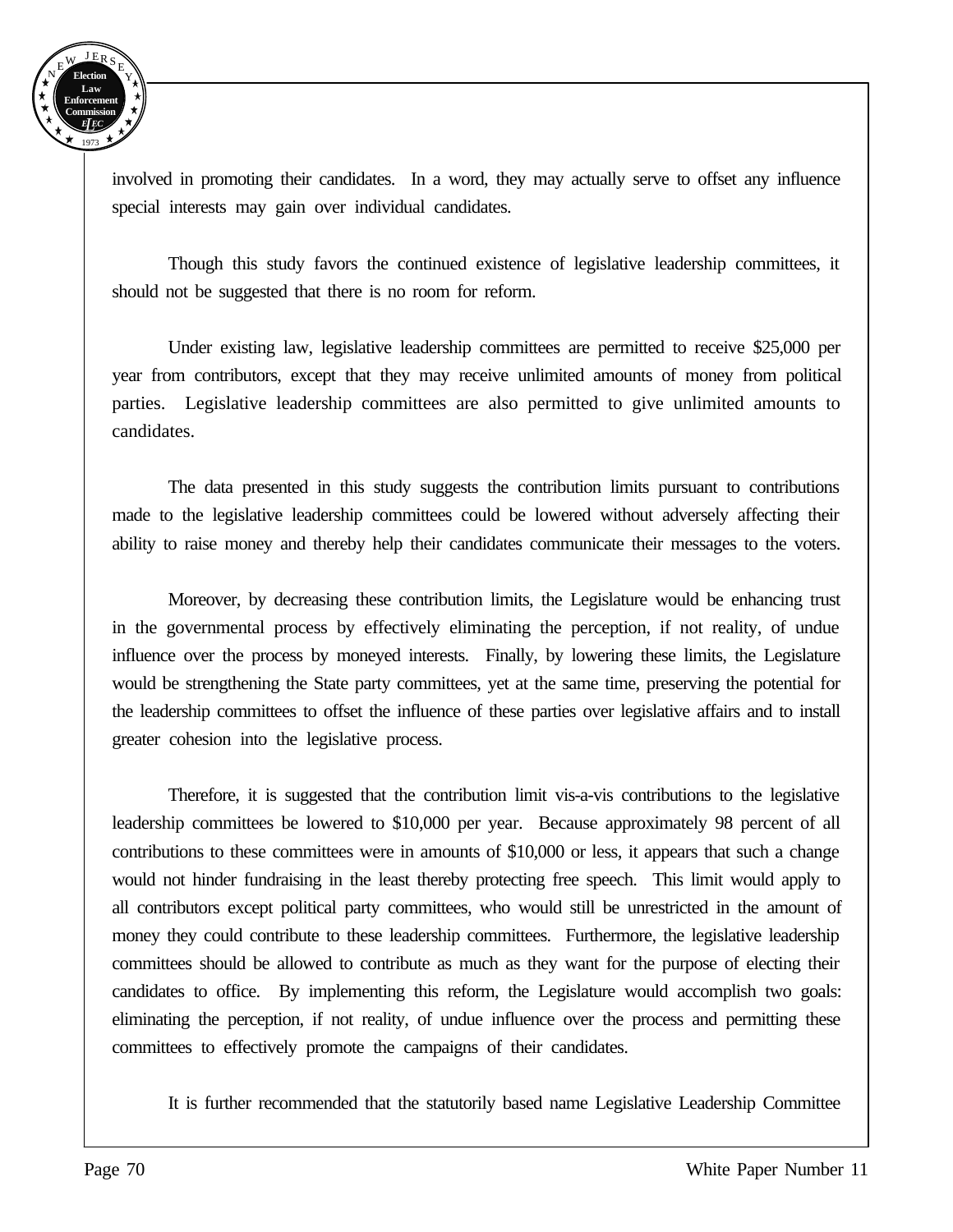

be changed to Legislative Party Committee. Such a change would help to dispel the perception of these committees being more akin to special interest or personal PACs than to party-affiliated committees. Concomitant with this change, the legislators should consider making changes in the overall structure of these committees that would insure that they function democratically. In other words, instead of being permissive in terms of the control of the committee, the law should be written in such a way as to guarantee reasonable participation of membership in decision-making, perhaps through an executive board. While not suggesting that the leaders have not been accountable or solicitous of the views of their delegation's members, formal changes along these lines would go far toward making these committees truly the legislative arm of the party. Moreover, in terms of public perception, and enhancing trust in the process, such reforms would do a world of good.

Finally, the guidelines currently in the law relative to the uses the legislative leadership committees can put their money should remain intact. Personal use of any funds should continue to be prohibited. There is no more important aspect of campaign finance law than strong anti-personal use guidelines and generally stringent usage guidelines for those controlling money in the political system.

In addition to the research relative to the legislative leadership committees presented above, the study also reviewed the financial activity of the State party committees. As noted, State political party committees are established through statute and are subject to certain guidelines vis-a-vis their powers, their organization, and their membership. They are also subject to certain disclosure requirements under the Campaign Act as well as limitations on contributions made to them. Considered by the courts to be private organizations, political party committees are established to promote their candidates for elective office. They are different than special interest PACs in that they represent a broad spectrum of people and no single interest.

In part because of provisions in the statute that have made it difficult for third parties to emerge, New Jersey has historically been a two-party state. In this context, the Democratic State Committee and the Republican State Committee have functioned effectively. In terms of campaign financing, which is the focus of this study, the two major parties have been effective as well. While one party or the other may have the advantage in any given year, depending upon which one dominates State government, overall, they both have competently performed their role vis-a-vis supporting their candidates, an important part of which in this modern era involves strong fundraising efforts and effective spending practices.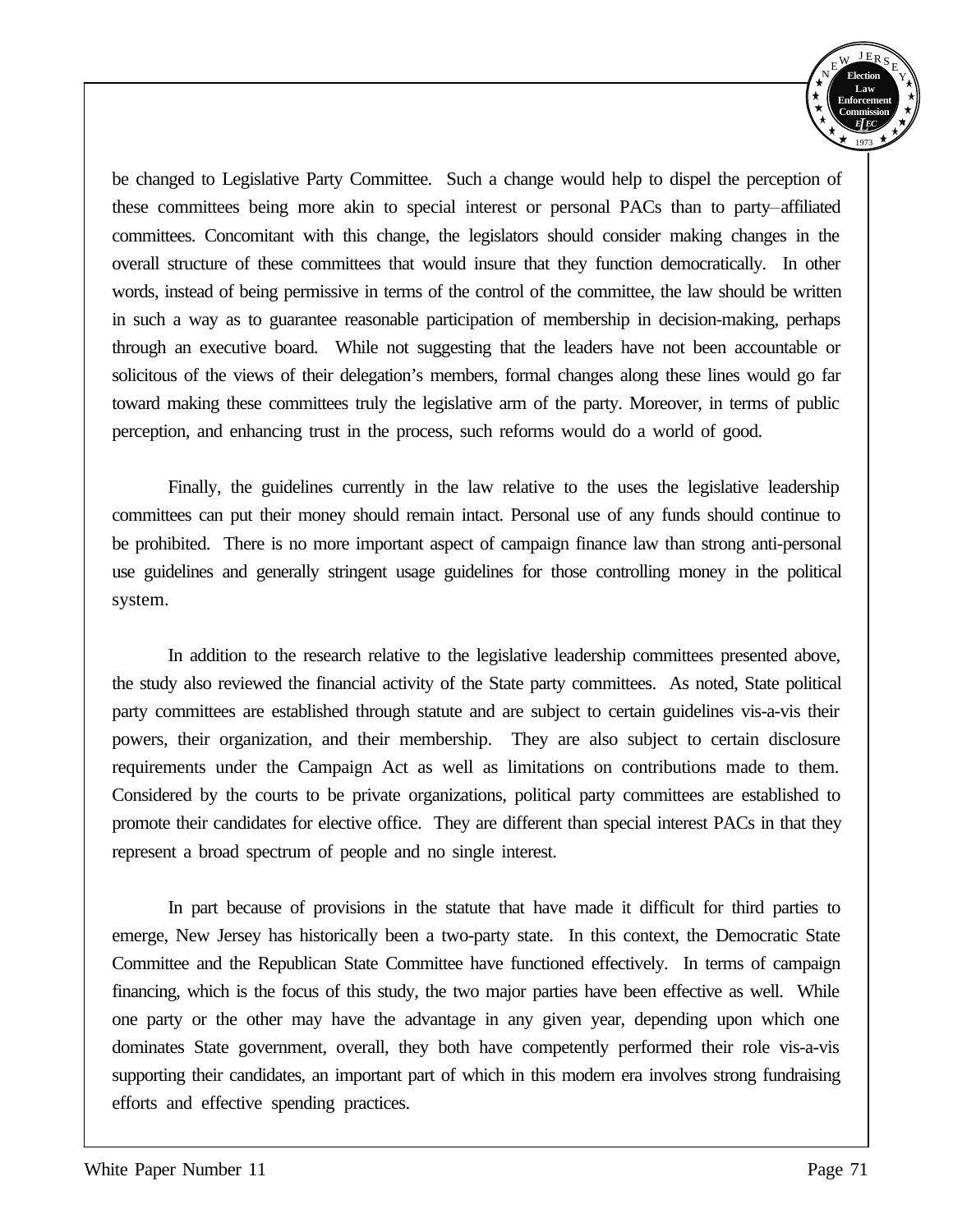

During 1994-1995, the period under study, fundraising by the two major parties reached \$10.6 million. During this same period, they spent about \$10.1 million. The majority of the money was spent in 1995, the year of the Assembly election, but not nearly as extensively as the legislative leadership committees. A significant amount of money was spent by the parties in 1994, the year of the United States Senate election.

Approximately 89 percent of expenditures were made for purposes other than administration. These expenditures correlated with election-related activity. Transfers to the federal account made up 45 percent of State party spending. Mass communication expenditures, in the majority direct mail, constituted 30 percent of expenditures, and administration 11 percent of expenditures. Direct contributions to candidates comprised four percent of expenditures as did consultants and election\_\_day activity. Polling made up one percent as did fundraising. Charitable spending was negligible.

Regarding fundraising by the State political party committees, businesses and corporations, as well as the business--oriented political action committees, including professional and trade association PACs, contributed the majority of funds. All in all, business and business PACs made 67 percent of all contributions to the State political party committees. Politically oriented groups, including county and federal political party committees, contributed 17 percent of all contributions to the Democratic and Republican State Committees. Individuals provided eight percent of State party committee money, whereas, unions and union PACs accounted for four percent of those receipts. Miscellaneous receipts made up the remaining one percent of the funds.

The average contribution made to the State party committees was \$3,727. Other political party committees, local and federal, averaged \$10,788 and legislative leadership committee contributions averaged \$8,933. Professional and trade association PACs averaged \$4,148 in their contributions and ideological PACs, only making seven contributions in total, averaged \$4,397. Union PACs made contributions to the State party committees averaging \$4,286. Business and corporate contributions averaged \$3,386 and individual contributors contributed to the State party committees an average of \$3,089. Unions averaged \$2,563 in their contributions and candidate committees \$1,890. Finally, miscellaneous receipts averaged \$4,116.

As is the case with the legislative leadership committees, the vast majority of contributions were in denominations of \$5,000 or under. A full 86 percent of contributions to the State political party committees were in amounts of \$5,000 or less. About seven percent of contributions ranged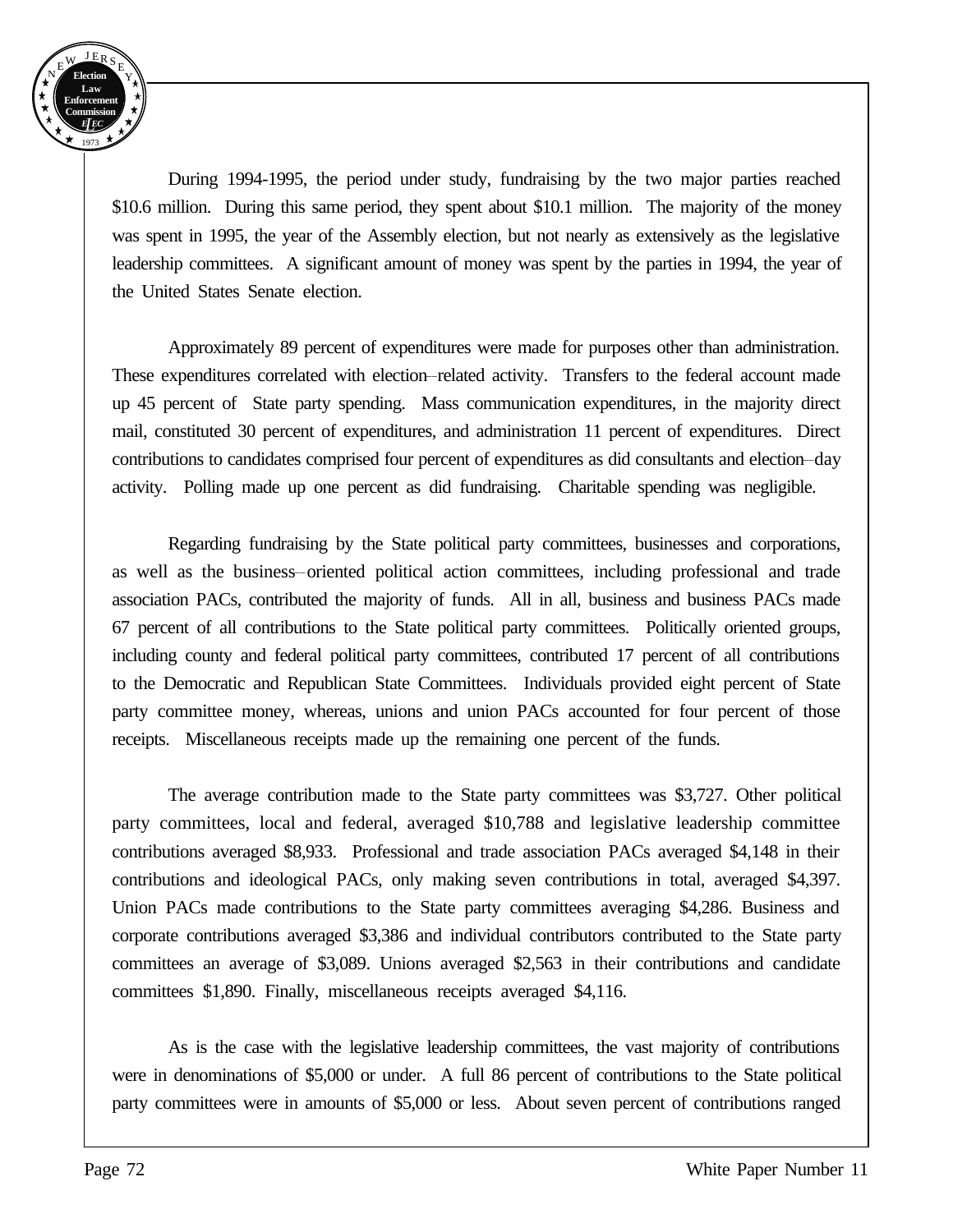

between \$5,001 and \$10,000, and about three percent between \$10,001 and \$15,000. One percent of all contributions to the Democratic State Committee and the Republican State Committee fell into the \$15,001 to \$20,000 category, and three percent into the \$20,001 to \$25,000 range.

It is the sense of this study that political party committees in general, and the State political party committees specifically, were strengthened by the Rosenthal reforms and that this process ought to be continued. Political party committees are broad based and while they represent a general philosophical point of view, they are not single issue committees or special interest committees. They are an integral party of our political system and can effectively offset the influences of special interest politics. To the extent that they can do that they should be, through campaign finance laws, encouraged to do so. They must be able to raise enough money to promote their candidates and to communicate the party's general message to the voters.

At the same time that parties should be able to accomplish the above, it is also important for them to be free of the perception, if not reality, of undue influence. In order to permit political parties to balance the influences of special interest groups over candidates, they must, of course, be able to raise substantial amounts of money. Simultaneously, however, they must be beyond the suggestion that they themselves are susceptible to undue influence.

A lowering of the contribution limit vis-a-vis contributions made to the state political party committees to \$15,000 per year would accomplish both goals as well as protecting First Amendment rights. As shown by the statistics cited above, about 96 percent of all contributions made to the State parties were in amounts of \$15,000 or less. Lowering the contribution limit to this level would not adversely impact fundraising efforts and might even serve to broaden the party's base even more. Furthermore, a contribution limit lowered to \$15,000 per year would help to ease the perception that big money contributors are circumventing contribution limits to candidates by making large contributions to the parties. So, even though the contribution limit vis-a-vis contributions to the parties would be lowered, the \$15,000 level would still be higher than that imposed on contributors to the leadership committees and to special interest PACs. Thus, the broad based political party committees would be strengthened vis-a-vis these committees as well as all other players in the electoral process. It is additionally recommended that county political party committees also have their contribution limit lowered to the same amount.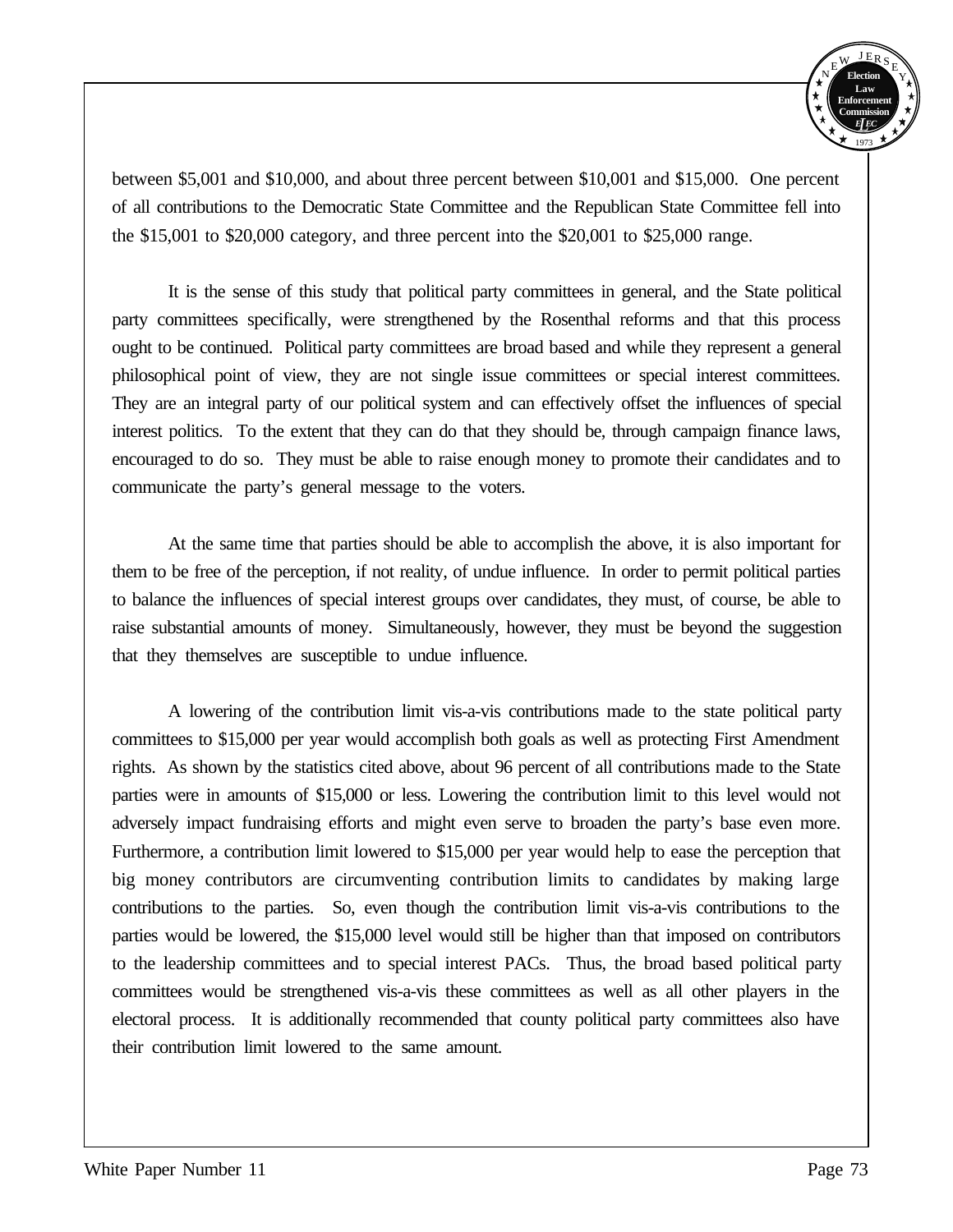

Concomitant with the goal of strengthened political party committees, it would be the recommendation of the study that the Democratic National Committee and the Republican National Committee should not be restricted to a \$50,000 limit on the amount they can contribute to the State party committees. There appears to be no clear rationale for restricting national party giving to their New Jersey State party affiliates or the legislative leadership committees.

Finally, the State political party committees should continue to be allowed to contribute as much money as they desire to their candidates. The laws governing State party spending should remain intact. There is no basis in restricting the amount of money the parties can contribute directly to candidates or spend on their behalf. In fact, the lack of restrictions in this area helps to strengthen the role of broad-based parties in the electoral process.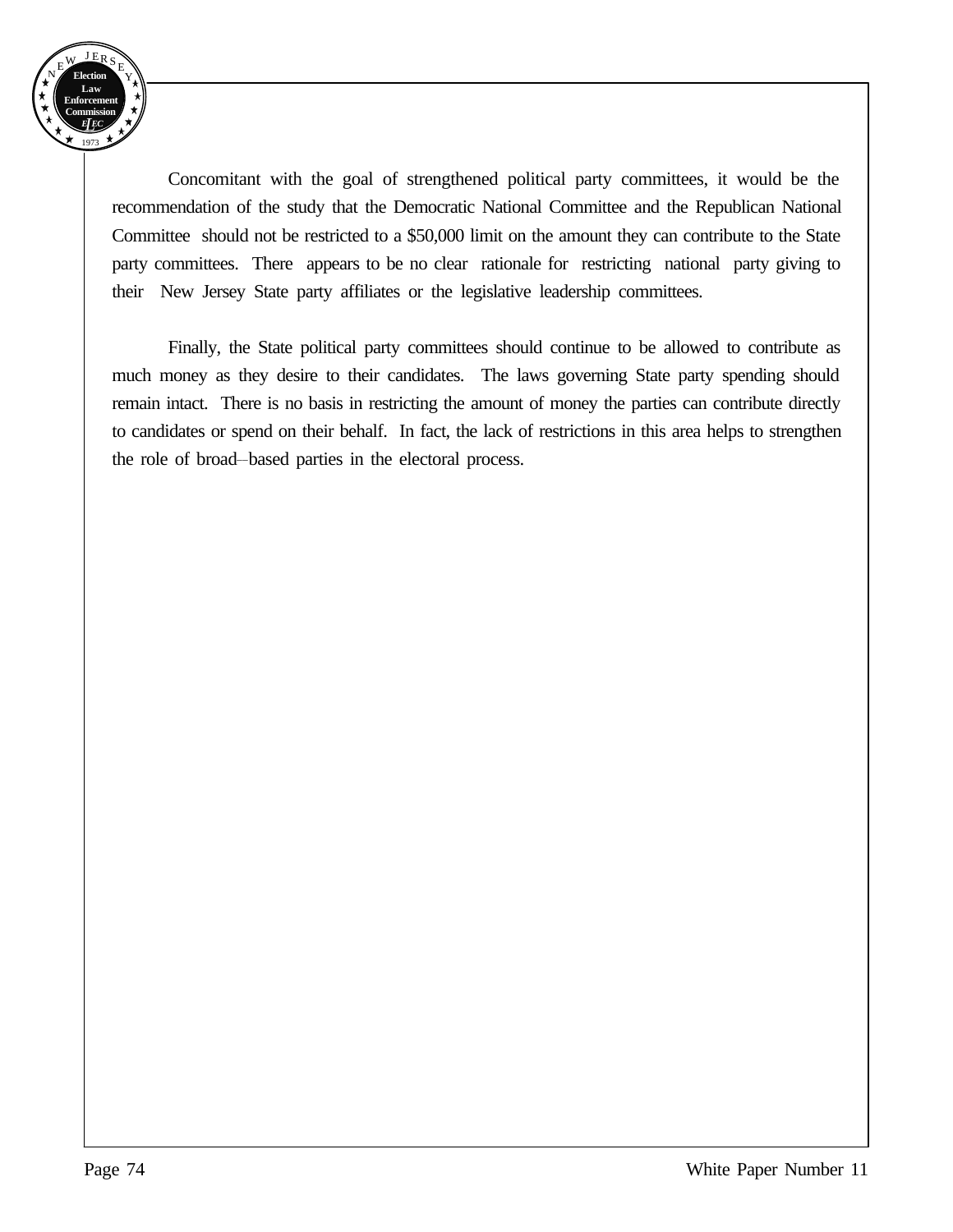## **NOTES**

- 1. Editorial, the Star-Ledger (Newark), February 26, 1993.
- 2. Editorial, the Times (Trenton), February 11, 1993.
- 3. Editorial, the Trentonian, March 8, 1993.
- 4. Editorial, the Press of Atlantic City, February 24, 1993.
- 5. Joe Donahue, "Legislature Votes Limits on Campaign Donations," Star-Ledger (Newark), February 19, 1993, p. 1.
- 6. Ibid.
- 7. The Ad Hoc Commission on Legislative Ethics and Campaign Finance, Findings and Recommendations of the Ad Hoc Commission on Legislative Ethics and Campaign Finance, October 22, 1990, p. 13.
- 8. Ibid.
- 9. Ibid.
- 10. Ibid., p. 14.
- 11. State Senator William Schluter, speaking at a public hearing of the New Jersey Election Law Enforcement Commission, September 22, 1995.
- 12. State Senator Gordon MacInnes, speaking at a public hearing of the New Jersey Election Law Enforcement Commission, September 22, 1995.
- 13. Professor Steven A. Salmore, speaking at a public hearing of the New Jersey Election Law Enforcement Commission, October 20, 1995.

**Election Law Enforcement Commission** *E EC L* 1973

 $JER$ 

Y E

N E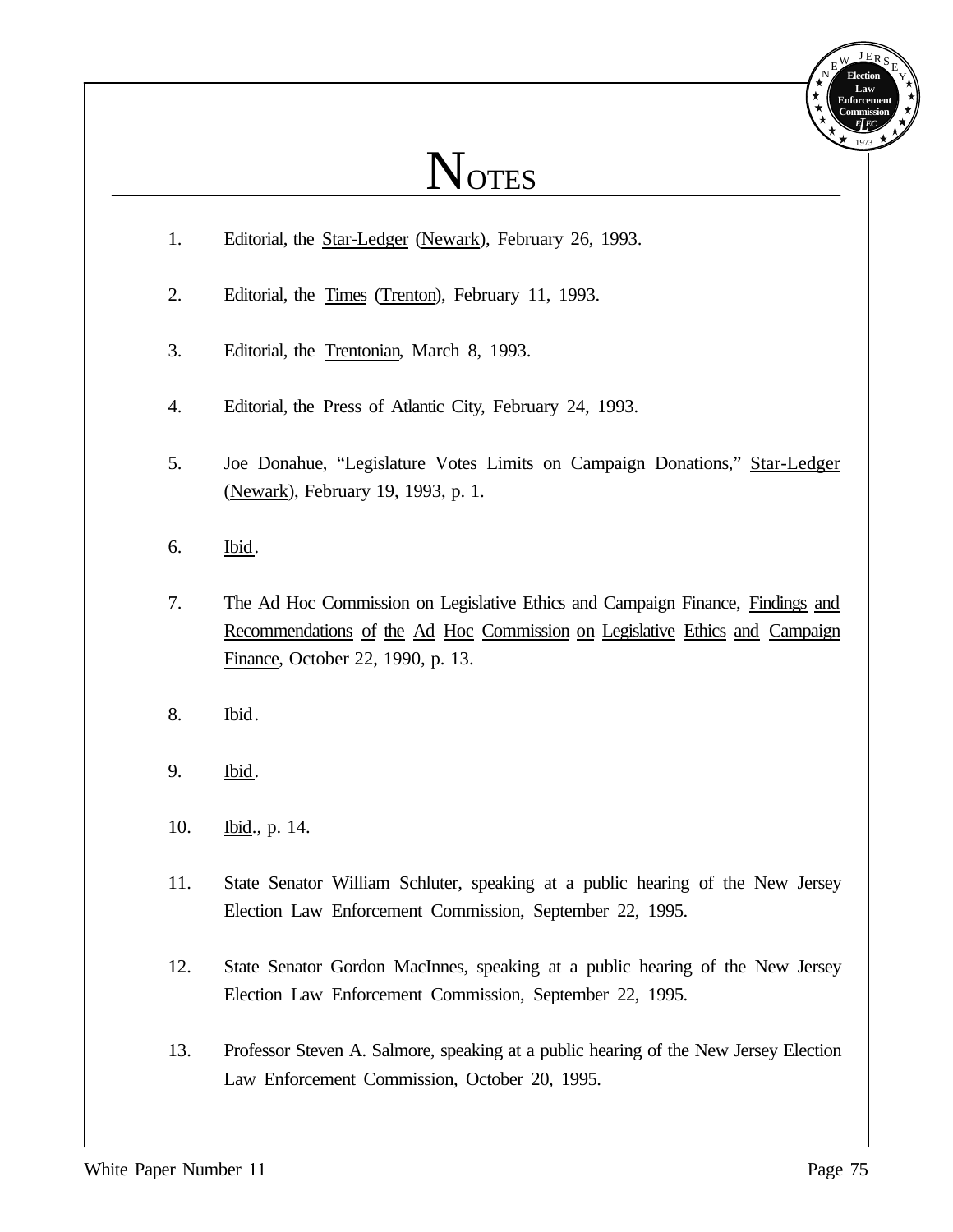

- 14. Ad Hoc Commission, October 22, 1990, p. 13.
- 15. New Jersey Election Law Enforcement Commission, White Paper Number Nine: Legislative Candidates: How They Spend their Money, February, 1994, p.1.
- 16. Ibid., p. 26
- 17. Ibid.